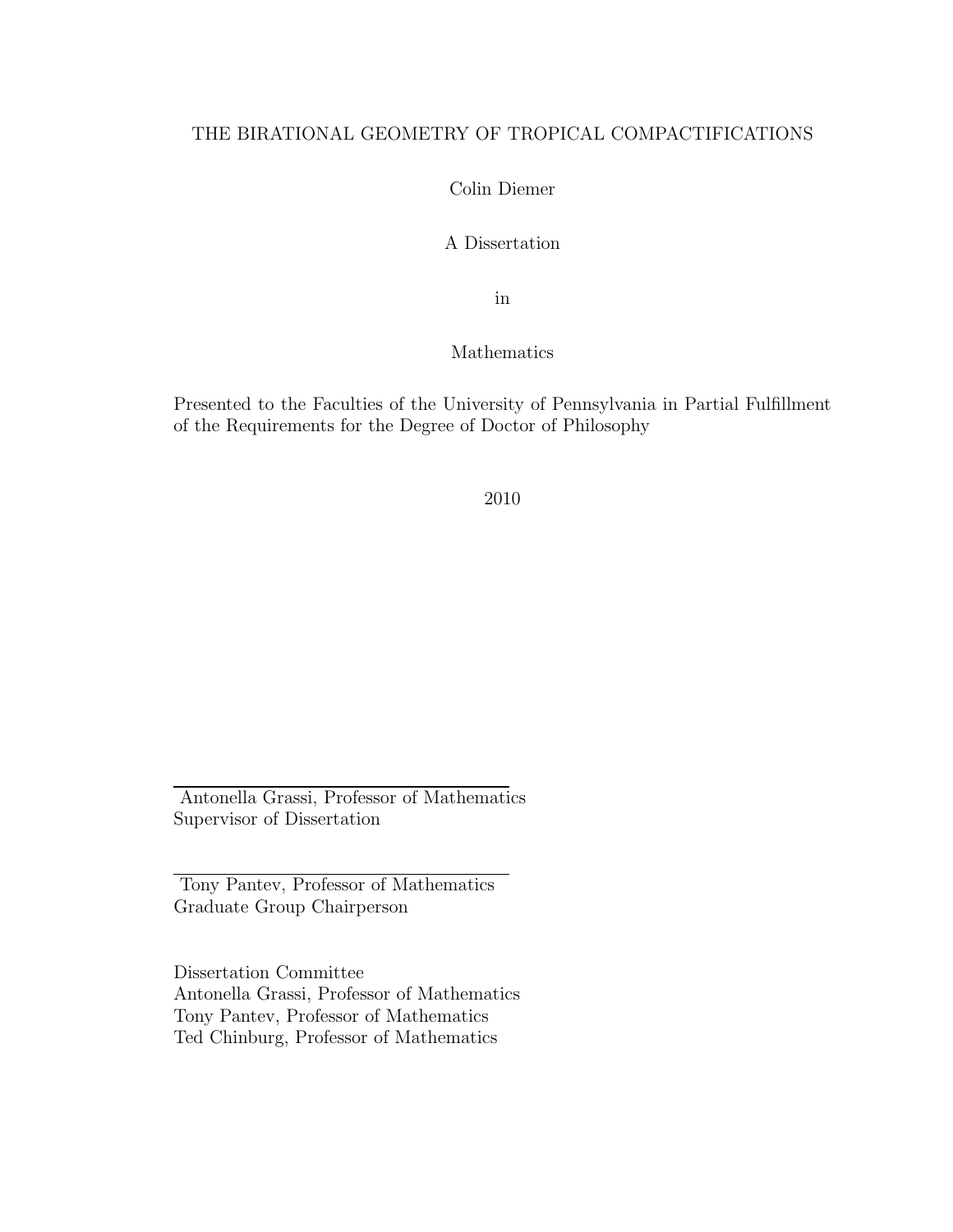# Acknowledgments

I would like thank my advisor Antonella Grassi for suggesting tropical geometry as a possible dissertation topic (and for her truly commendable patience and willingness to help). Ron Donagi, Tony Pantev, Jonathan Block, and Erik van Erp also helped me find my way mathematically here at Penn. Conversations with Paul Hacking, Jenia Tevelev, Eric Katz, Ilia Zharkov, Eduardo Cattani, and Alicia Dickenstein were beneficial during the preparation of this thesis.

This thesis is dedicated to my father.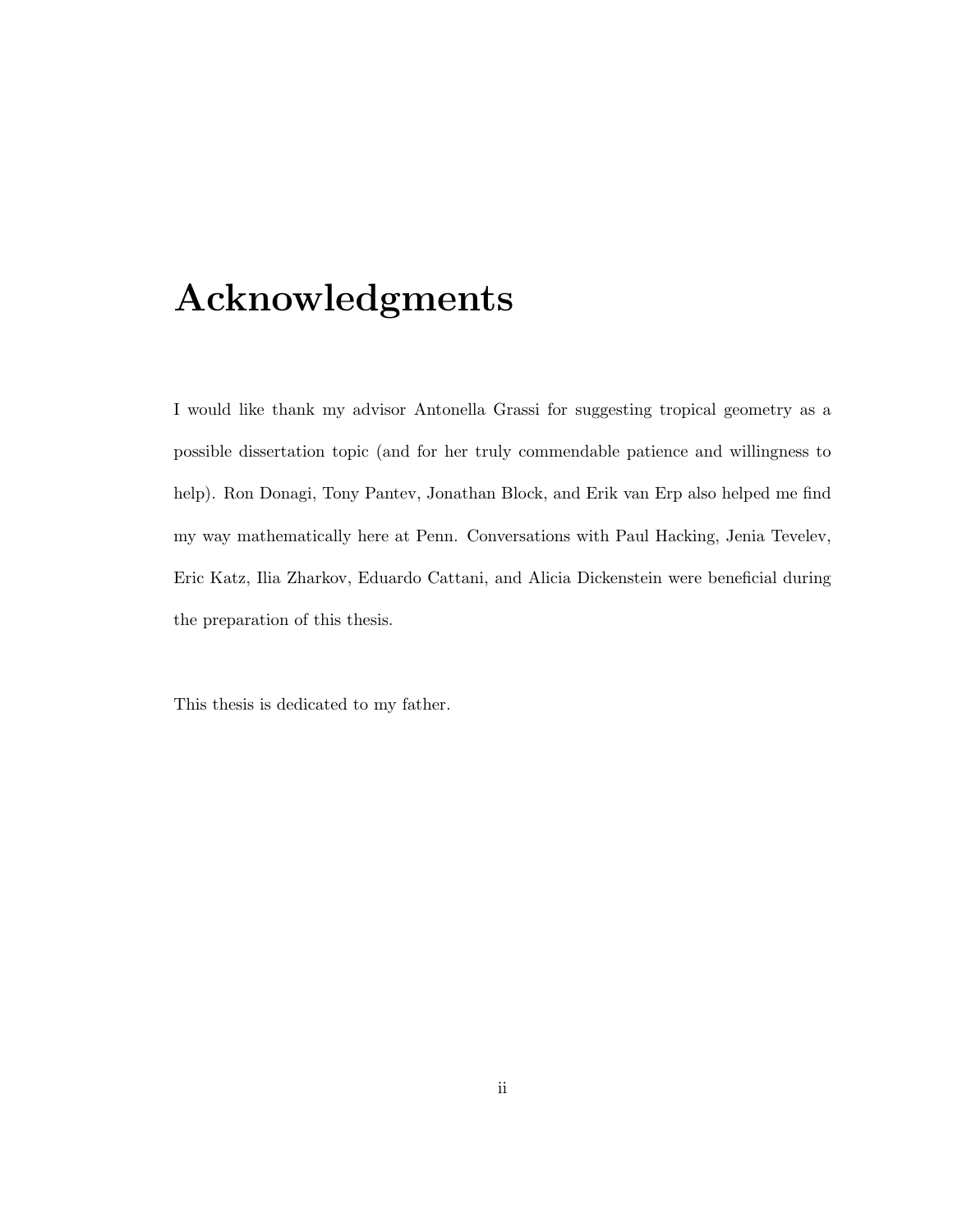#### ABSTRACT

#### THE BIRATIONAL GEOMETRY OF TROPICAL COMPACTIFICATIONS

#### Colin Diemer

#### Antonella Grassi, Advisor

We study compactifications of subvarieties of algebraic tori using methods from the still developing subject of tropical geometry. Associated to each "tropical" compactification is a polyhedral object called a tropical fan. Techniques developed by Hacking, Keel, and Tevelev [19, 45] relate the polyhedral geometry of the tropical variety to the algebraic geometry of the compactification. We compare these constructions to similar classical constructions. The main results of this thesis involve the application of methods from logarithmic geometry in the sense of Iitaka [22] to these compactifications. We derive a precise formula for the log Kodaira dimension and log irregularity in terms of polyhedral geometry. We then develop a geometrically motivated theory of tropical morphisms and discuss the induced map on tropical fans. Tropical fans with similar structure in this sense are studied, and we show that certain natural operations on a tropical fan correspond to log flops in the sense of birational geometry. These log flops are then studied via the theory of secondary polytopes developed by Gelfand, Kapranov, and Zelevinsky [16] to obtain polyhedral analogues of some results from logarithmic Mori theory.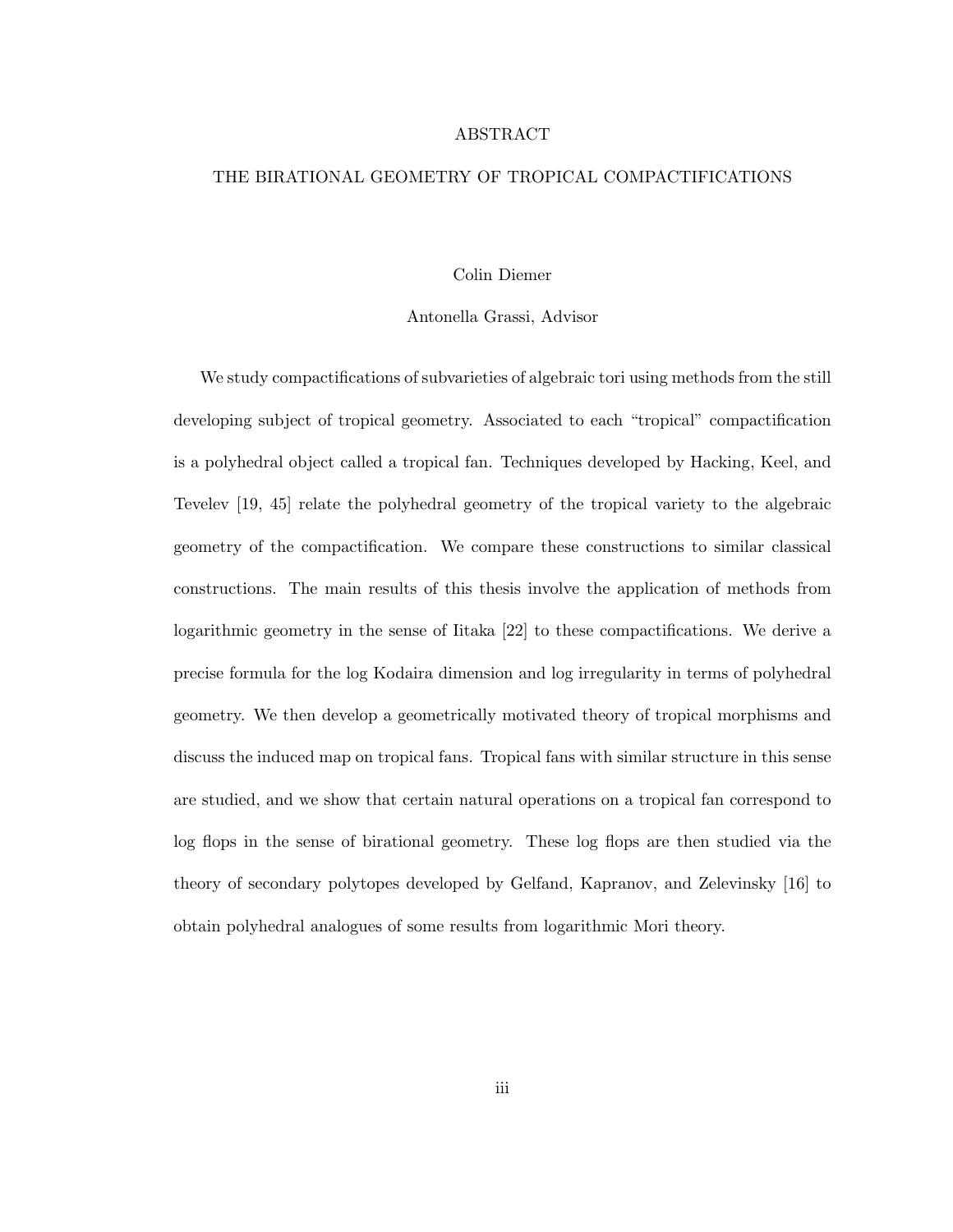# **Contents**

| $\mathbf{1}$ | <b>Tropical Geometry</b>               |                                                                   | $\overline{\mathbf{4}}$ |
|--------------|----------------------------------------|-------------------------------------------------------------------|-------------------------|
|              | 1.1                                    |                                                                   | $\overline{4}$          |
|              | 1.2                                    |                                                                   | 8                       |
|              | 1.3                                    |                                                                   | 10                      |
| $\bf{2}$     | <b>Related Constructions</b>           |                                                                   | 12                      |
|              | 2.1                                    | Maps to Toric Varieties and Cox's $\Delta$ -Collections           | 12                      |
|              | 2.2                                    | Toroidal Embeddings                                               | 16                      |
|              | 2.3                                    | Clemens' Polytopes, Intersection Complexes, Polytopes at Infinity | 21                      |
| 3            | <b>Logarithmic Birational Geometry</b> |                                                                   | 25                      |
|              | 3.1                                    | Logarithmic Differential Forms and Intrinsic Tori                 | 25                      |
|              | 3.2                                    |                                                                   | 27                      |
|              | 3.3                                    |                                                                   | 29                      |
|              | 3.4                                    | Birational Relations Between Schön Compactifications              | 31                      |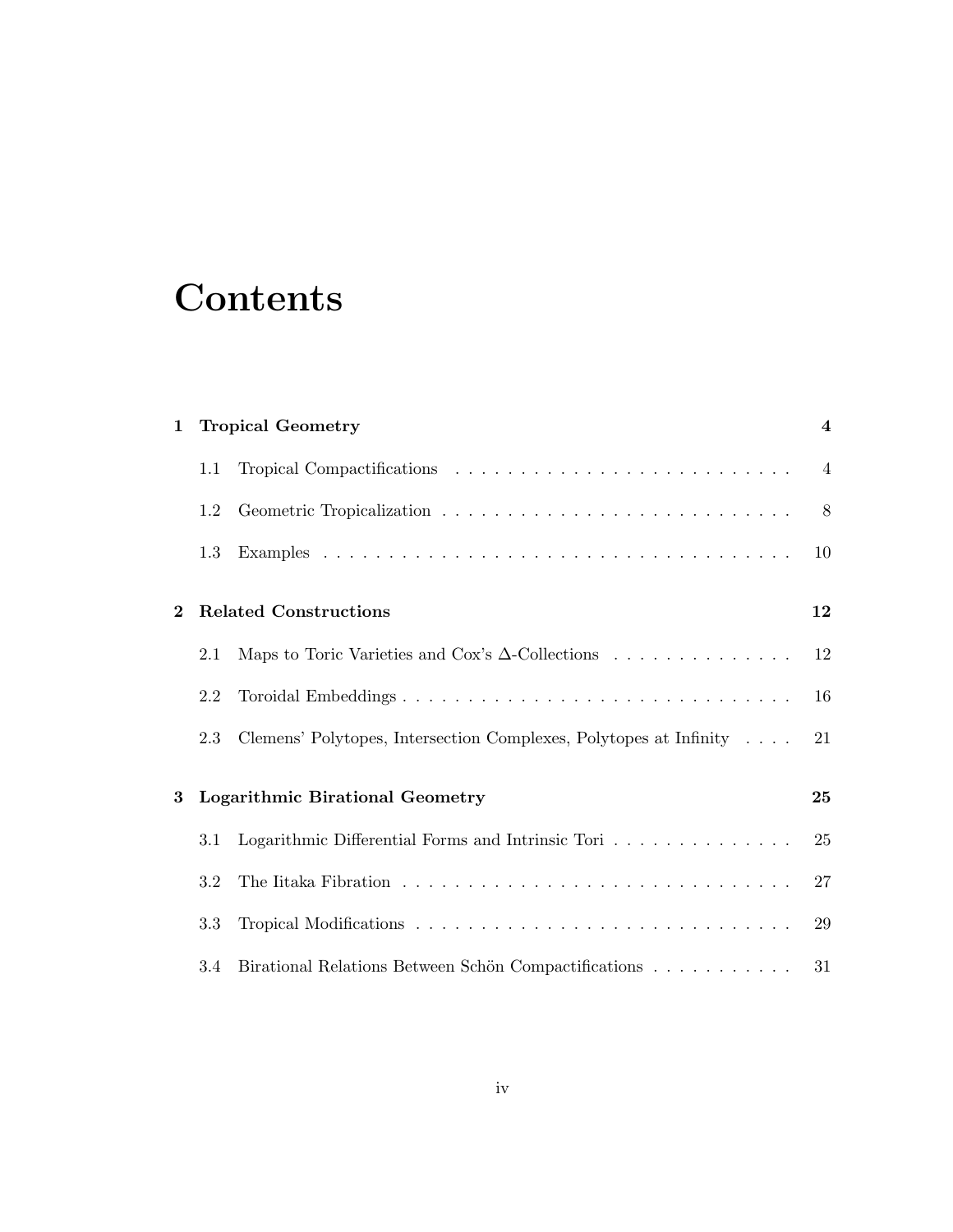### Notation and Conventions

This thesis will use many notions from polyhedral geometry. We list here our conventions, and refer to [9] or [36, Appendix] for background.

- Given a finite dimensional real vector space V, a lattice in V is a subset  $\Lambda$  which is an abelian group under vector addition and such that  $V = \Lambda \otimes_{\mathbb{R}} \mathbb{R}$ .
- A polyhedron is an intersection of finitely many half-spaces in a fixed finite dimensional real vector space. The dimension of a polyhedron is equal to the smallest dimension of a linear subspace which properly contains the polyhedron. A face of a polyhedron is the intersection of a polytope with a subspace such that the intersection is contained in the boundary of the polyhedron. A facet is a face of codimension 1, a vertex is a face of dimension 0, and an edge is a face of dimension 1. A polytope is a compact polyhedron. A polyhedron is called integral with respect to a lattice if the vertices of the polytope lie on the lattice. In this thesis, typically the lattice will be fixed and clear from context, and we may omit reference to it.
- A polyhedral cone is a polyhedron with at most one vertex. In this thesis, such a vertex will always appear at the origin of a fixed vector space, which will be clear from context. Any polyhedral cone of dimension equal to the ambient space which appears in this thesis will have the property that all facets have rational slope with respect to a fixed lattice which will be clear from context. To keep terminology concise, the word cone will always mean a polyhedral cone with the above properties. The edges of a polyhedral cone are called rays.
- A polyhedral complex is a collection  $\mathcal{P} = \{P_{\alpha}\}\$  of polyhedra in a fixed vector space such that the intersection of any two members of  $P$  is also a member of  $P$ , and any facet of a member of  $P$  is also a member of  $P$ . A polyhedral complex P' is said to refine a polyhedral complex P if every polyhedron in P' is a union of polyhedra in  $\mathcal{P}$ . We will often use the word cell to refer to a polyhedron in a polyhedral complex, especially when thinking of  $P$  as a CW-complex.
- The dimension of a polyhedral complex  $\mathbb P$  is defined to be the dimension of the largest polyhedron in P. For  $0 \leq k \leq \dim P$  we define the **k-skeleton** of P, denoted  $P(k)$ , to be the union of all cells of  $P$  of dimension at most  $k$ .
- A morphism of polyhedral complexes  $\mathcal{P} \to \mathcal{P}'$  is a set theoretic map such that the image of every polyhedron of  $P$  is equal to a polyhedron of  $P'$ .
- A fan is a polyhedral complex  $P$  where every element of  $P$  is a cone, in the above sense. Fans will typically be denoted by  $\Sigma$ .
- The support of a polyhedral complex denotes the set theoretic union of all polyhedra in the complex. It will be denoted either  $|\mathcal{P}|$  or  $|\Sigma|$  if the complex is a fan. If  $P$  and  $P'$  are two polyhedral complexes in the same ambient space, we say that  $P$ is supported on  $\mathcal{P}'$  if  $|\mathcal{P}| \subseteq |\mathcal{P}'|$ .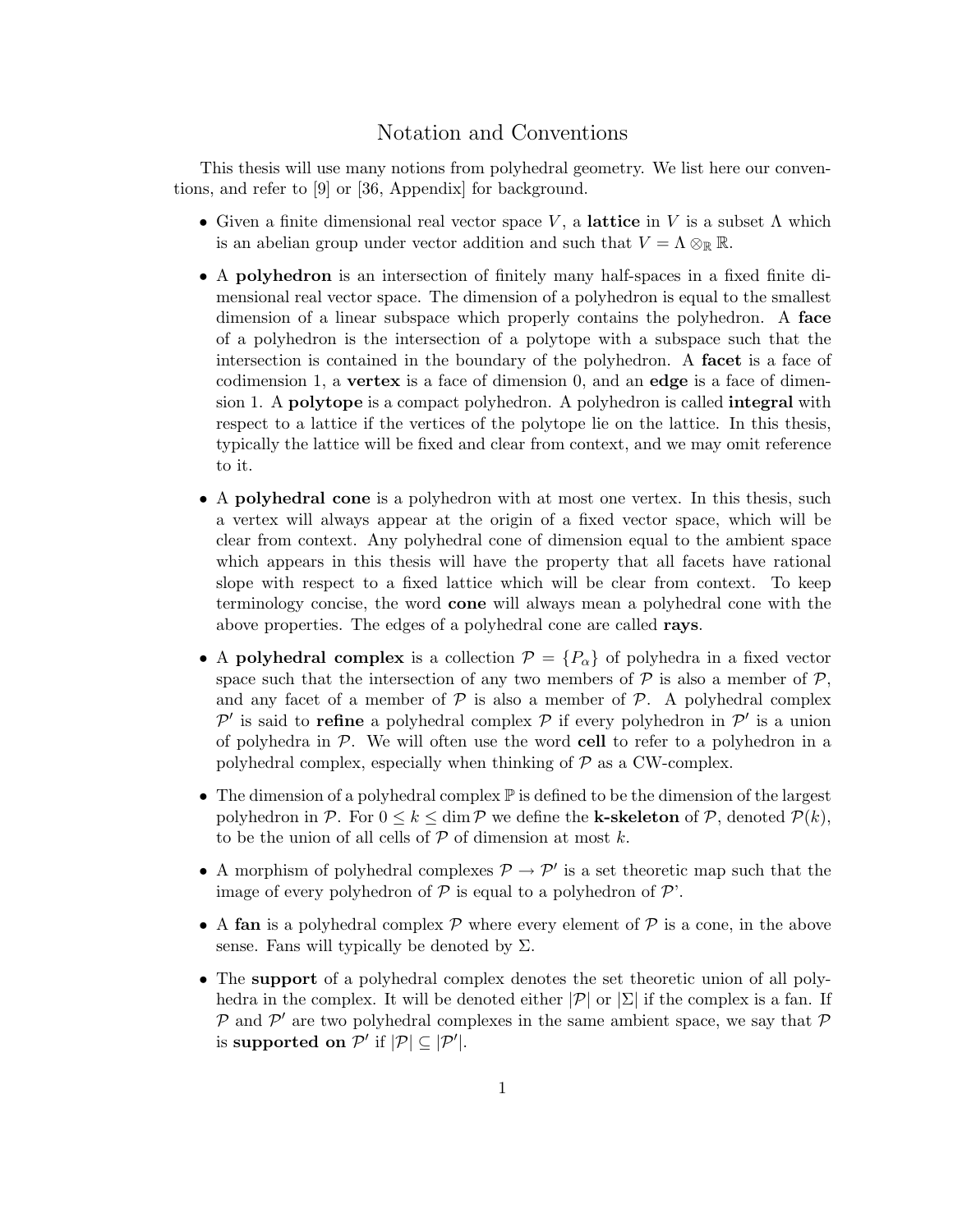• A polytope of dimension n it is called a **simplex** if it has exactly  $n + 1$  vertices. A cone of dimension dimension n is called **simplicial** if it has exactly n rays. A polyhedral complex will be called simplicial if either every polyhedron is a simplex, or if every polyhedron is a simplicial cone; we rely on context to distinguish these cases. If the ambient vector space is equipped with a lattice  $\Lambda$ , an integral simplex is called **smooth** if at one (equivalently any) vertex, the  $n$  vectors determined by its adjacent edges form a subset of a  $\Lambda$  basis. This condition is often called unimodular in the literature; we use the word smooth due to its meaning for toric varieties. A simplicial cone is called **smooth** if its n rays are spanned by a subset of a lattice basis.

We will also make extensive use of the theory of toric varieties. There are often conflicting notations and definitions this subject, so we collect our conventions here. Again, we refer to [9] or [36] for background.

- An algebraic torus is a variety isomorphic to  $(\mathbb{C}^*)^n$  for some n. Some authors refer to such a variety as a complex torus, but that phrase is now more frequently reserved for compact group varieties, so we do not use this terminology. We may be terse and simply use the word torus to refer to an algebraic torus.
- All toric varieties in this thesis are normal, and are thus described by a fan in the above sense. The toric variety corresponding to a fan  $\Sigma$  will be denoted  $\mathbb{P}_{\Sigma}$ . The reader should *not* assume that this means the toric variety is necessarily projective. We prefer this notation to the also common  $X(\Sigma)$  to prevent over-usage of the letter "X".
- We say a fan is smooth is the corresponding toric variety is smooth. More generally, we may abuse the dictionary between fans and toric varieties say a fan has a given property if the corresponding toric variety has that property, or vice versa. We expect that this will not cause confusion.
- As above, a fan  $\Sigma$  implicitly comes with the data of a lattice, which will typically be denoted  $N$ . The dual lattice is then denoted  $M$ . The algebraic torus with character lattice M and co-character lattice N will be denoted T. We will say that  $\mathbb{P}_{\Sigma}$  is a toric variety for  $T$  if the character lattice of the associated  $N$  lattice is  $T$ .
- A cone  $\sigma$  of a fan  $\Sigma$  determines an orbit for the torus action on the variety  $\mathbb{P}_{\Sigma}$ . This orbit will be denoted orb $(\sigma)$ . Some authors use the notation  $\mathcal{O}(\sigma)$  or  $\mathcal{O}_{\sigma}$ , we will not use this convention as we feel it leads to confusion with standard notation in sheaf theory.

In this thesis we work over the complex number field. All varieties and schemes should be assumed to defined over C, unless otherwise stated. We assume knowledge of basic algebraic geometry, and may introduce definitions and basic results without comment. We do recall here one definition which has varying meaning in the literature. See [10] for a nice discussion of subtleties in these definitions.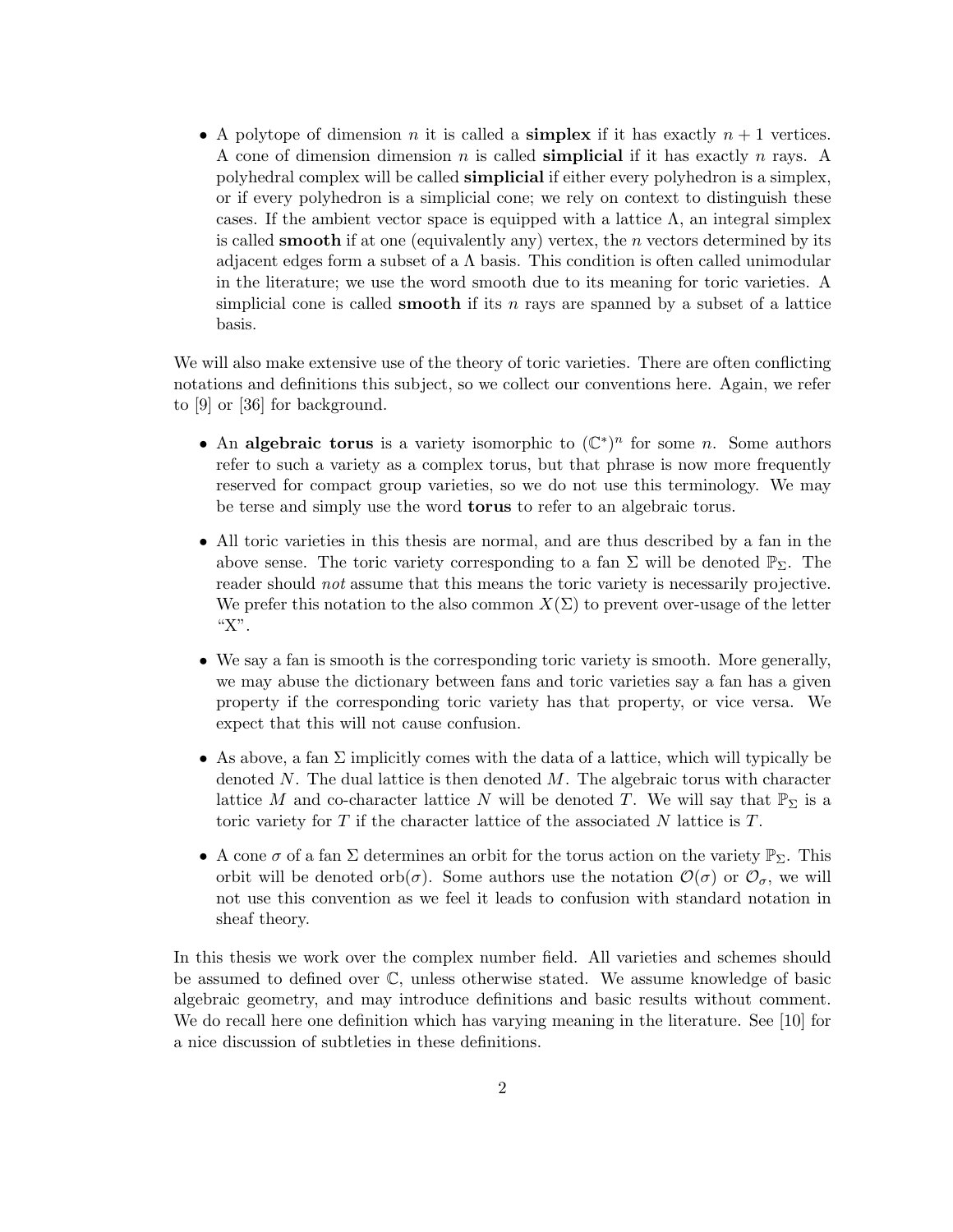Let  $X$  be any smooth variety and  $D$  a reduced effective divisor with irreducible components  $D_1, \ldots, D_k$ . We say D is a **normal crossing divisor** if for any closed point  $p \in D$  there exist regular parameters  $z_1, \ldots, z_n$  such that D is given by the equation  $z_1, \ldots, z_n = 0$  in in  $\hat{\mathcal{O}}_{X,p}$ . We say D is a **simple normal crossing divisor** if for any closed point  $p \in D$  there exist regular parameters  $z_1, \ldots, z_n$  such that D is given by the equation  $z_1, \ldots, z_n = 0$  in in  $\mathcal{O}_{X,p}$ . We recall that a normal crossing divisor is a simple normal crossing divisor if and only if each irreducible component of  $D$  is smooth.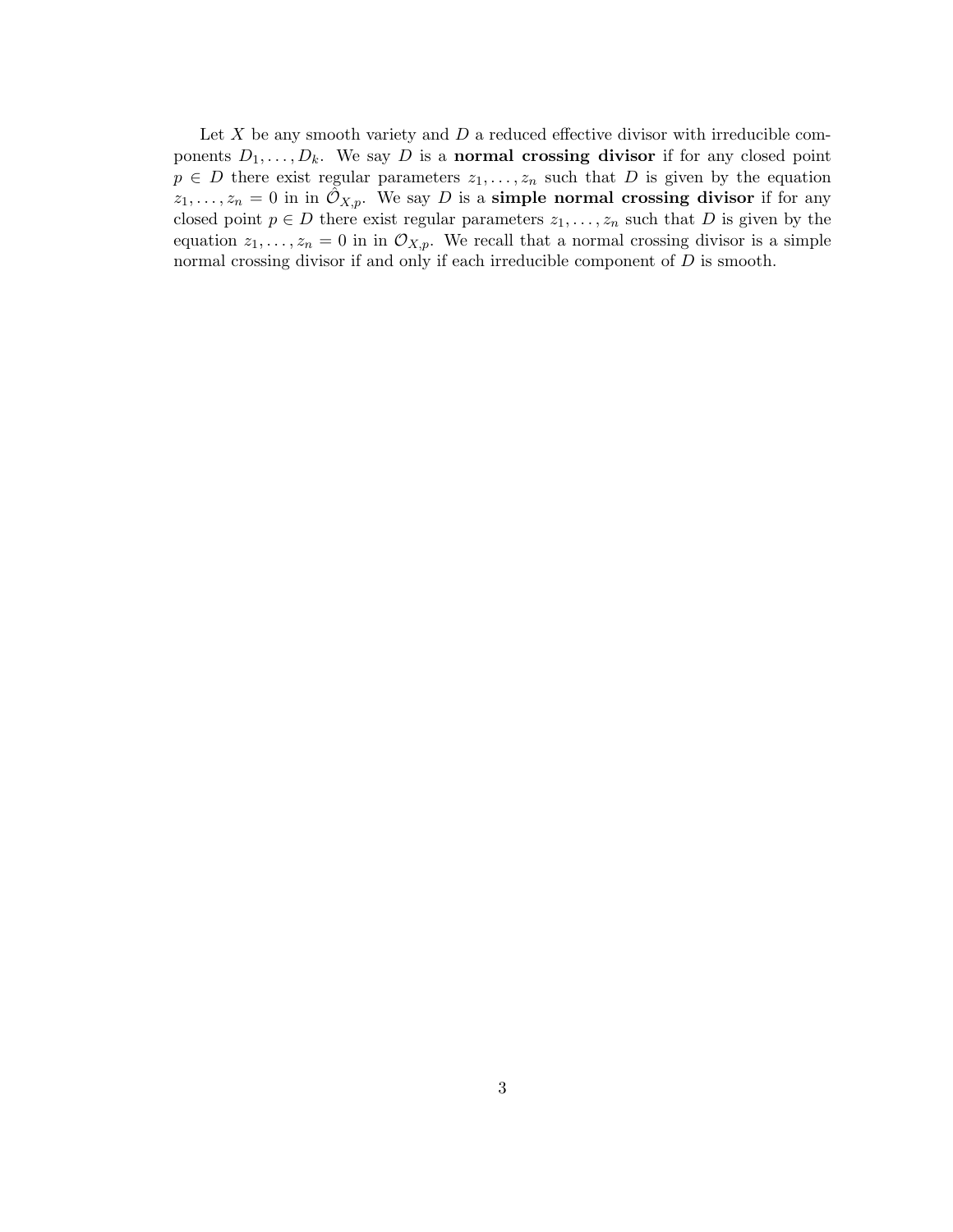# Chapter 1

# Tropical Geometry

In this chapter we review the theory of tropical compactifications, introduced in [45] and developed further in [17, 19, 30, 44]. We claim no originality in this chapter save perhaps in exposition. This is a new and specialized subject, so we make a heartfelt attempt to keep the exposition self-contained.

We speak little here of the historical foundations of the subject of tropical geometry as a whole, and instead focus only on constructions pertinent to the thesis. See [15] and [25] for general surveys of tropical geometry, or also the in progress draft of a textbook on tropical geometry by Maclagan and Sturmfels [31]. The foundational results employed in this thesis are due to Tevelev [45] and Hacking, Keel, and Tevelev [19].

## 1.1 Tropical Compactifications

In this section we discuss a method which converts certain algebraic varieties into polyhedral complexes. These polyhedral complexes will end up being closely related to the fans of toric geometry. The broad motivation of this thesis is to try and replicate the successes of the theory of toric varieties, and to interpret geometric information about a variety in terms of the polyhedral combinatorics of an associated polyhedral complex. We ask that the reader keep this theme in mind, as it underlies the entire work.

The previously mentioned polyhedral construction is as follows. Let  $K = \overline{\mathbb{C}((t))}$  be the field of Puiseux Series.  $K$  can be realized explicitly as

$$
K=\cup_{n=1}^{\infty}\mathbb{C}((t^{\frac{1}{n}}))
$$

and is equipped with a non-Archimedean valuation which assigns to an element of  $K$  the smallest exponent appearing in the element with non-zero coefficient. Call this valuation val :  $K^* \to \mathbb{Q}$ . For any fixed natural number n let  $\overline{val}$  :  $(K^*)^n \to \mathbb{Q}^n$  be the valuation applied coordinate wise.

**Definition 1.1.1.** If X is a closed connected subvariety of  $(K^*)^n$ , the tropical variety associated to X is the closure in  $\mathbb{R}^n$  of  $\overline{\text{val}}(X) \subseteq \mathbb{Q}^n$ . This set is denoted  $\text{Top}(X)$ .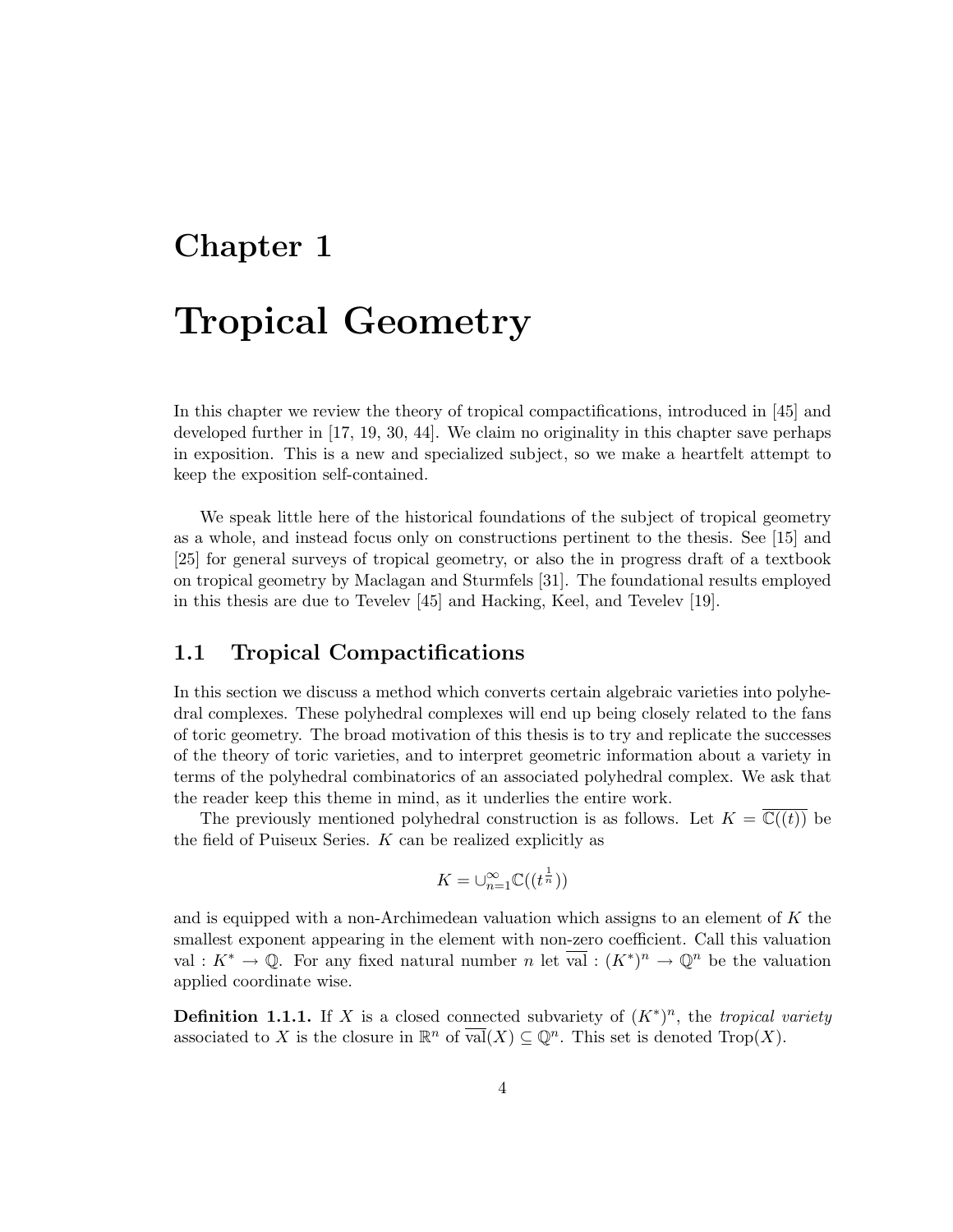The fundamental fact about tropical varieties, recognized in the work of Bieri and Groves [2], is that they have the structure of a polyhedral complex. We defer a precise statement of this to Proposition 1.1.8. Although the theory works quite well for varieties defined over  $K$ , in this thesis we are actually concerned only with varieties which are defined over the residue field C. More precisely, if X is a closed subvariety of  $(\mathbb{C}^*)^n$ , we may consider the base change  $X_K \subseteq (K^*)^n$  of X to K and define the tropical variety as above. This limits the complexity of the tropical varieties substantially: in Proposition 1.1.8 we will see that such tropical varieties can be given the structure of fans, and accordingly we call such tropical varieties em tropical fans. We concern ourselves with varieties defined over C as we have the best control of the geometry in this situation. The fact that the valuation ring of the field of Puiseux Series is non-Noetherian makes the corresponding geometry difficult to work with, and some erroneous proofs have appeared in the literature as a result; see [38] for a discussion. On the other hand, ignoring the underlying algebraic geometry, the combinatorics of the polyhedral complexes coming from varieties not necessarily defined over the residue field are fascinating, see the thesis of David Speyer [42] for examples and conjectures. The techniques of [19] and [45], which we recall below, make no direct reference to the non-Archimedean nature of the definition of a tropical variety, and replace non-Archimedean techniques with the theory of toric varieties.

We will work repeatedly with subvarieties of algebraic tori in this thesis. We use the following terminology of [45] for brevity's sake.

**Definition 1.1.2.** A very affine variety is a closed subvariety of an algebraic torus.

It is clear that any very affine variety is affine. A priori the definition involves a choice of algebraic torus as an ambient space. An observation of Iitaka [22] is that there is actually a canonical choice.

**Proposition 1.1.3.** If X is very affine then X is a closed subvariety of the algebraic torus T<sub>X</sub> with character lattice  $M_X = \mathcal{O}^*(X)/\mathbb{C}^*$ , where the action of  $\mathbb{C}^*$  is a diagonal action on a choice of generators of  $\mathcal{O}^*(X)$ . This embedding is universal in the sense that any map  $X \to T$  from X to an algebraic torus factors as  $X \to T_X \to T$ , where the second arrow is a homomorphism of tori.

Implicit in the proposition is that  $M_X$  is a finite rank lattice, see [33, Theorem 3.2] for a proof of this fact. The embedding of  $X$  in  $T_X$  is given explicitly by the evaluation map

$$
p \mapsto (f \mapsto f(p))
$$

.

From the universal property it is clear that  $X$  is very affine if and only if it is a closed subvariety of  $T_X$ . The torus  $T_X$  was called the universal torus of X by Iitaka [22], we follow the language of  $[45]$  and refer to it as the intrinsic torus of X. The universal property is analogous to that of the Albanese variety, and we make later use of this analogy in Chapter 3.1. The action of  $\mathbb{C}^*$  on the group of units  $\mathcal{O}^*(X)$  is a diagonalizable action on a choice of generators, and  $T_X$  is unique up to a choice of this action. This choice has no effect on the structure of the tropical variety, and we will thus often refer to  $T_X$  as a single object. To be precise, we have the following proposition, whose proof is trivial.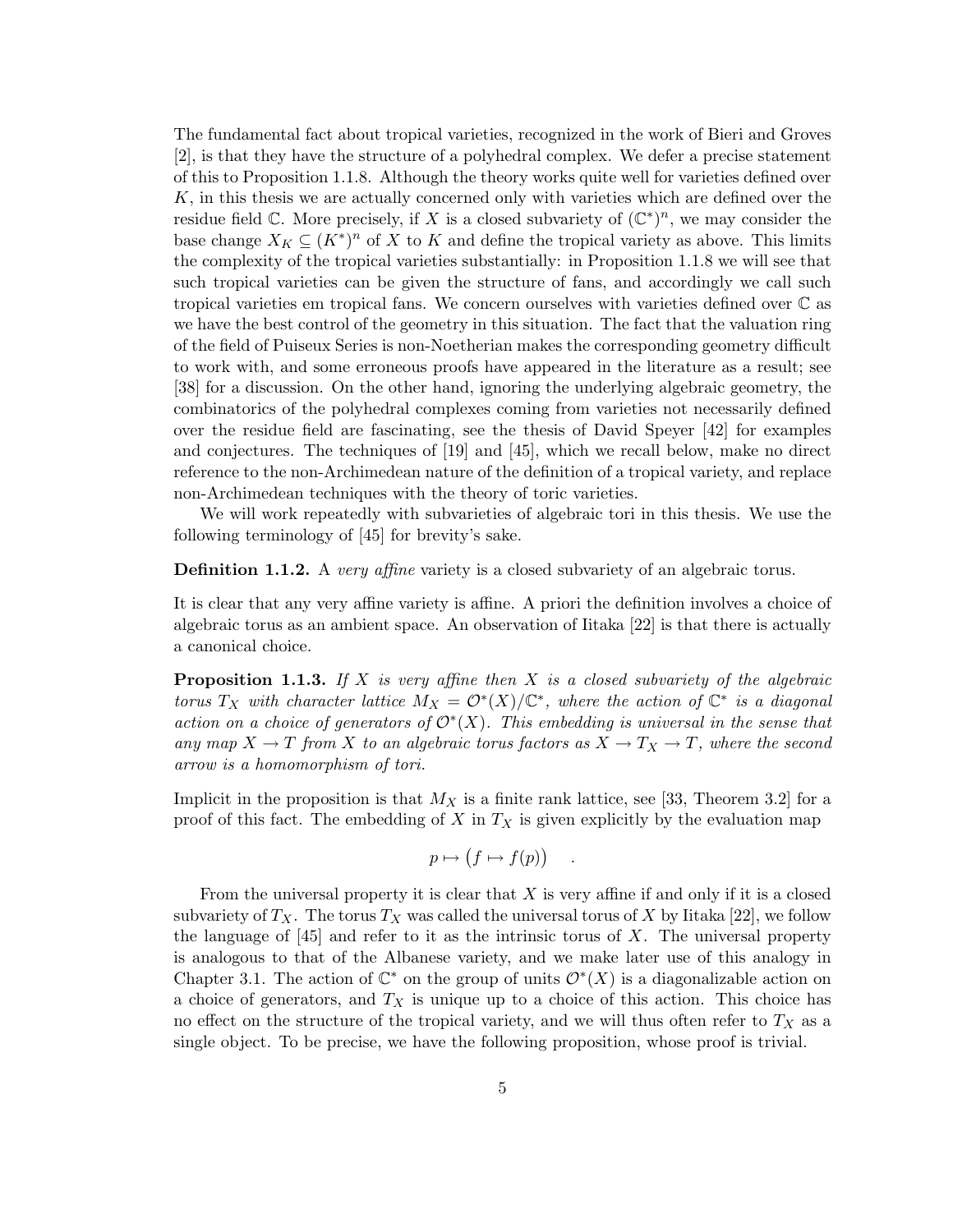**Proposition 1.1.4.** i) Let  $T_X$  and  $T'_X$  be two intrinsic tori (i.e. corresponding to two different diagonal  $\mathbb{C}^*$  actions on  $\mathcal{O}^*(X)$ ) for a very affine variety X. Let  $N_X$  and  $N'_X$ be the associated cocharacter lattices and let  $\text{Top}(X)$  and  $\text{Top}'(X)$  denote the tropical varieties for the respective embeddings. Then there is an isomorphism of lattices  $\phi : N_X \to$  $N'_X$ , and under the induced isomorphism  $\overline{\phi}: N_X \otimes \mathbb{R} \to N'_X \otimes \mathbb{R}$  we have  $\overline{\phi}(\text{Top}(X)) =$  $Trop'(X)$ .

ii) Let  $X \subset T$  be a closed subvariety of an algebraic torus with  $T_X$  be the intrinsic torus of X. Let  $\phi: T_X \to T$  be the the injective homomorphism afforded by the universal property of the intrinsic torus, and  $\overline{\phi}: N_X \otimes \mathbb{R} \to N \otimes \mathbb{R}$  the induced injective map. Let  $Trop^{N_X}(X)$  and  $Trop^{N}(X)$  be the tropical varieties for the respective embeddings. Then  $\overline{\phi}(\text{Trop}^{N_X}(X)) = \text{Trop}^{N}(X).$ 

From here on, we will thus refer to the tropical variety of a very affine variety  $X$  as a single object, unique up the above isomorphisms.

Given a very affine variety  $X \subseteq T$ , the main idea of the subject of tropical compactifications is to consider the closures of X in various toric varieties for T. The philosophy is that the tropical variety of X corresponds to toric varieties such that the closure of X has a sort of transversality at the boundary. To make this precise, we have the following fundamental result of [45].

**Proposition 1.1.5.** Let  $X \subseteq T$  be very affine and irreducible. Let  $\mathbb{P}_{\Sigma}$  a toric variety for T, and  $\overline{X}$  the (Zariski) closure of X in  $\mathbb{P}_{\Sigma}$ . Then

i)  $\overline{X}$  is proper if and only if  $\text{Top}(X) \subseteq \Sigma$ .

ii) For any cone  $\sigma \in \Sigma$ ,  $\overline{X} \cap \mathrm{orb}(\sigma) \neq \emptyset$  if and only if  $\sigma^o \cap \mathrm{Trop}(X) \neq \emptyset$  where  $\sigma^o$  is the relative interior of  $\sigma$ .

That is, the above proposition says that  $Trop(X)$  records which fans have the property that  $\overline{X}$  is proper and meets every torus orbit.

It is worth emphasizing that in condition i) the containment is strictly set theoretic, as it must be since  $\text{Top}(X)$  does not necessarily come with a preferred fan structure. This point is crucial, so we recall [44, Example 5.2] to illustrate.

Example 1.1.6. Using numerical methods, the authors construct a three dimensional very affine variety X of  $(\mathbb{C}^*)^6$  where  $\text{Trop}(X) \subset \mathbb{R}^6$  is shown to contain two three dimensional simplicial cones  $\sigma_1$  and  $\sigma_2$  such that  $\rho = \sigma_1 \cap \sigma_2$  is ray. If  $\Sigma$  is any fan supported on Trop(X), the ray  $\rho$  is necessarily a cone of  $\Sigma$ . Then there must be two dimensional simplicial cones  $\tau_1 \subset \sigma_1$  and  $\tau_2 \subset \sigma_2$  such that  $\rho$  is a face of each. However, there is no canonical choice of  $\tau_1$  and  $\tau_2$ . For example, one could take  $\tau_1$  to be part of a barycentric subdivision of  $\sigma_1$  and  $\tau_2$  to be part of a subdivision of  $\sigma_2$  into two three-dimensional simplicial cones.

In general there is of course a poset of fan structures supported on  $Trop(X)$  with poset structure given by refinement, but as the above example shows there is not in general a unique coarsest element.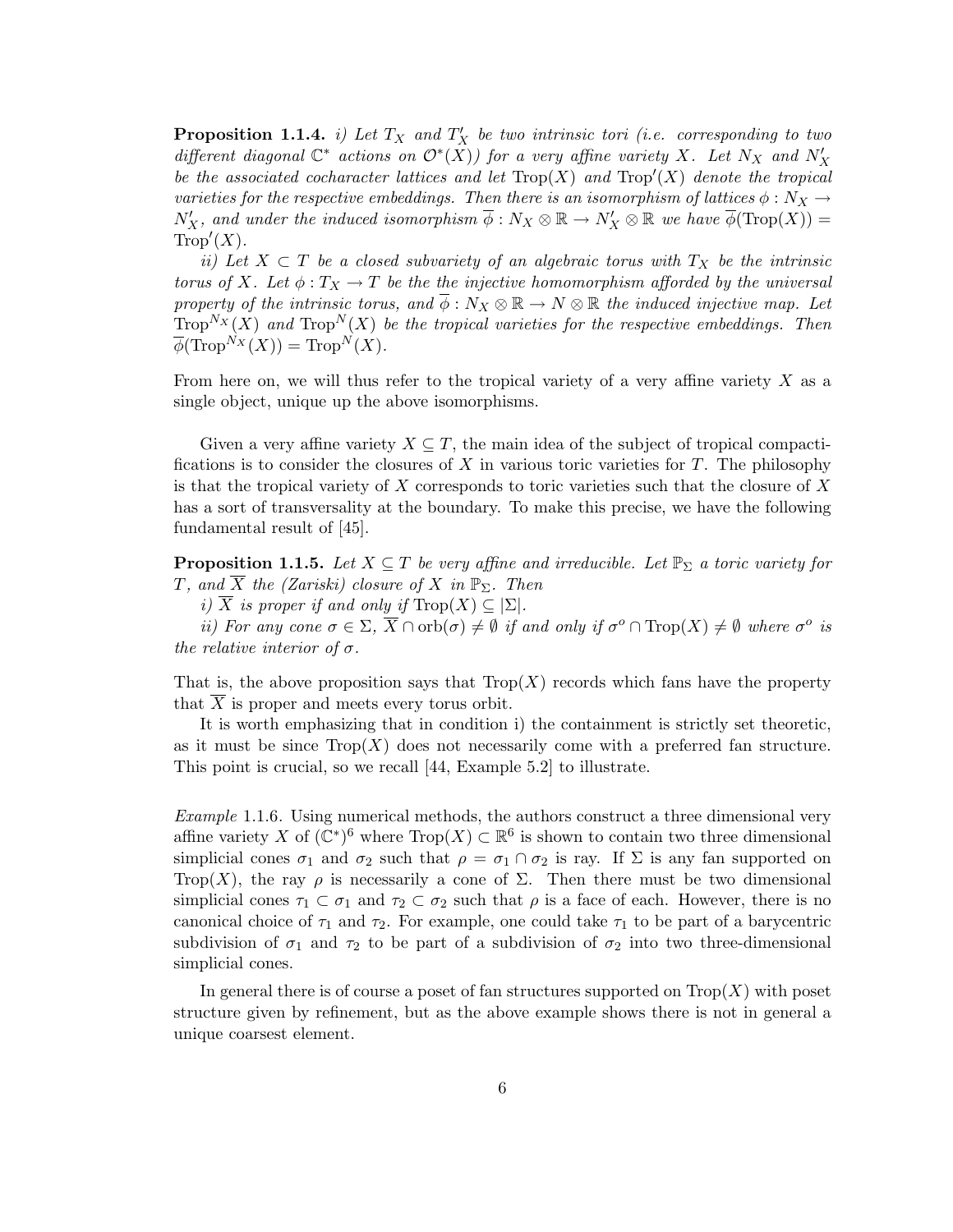Perhaps the most striking observation of [45] is that there is a sort of converse to the above proposition: one can always find fans  $\Sigma$  so that the closure  $\overline{X}$  in  $\mathbb{P}_{\Sigma}$  has desirable behavior, with the meaning of "desirable" to be made precise shortly. From the above proposition, we expect that any such fan should necessarily have  $|\Sigma| = \text{Top}(X)$ , but there are infinitely many fan structures supported on  $Trop(X)$  and it is a priori unclear how the corresponding compactifications of X may differ.

With notation as above, Tevelev considers the multiplication action  $m: X \times T \to T$ . Let  $\mathbb{P}_{\Sigma}$  be a toric variety for T and  $\overline{X}$  the (Zariski) closure of X in  $\mathbb{P}_{\Sigma}$ . Since  $\mathbb{P}_{\Sigma}$  is a toric variety, the action extends to  $\overline{m} : \overline{X} \times T \to \mathbb{P}_{\Sigma}$ . The image of  $\overline{m}$  is a union of torus orbits of  $\mathbb{P}_{\Sigma}$ , thus if  $|\Sigma| \subseteq \text{Top}(X)$ , then  $\overline{m}$  is surjective by Proposition 1.1.5 ii). The main definition is the following.

**Definition 1.1.7** ([45, Definition 1.1]). Let X be irreducible and very affine. A fan  $\Sigma$  is a tropical fan for X if  $\overline{m}$  is flat and surjective. We say that  $\Sigma$  is a schön fan for X if  $\overline{m}$ is smooth and surjective.

Note that any schön fan is trivially a tropical fan.

The remaining propositions and theorems of this section summarize the results of [30, 44, 45] relevant for this thesis. The first result is elementary.

**Proposition 1.1.8.** Let X be a very affine variety and  $\Sigma$  a tropical fan for X. Then  $|\Sigma| = \text{Top}(X)$ . If  $\Sigma'$  is any refinement of  $\Sigma$  and  $\Sigma$  is tropical for X, then  $\Sigma'$  is also tropical for X.

The second statement above allows one to frequently assume without loss of generality that a tropical fan is smooth.

We now state what is certainly the main theorem of this topic to date.

**Theorem 1.1.9.** Let X be a very affine variety. Then there exists a fan which is tropical for X.

This warrants some discussion. The proof of Theorem 1.1.9 is not terribly difficult, but certainly non-trivial. The published proof in [45] uses Hilbert Scheme techniques and generalizes constructions of Kapranov [24] concerning complements of hyperplane arrangements. There is an as yet unpublished proof by Tevelev which employs an equivariant form of the celebrated Raynaud-Gruson flattening theorem, and we feel it is correct to view the theorem in this light. It is important to note that not every fan structure on  $\text{Top}(X)$  will be tropical. An obstruction preventing a fan from being tropical is the following result of [45].

**Proposition 1.1.10.** Let X be a very affine variety and  $\Sigma$  a tropical fan for X. Suppose that X and  $\mathbb{P}_{\Sigma}$  is smooth. Then

i)  $\overline{X}$  has at worst Cohen-Macaulay singularities.

ii) The boundary  $\overline{X}\backslash X$  is a reduced divisor on  $\overline{X}$ . If  $D_1, \ldots D_k$  are distinct irreducible components of  $\overline{X}\backslash X$ , then  $D_1 \cap \ldots \cap D_k$  is either empty or of pure codimension k.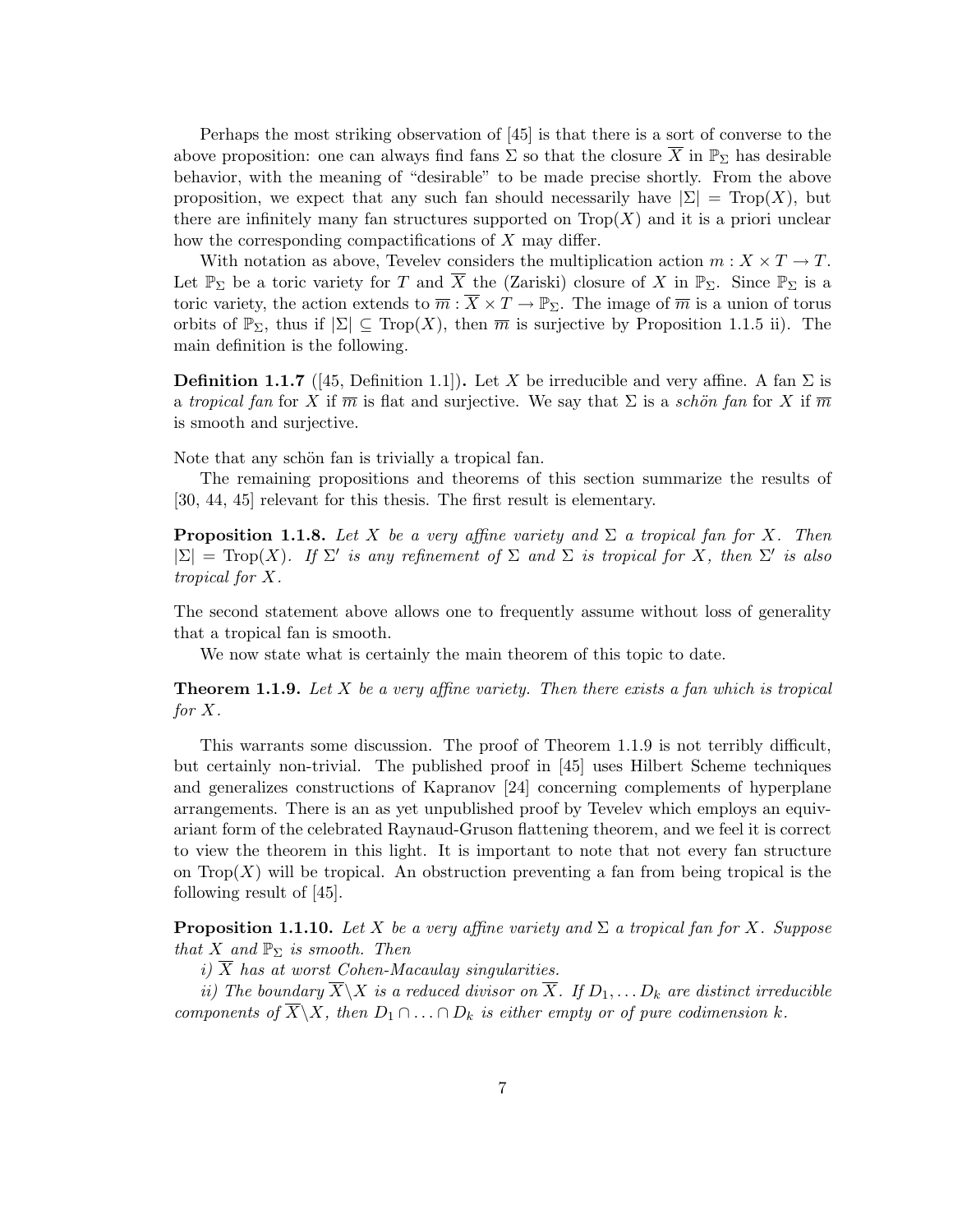As noted in [44, Example 3.10], condition i) allows one to construct examples of nontropical fans by taking sufficiently many hyperplane sections through a non Cohen-Macaulay point. See [44] for detail, although we will review a related construction due to [30] below. We are not aware of any other known obstructions to a fan being tropical besides i) and ii). Condition ii) should be viewed as a weakening of the condition that the boundary is a simple normal crossings divisor. Condition ii) can be reformulated as saying that for any cone  $\sigma \in \Sigma$ 

$$
\dim\left(\text{orb}(\sigma)\cap\overline{X}\right)=\dim X-\dim\sigma
$$

Using proposition 1.1.10 we have the following crude indication that the structure of  $Trop(X)$  does indeed the geometry of X.

**Corollary 1.1.11.** Let X be an irreducible very affine variety of dimension n. Then  $Trop(X)$  has real dimension n as a polyhedral complex.

**Proof:** It suffices to show that if  $\Sigma$  is any tropical fan supported on Trop $(X)$ , then any maximal cone  $\sigma$  of  $\Sigma$  has dimension n. We have that  $\overline{X} \cap \text{orb}(\sigma) \neq \emptyset$ , and from the above formula the dimension of this variety is dim  $X - \dim \sigma = n - \dim \sigma$ , so  $\dim \sigma \leq n$ . If we had dim  $\sigma < n$ , then the boundary  $X \backslash X$  is not a divisor, contradicting 1.1.10 ii).  $\Box$ 

We now return to the schön condition introduced in Definition 1.1.7.

**Proposition 1.1.12.** If X is smooth admits a schön fan, then for any fan  $\Sigma$  which is tropical for X, the corresponding compactification  $\overline{X}$  has toroidal singularities.

2) If X has a schön fan, then any smooth fan  $\Sigma$  supported on  $\text{Top}(X)$  is also schön for X.

Statement 1) is elementary to prove and is due to Tevelev [45, Theorem 2.5]. The phrase "toroidal singularities" means that at each point in the boundary  $\overline{X}\setminus X$  the variety is locally (in the analytic topology) isomorphic to a possibly singular toric variety. This in particular implies that there exists a refinement  $\Sigma'$  of  $\Sigma$  such that the boundary is a simple normal crossing divisor. Statement 2) is due to Luxton and Qu [30] and is proved using methods from the theory of toroidal embeddings which we will discuss in detail in Section 2.2. Statement 2) shows that the property of being schön is a fairly stable operation. It should be contrasted with the discussion following Theorem 1.1.9 where we see that this property fails for the condition of being just tropical. Statement 2) also shows that some varieties  $X$  will never admit schön fans. We will see elementary examples in Section 1.3. Accordingly, many of the results of this thesis assume the existence of a schön fan.

### 1.2 Geometric Tropicalization

.

We now turn our attention to the theory of "geometric tropicalization" which was developed in parallel with the theory of tropical compactifications. It was introduced in [19] and developed further in [44]. This technique in a sense affords a converse to the results of the above section: we have seen how the structure of  $\text{Trop}(X)$  gives information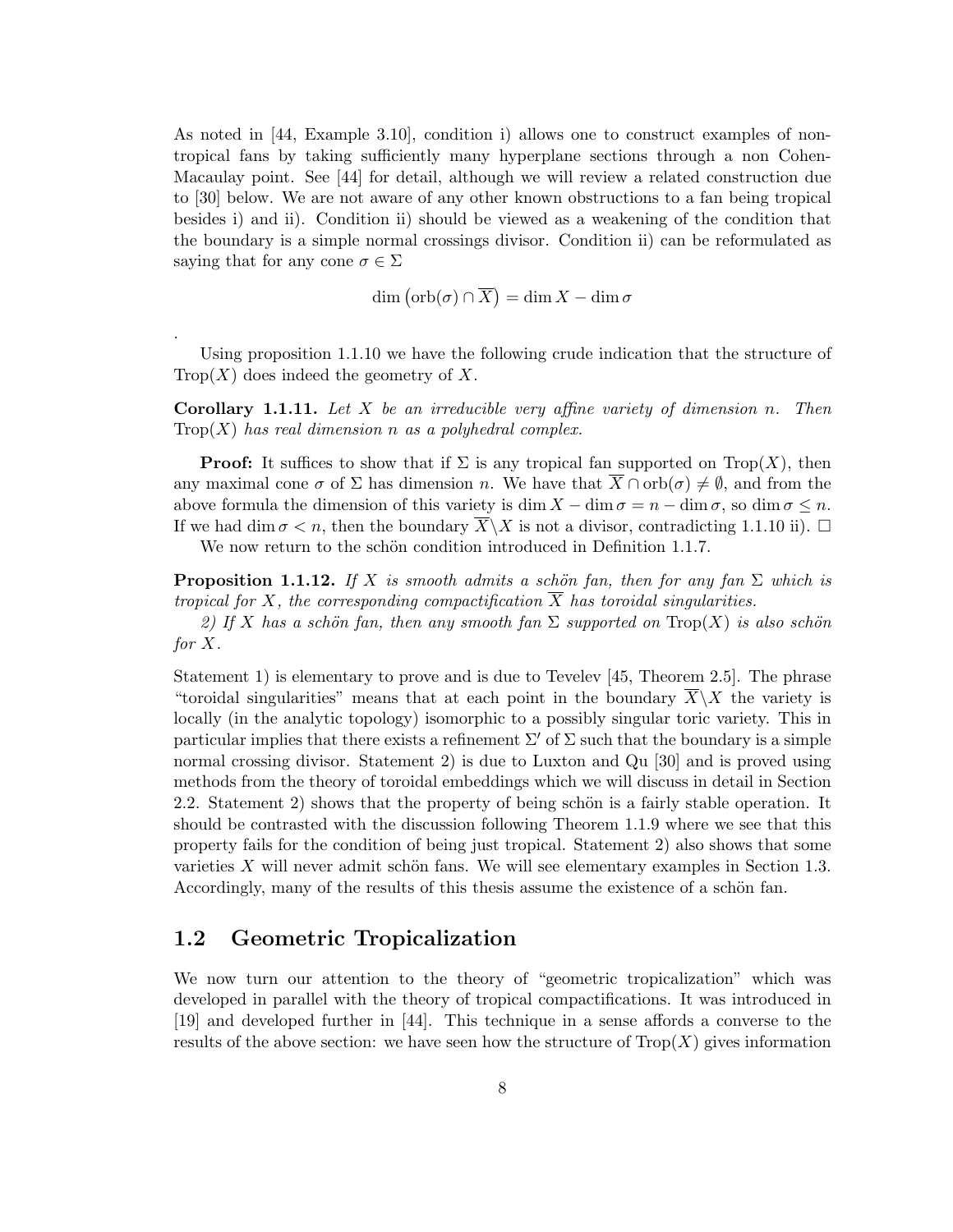about tropical compactifications, geometric tropicalization starts with a compactification and shows how to recover  $\text{Top}(X)$ . This construction forms the foundation for a substantial portion of this thesis.

Let X be a smooth very affine variety, and let  $\overline{X}$  be any smooth simple normal crossing compactification. We do not necessarily need to assume that  $\overline{X}$  arises as a tropical or schön compactification, although this is often the case of interest Let  $D = \overline{X} \backslash X$  and let  $D_1, \ldots, D_n$  be the irreducible components of D. To each component  $D_i$  we associate a point  $[D_i] \in N$  by

 $m \mapsto \mathrm{ord}_{D_i}(\chi^m)$  for any  $m \in M$ 

where  $\text{ord}_{D_i}(\chi^m)$  is the order of vanishing of the monomial  $\chi^m$  along  $D_i$ . More precisely, any  $m \in M$  defines the rational function  $\chi^m$  on T, and thus restricts to a rational map on X, which by abuse of notation is also called  $\chi^m$ . If  $I = \{i_1, \ldots, i_k\} \subseteq \{1, \ldots, n\}$  is such that  $D_{i_1} \cap \cdots D_{i_k} \neq \emptyset$ , define a cone  $\sigma^I \subset N \otimes \mathbb{R}$  by

$$
\sigma^I = \mathbb{R}_{\geq 0}[D_{i_1}] + \ldots + \mathbb{R}_{\geq 0}[D_{i_k}] \enspace .
$$

Now define a fan  $\Sigma_{\overline{X}}$  as the union over all such cones  $\sigma^I$ . It is elementary to prove that this is indeed a fan, although this fact relies strongly on the assumption that the divisor was assumed simple normal crossing. The fascinating theorem, due to Hacking, Keel, Tevelev, and Qu (see [19, Theorem 2.3] and [44, Theorem 2.6] for two different proofs), is the following.

**Theorem 1.2.1.** With notation as above,  $|\Sigma_{\overline{X}}| = \text{Trop}(X)$ .

As mentioned above, this in principle allows one to reconstruction the complex  $\text{Top}(X)$ if one has a reasonable compactification on hand. It is known that the theorem can fail if  $X$  is not smooth. We emphasize the following point which is critical to this thesis: although  $\text{Top}(X)$  does not have a distinguished fan structure, a choice of compactification  $X$  imposes a fan structure on it. It is natural to study what happens as we vary the compactifications, and we address this question in Section 3.3. In the next section we'll discuss examples where this theorem can be seen explicitly.

A simple, but very insightful observation of Luxton and Qu is that we can, in principle, generate vast amounts of examples by realizing the boundary divisors as generic hyperplane sections.

**Proposition 1.2.2** ([30]). Let Y be a smooth projective variety and L a very ample line bundle on Y. Let  $n = \dim H^0(Y, L)$ . Let  $H_1, \ldots, H_{n+2}$  be generic hyperplanes in  $\mathbb{P}H^0(Y,L)$ , and for each  $i=1,\ldots,n+2$  let  $D_i=H_i\cap Y$  (i.e.  $\{D_i\}$  are generic sections of L). Set  $Y^{\circ} = Y \setminus \cup_{i=1}^{n+2} D_i$ . Then  $Y^{\circ}$  is very affine and  $Y = \overline{Y^{\circ}}$  has the structure of a schön compactification.

That is, we can construct a schön compactification from any smooth projective variety with a very ample line bundle. At first glance, this seems problematic and perhaps the notion of a tropical compactification is much too general. In this thesis we offer the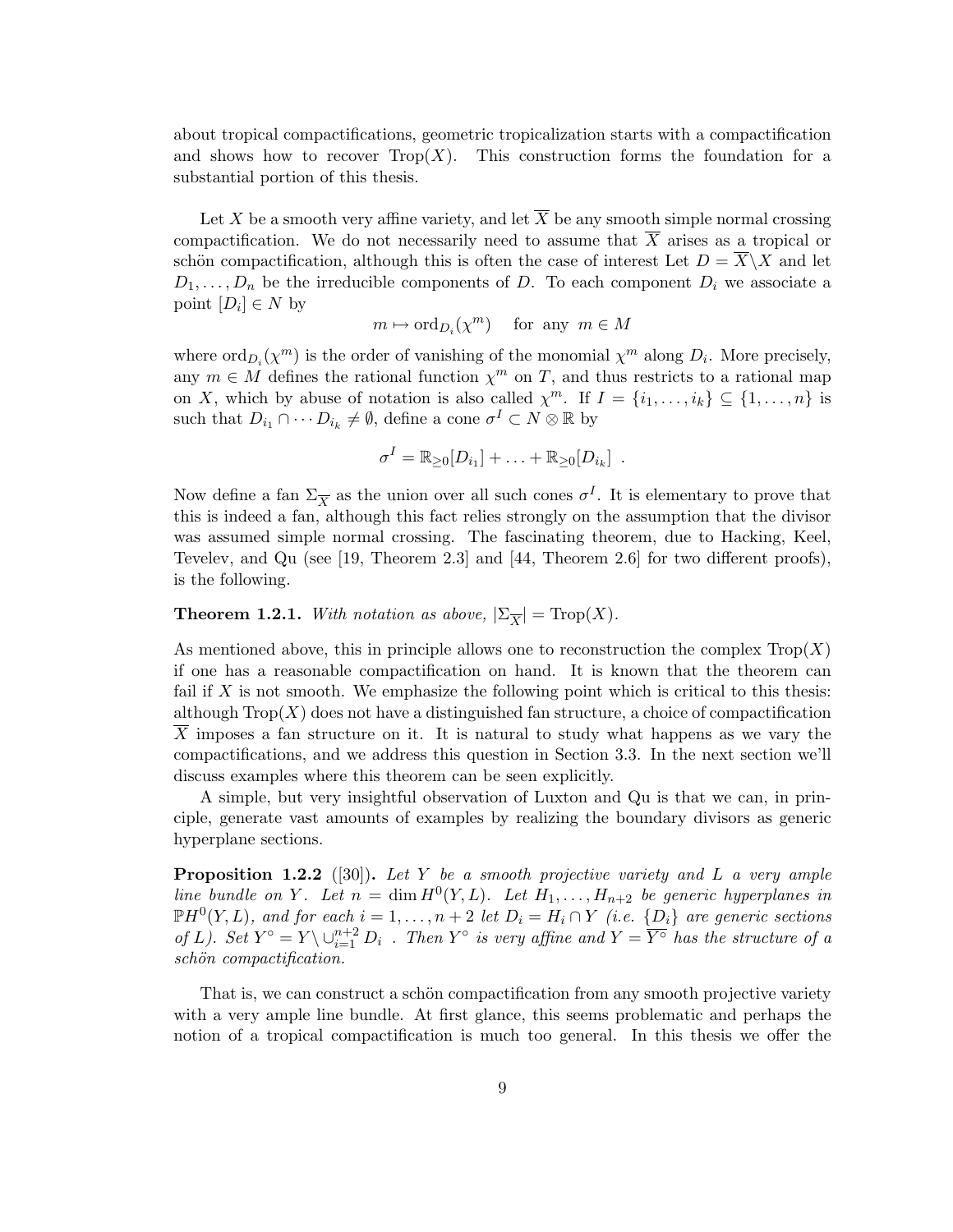philosophy that although the geometry of the compactifications one can produce through tropical compactifications are totally unconstrained, the data of the pair  $(\overline{X}, D)$  where  $D$  is the boundary divisor of the compactification is highly constrained. See Chapter 3.1 for our supporting results. Although the above proposition furnishes a vast number of examples of schön compactifications in principle, in practice neither the statement nor the proof give insight into the structure of  $Trop(X)$ . In the next section we study examples where the tropical fan can be computed explicitly.

## 1.3 Examples

Example 1.3.1. Perhaps the first class of examples which one can easily understand is the case where the very affine X is itself an algebraic torus, say of dimension n. In this case the intrinsic torus of X is the identity. Trop $(X) = N_X \otimes \mathbb{R} \cong \mathbb{R}^n$  is just a vector space. A tropical compactification is just a complete toric variety for  $X$ , and accordingly corresponds to a choice of complete fan on  $N_X \otimes \mathbb{R}$ . Any such fan is automatically schön. Once we fix a complete fan  $\Sigma$ , the process of geometric tropicalization in Theorem 1.2.1 is tautological: given a divisor  $D_{\rho}$  corresponding to a ray with primitive generator  $\rho$ , we can compute  $[D_\rho] = \rho$  in the notation of 1.2.1 by the following elementary result from toric geometry [13, Chapter 3.3].

Proposition 1.3.2. If  $\Sigma$  is any fan, let  $\rho$  a primitive generator for a ray of  $\Sigma$  and let  $D_{\rho}$ denote the corresponding divisor on  $\mathbb{P}_{\Sigma}$ . Then for any  $m \in M$ , one has the following equation for the order of vanishing of the character  $\chi^m$  along  $D_\rho$ :

$$
\mathrm{ord}_{D_{\rho}}(\mathrm{div}(\chi^m)) = \langle m, \rho \rangle .
$$

Thus  $[D_\rho]$  is the point of N given by  $m \mapsto \langle m, \rho \rangle$  so clearly  $[D_\rho] = \rho$ . So the rays of  $\Sigma$ coincide exactly with the rays of  $\mathcal{F}_{\mathbb{P}_{\Sigma}}$  from Theorem 1.2.1. Indeed, by [13, Chapter 5.1] the divisors  $D_{\rho}$  and  $D_{\rho'}$  on a toric variety intersect non-trivially if and only if  $\rho$  and  $\rho'$ both belong to a cone of  $\Sigma$ . It follows that actually  $\Sigma = \mathcal{F}_{\mathbb{P}_{\Sigma}}$ , so the process of geometric tropicalization exactly recovers the fan.

Example 1.3.3. One of the most well-understood class of examples in the tropical literature is the case where  $X = Z_f$  is a hypersurface. Let

$$
f(z_1,\ldots,z_n) = \sum_{\alpha \in \Delta \cap M} c_{\alpha} z^{\alpha} \in \mathbb{C}[M]
$$

be a Laurent polynomial. W Here  $\Delta$  is a polytope in  $M \otimes \mathbb{R}$ . e assume that f does consist only of a single monomial, so that  $Z_f$  indeed defines a divisor on the torus T. The convex hull of the set of lattice points corresponding to exponents of  $f$  with non-zero coefficient is called the Newton Polytope of f, and we denote it Newt $(f)$ . [8] proves the following result:

Proposition 1.3.4. With notation as above, let  $\Sigma^f \subseteq N \otimes \mathbb{R}$  denote the normal fan of Newt(f), and let  $\Sigma^f(n-1)$  denote its codimension one skeleton. Then  $\text{Top}(Z_f)$  =  $|\Sigma^f(n-1)|$ .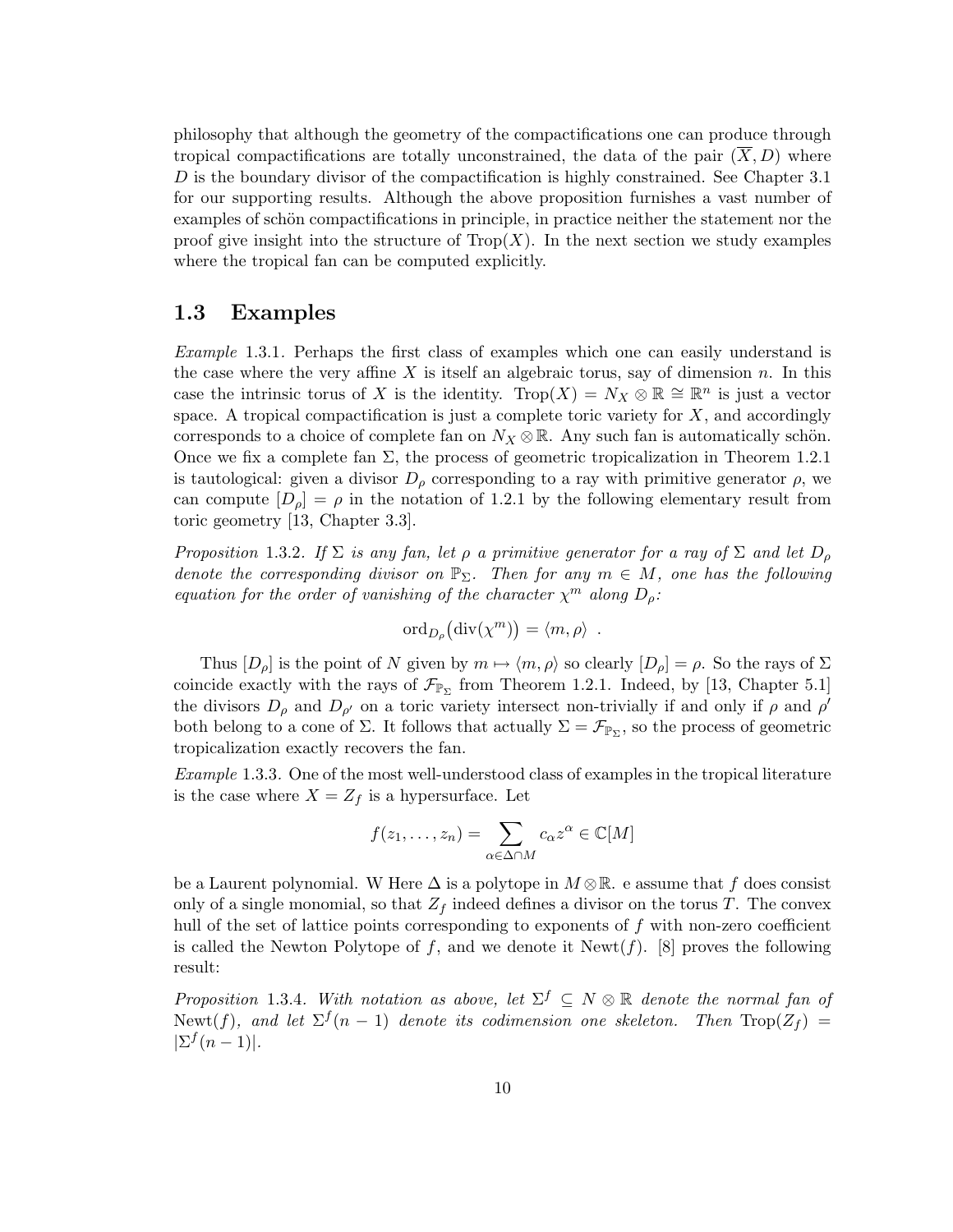That is, the tropical fan is dual to the Newton Polytope. Note that in this class of examples there is a canonical coarsest fan structure on  $Trop(X)$ , namely the structure inherited from the normal fan. The schön condition had already been explored in this context long before the advent of tropical compactifications, and the terminology used was that the hypersurface is "non-degenerate with respect to its Newton Polytope", see [16, Chapter 6]. [16] shows that this property is open in the space of coefficients. If the hypersurface is degenerate with respect to its Newton Polytope, i.e. does not admit a schön compactification, then I do not know of any general results explaining which fans supported on  $\text{Top}(Z_f)$  are tropical.

The geometric tropicalization theorem is also very explicit for hypersurfaces. For simplicity assume  $\text{Newt}(f)$  has dimension equal to  $\dim(Z_f)$ . Let  $\Gamma$  be a non-vertex face of the Newton Polytope of f and let  $\sigma_{\Gamma}$  be the corresponding dual cone. By Proposition 1.1.10,  $\overline{Z_f} \cap \text{orb}(\sigma)$  is also a hypersurface in  $\text{orb}(\sigma)$ , and [16] show that that it is given by

$$
f^{\Gamma}(z_1,\ldots z_n) = \sum_{\alpha \in \Gamma} c_{\alpha} z^{\alpha} ,
$$

i.e. the truncation of f to Γ. Thus the boundary divisors of  $\overline{Z_f}$  are given explicitly by  $\overline{Z_{f\Gamma}}$  as  $\Gamma$  ranges over the facets of Newt(f). Given  $m \in M$ , it is easy to check that the order of vanishing of  $\text{div}(\chi^m)$  along  $\overline{Z_{f\Gamma}}$  is 0 if  $m \notin \Gamma$  and is greater than zero if  $m \in \Gamma$ . So, by the construction before Theorem 1.2.1, the associated point in  $N \times \mathbb{R}$  is the dual ray to  $\Gamma$ , as expected by the above proposition (indeed, this discussion actually proves the above proposition).

The above discussion fully generalizes to complete intersections, but we omit the details for the sake of brevity.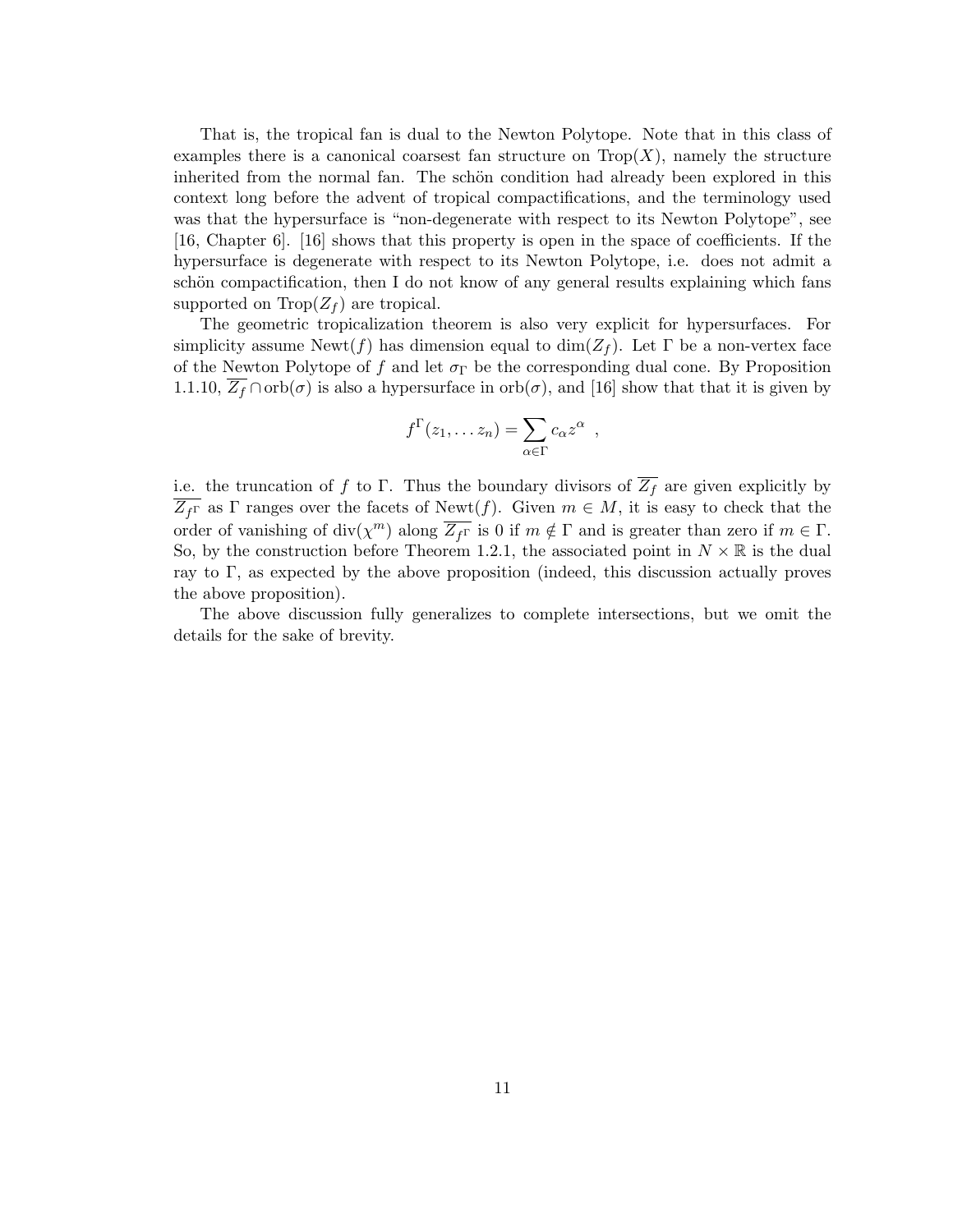# Chapter 2

# Related Constructions

In this chapter we compare the theory of tropical compactifications with several more classical constructions. The identifications we make are mostly straightforward, but seem to have not been explicitly discussed in the literature. In several instances we'll see that making such connections is profitable and allows us to prove some easy results which are absent from the tropical literature.

# 2.1 Maps to Toric Varieties and Cox's ∆-Collections

Let  $\mathbb{P}_{\Sigma}$  be a toric variety with dense torus T. We discuss here a general construction which assigns some combinatorial data to a given morphism  $X \to \mathbb{P}_{\Sigma}$  where X is an arbitrary normal, irreducible complex algebraic variety (or integral scheme). The following theorem was first proved in unpublished work of Oda and Sankaran (see [41] for a discussion) and extended slightly in works of Kajiwara [23] and Cox [4].

**Theorem 2.1.1** (Kajiwara, Oda-Sankaran). Let  $\mathbb{P}_{\Sigma}$  be a smooth (not necessarily complete) toric variety with big torus  $T$  and character lattice  $M$  and let  $X$  be any integral scheme with a morphism  $f : X \to \mathbb{P}_{\Sigma}$  such that  $f(X) \cap T \neq \emptyset$ . Then f uniquely determines the data of a homomorphism

 $\phi_f: M \to \mathbb{C}(X)^*$ 

and a collection  $\Sigma^f(1) \subseteq \Sigma(1)$  of rays of  $\Sigma$  such that

i) For any distinct collection  $\rho_{i_1}, \ldots, \rho_{i_k} \in \Sigma^f(1)$  of rays such that  $\{\rho_{i_1}, \ldots, \rho_{i_k}\}$ do not belong to a cone of  $\Sigma$ , the intersection  $f^{-1}(D_{\rho_{i_1}}) \cap \ldots \cap f^{-1}(D_{\rho_{i_k}})$  of pull-back divisors on Y is empty.

ii) For any  $m \in M$  one has

$$
\operatorname{div}(\phi^f(m)) = \sum_{\rho \in \Sigma^f(1)} \langle m, \rho \rangle f^{-1}(D_\rho)
$$

as Weil divisors on Y. Moreover, the morphism  $f: X \to \mathbb{P}_{\Sigma}$  can be reconstructed from the pair  $(\phi^f, \Sigma^f(1))$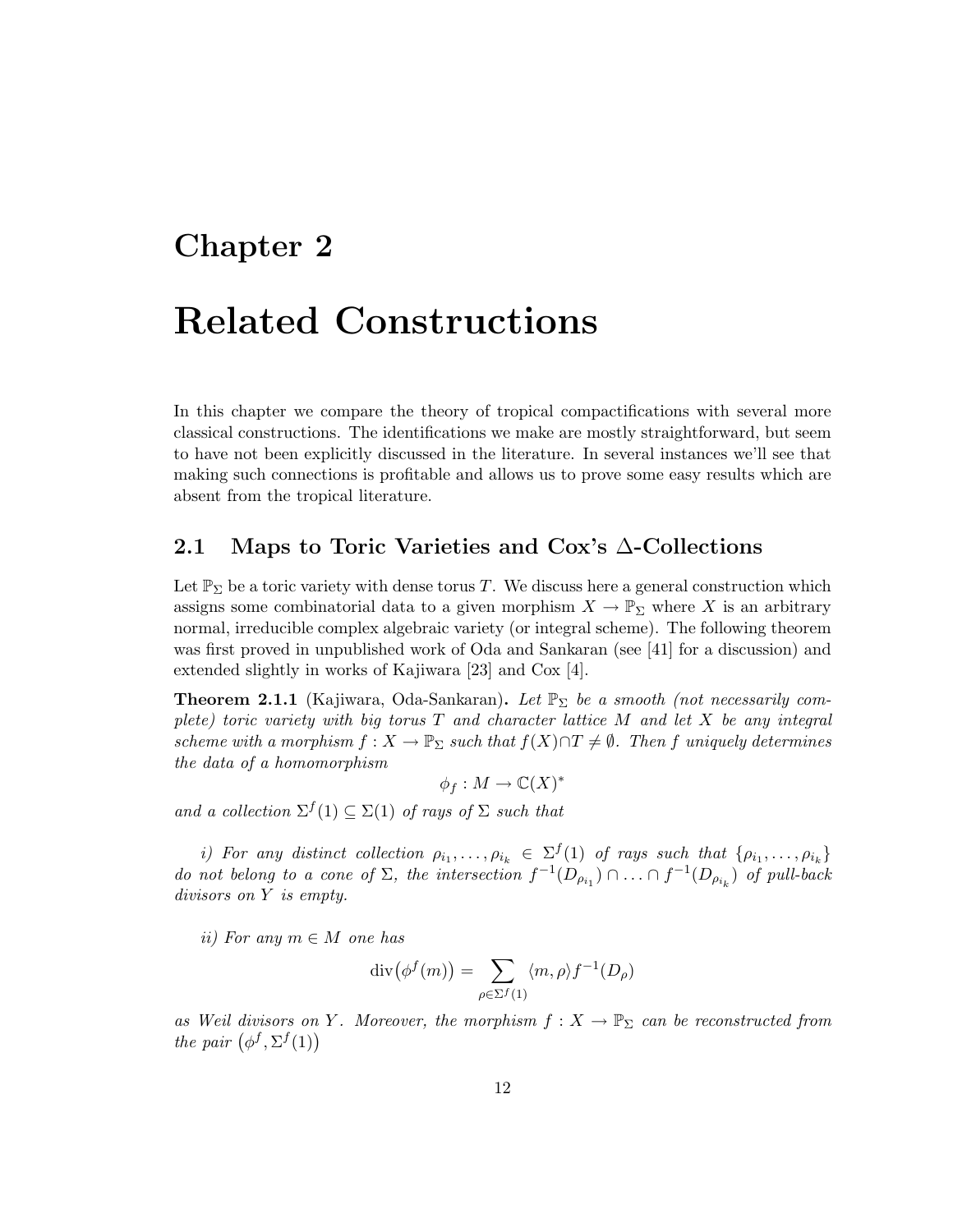[23] proves an extension of the theorem to the case where  $\Sigma$  is only simplicial, and shows that the data of the pair  $(\phi^f, \Sigma^f(1))$  relates to Cox's  $\Delta$ -collections as defined in [4]. We will not reproduce the full proof of the above theorem here. The non-trivial part of the theorem is the statement that the morphism  $f$  can be reconstructed uniquely from  $(\phi^f, \Sigma^f(1))$ . We are primarily concerned here with the easier implication, namely the construction of  $\phi^f$  and  $\Sigma^f(1)$  from the morphism f, which we now recall. The collection of cones  $\Sigma^f(1)$  is simply the collection of rays  $\rho \in \Sigma(1)$  such that the corresponding pullback divisor  $f^{-1}(D_\rho)$  is non-zero. It is easy to check that this collection obeys condition i). The group homomorphism  $\phi^f$  is obtained by restricting f to  $X_0 = f^{-1}(T)$  and noting that  $f_{|X_0}: X_0 \to T$  induces a pull-back on coordinate rings  $f^*: \mathbb{C}[M] \to \mathbb{C}[X_0] \subseteq \mathbb{C}(X)$ which restricts to a group homomorphism  $\phi^f : M \to \mathbb{C}(X)^*$ . Condition ii) follows readily from the more general standard fact that if  $f : X \to Y$  is a morphism with Y smooth and irreducible and X integral, and  $D = \sum D_i$  is a Weil divisor on Y whose support does not contain the image of  $f(X)$ , then  $\text{div}(f^*D) = \sum a_i \text{div} f^*(D_i)$ .

It will be useful to extend the collection of cones  $\Sigma^f(1)$  to a sub-fan of  $\Sigma$ .

**Lemma 2.1.2.** Let  $f: X \to \mathbb{P}_{\Sigma}$  and  $\Sigma^{f}(1)$  be as in the above theorem. Then  $\Sigma^{f}(1)$ extends uniquely to a smooth sub-fan of  $\Sigma$  by requiring that a k-dimensional cone  $\sigma \in \Sigma$ generated by  $\rho_{i_1}, \ldots, \rho_{i_k}$  is a cone of  $\Sigma^f$  if and only if  $f^{-1}(D_{\rho_{i_1}}) \cap \ldots \cap f^{-1}(D_{\rho_{i_k}}) \neq \emptyset$ . We denote this fan by  $\Sigma^f$ .

**Proof:** By construction  $\Sigma^f$  is a union of cones, so we need only show that every face of a cone of  $\Sigma^f$  is a cone, and that the intersection of two cones of  $\Sigma$  is either empty or itself a cone. But these assertions are trivial as if a collection of pull-back divisors  $f^{-1}(D_{\rho_i})$  intersects non-trivially, than so does any proper sub-collection.  $\Box$ .

Theorem 2.1.1 was used in [4] and [23] to study equivariant between toric varieities, and in particular maps to projective space, and was used in[41] to study curves and abelian varieties embedded in toric varieties. Here, we consider the case where  $f$  is an inclusion of a tropical compactification into the toric variety of a corresponding tropical fan.

Corollary 2.1.3. Let  $X \subset T$  be a closed subvariety and  $\Sigma$  a tropical fan for X, and let  $\iota : \overline{X} \hookrightarrow \mathbb{P}_{\Sigma}$  be the corresponding tropical compactification. Then with notation as above,  $\Sigma^{\iota} = \Sigma$  (and so  $|\Sigma^{\iota}| = \text{Trop}(X)$ ) and  $\phi^{\iota}$  is an injection.

**Proof:** By construction, if  $\sigma \in \Sigma^i$  is any cone, then the intersection orb $(\sigma) \cap \overline{X}$  is non-empty. Condition i) ensures further that if  $\tau \in \Sigma \backslash \Sigma^{\iota}$  then  $\mathrm{orb}(\tau) \cap \overline{X}$  is empty, so Proposition 1.1.10 gives that  $|\Sigma^{\iota}| = \text{Top}(X)$ . Since  $\Sigma^{\iota}$  is a sub-fan of  $\Sigma$  and  $\Sigma$  is assumed tropical, it follows that  $\Sigma^f = \Sigma$ . Lastly, note that  $\phi^t$  coincides with the injection from Proposition 1.1.3.  $\Box$ 

#### 2.1.1 Applications to Balancing

We note here that Theorem 2.1.1 can be used to independently recover the well-studied "balancing condition" of tropical fans. We briefly recall the notion of balancing for tropical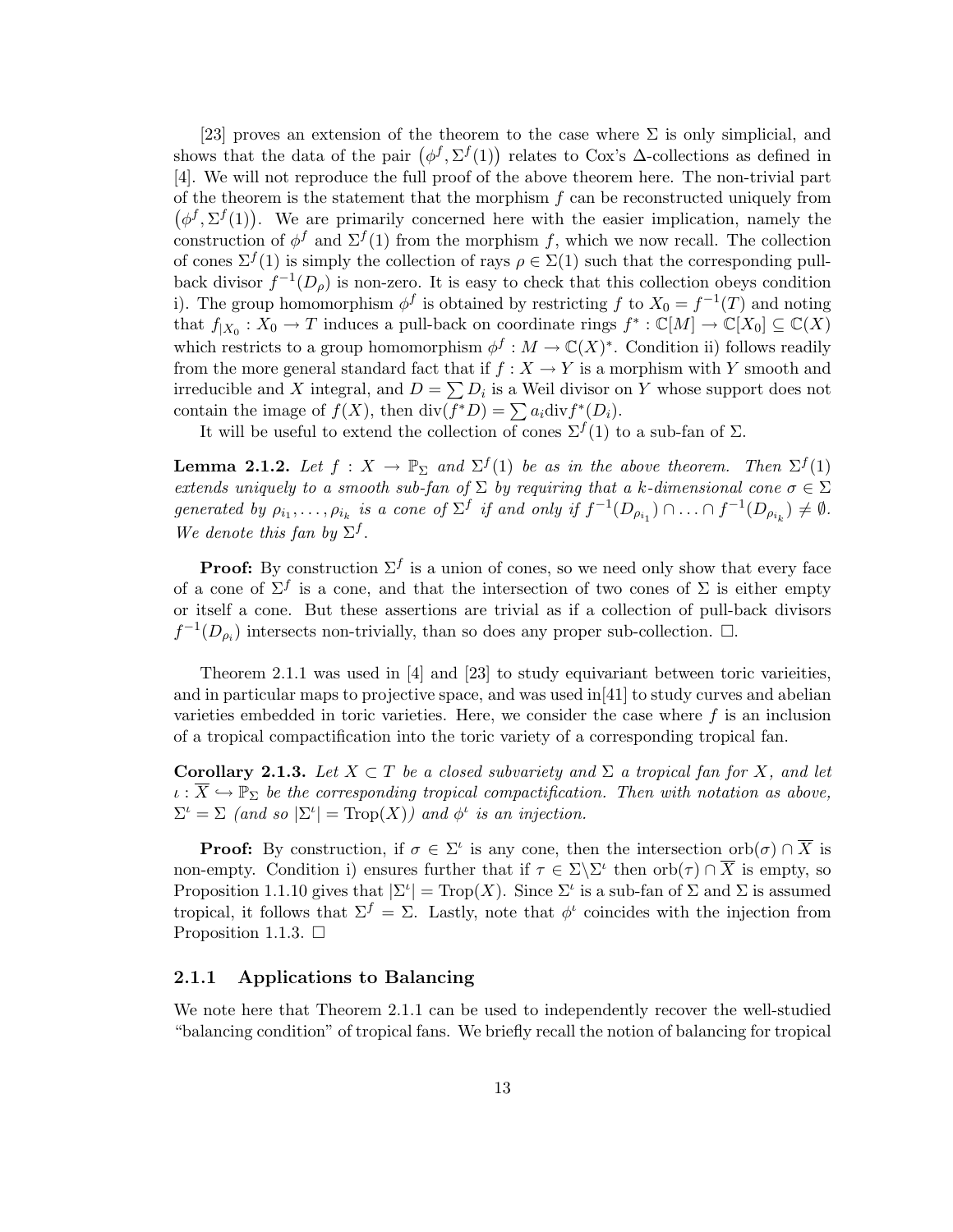varieties, following [42]. This condition is also often called the zero-tension condition in the literature. Before stating the definition, we point out that the balancing condition will be a sort of non-trivial affine constraint on the structure of a fan. In particular, it shows that not every fan can arise as the tropicalization of some variety. This problem of determining whether a given fan occurs as the tropicalization of a variety is called the "tropical realization problem", and is still very much open. Over the field of Puiseux Series, even the case of curves is difficult; see the work of Speyer [42] for small genus curves.

Let  $\Pi$  be any connected, polyhedral complex of pure dimension d inside a vector space  $\mathbb{R}^n$ , which we assume to be rational with respect to an integral structure  $\mathbb{R}^n = \mathbb{Z}^n \otimes \mathbb{R}$ . If  $\pi \in \Pi$  is any cell of dimension  $d-1$ , let  $\pi_1, \ldots, \pi_k$  be the d dimensional cells with  $\pi$ as a facet. For each *i*, the cell  $\pi_i$  determines a ray in  $\mathbb{R}^n/\text{Span}(\pi_i)$ , and let  $v_i$  denote its primitive generator.

Definition 2.1.4. With notation as above, a function

$$
m_{\pi}:\{1,\ldots,k\}\to\mathbb{Z}_{>0}
$$

is defined to be a *balancing function* for the cell  $\pi$  if

$$
\sum_{i}^{k} m_{\pi} v_{i} = 0 .
$$

If  $\Pi(d)$  denotes the collection of d dimensional cells of  $\Pi$ . We say that the complex  $\Pi$  is balanced if there exists a function

$$
m_{\Pi} : \Pi(d) \to \mathbb{Z}_{>0}
$$

which restricts to a balancing function at each  $d-1$  cell of II.

We first discuss this definition in the context of toric geometry. Recall (see, e.g. [5]) that if a fan  $\Sigma$  is simplicial, and  $\sigma \in \Sigma$  is any cone with primitive generators  $\rho_1, \ldots, \rho_k$ for its generating rays, one defines

$$
\text{mult}(\sigma)=[N_{\sigma}:\mathbb{Z}\rho_i\oplus\ldots\oplus\mathbb{Z}\rho_k]
$$

where  $N_{\sigma} = \text{Span}(\sigma) \cap N$ . It is well-known that a fan  $\Sigma$  is smooth if and only if mult $(\sigma) = 1$ for every cone  $\sigma \in \Sigma$  if and only if  $\text{mult}(\sigma) = 1$  for every top dimensional cone  $\sigma$ . The following result is almost obvious, but we cannot find it explicitly stated in the literature.

**Proposition 2.1.5.** Let  $\Sigma$  be any complete simplicial fan. Then  $\Sigma$  is balanced, with balancing functions given by  $m_{\Sigma}(\sigma) = \text{mult}(\sigma)$  where  $\sigma$  is any top dimensional cone.

**Proof:** Since  $\Sigma$  is simplicial there exist exactly two d dimensional cones  $\sigma_1$  and  $\sigma_2$ containing  $\tau$  as a face. Since  $\Sigma$  is complete,  $\mathbb{R}^n/\text{Span}(\tau)$  is one dimensional and the images of  $\sigma_1$  and  $\sigma_2$  span rays pointing in opposite directions. Split the lattice N as  $N = \mathbb{Z}e \oplus N_{\tau}$ . For each  $i = 1, 2$  there is a unique ray  $v_i$  with primitive generator  $\rho_i$  such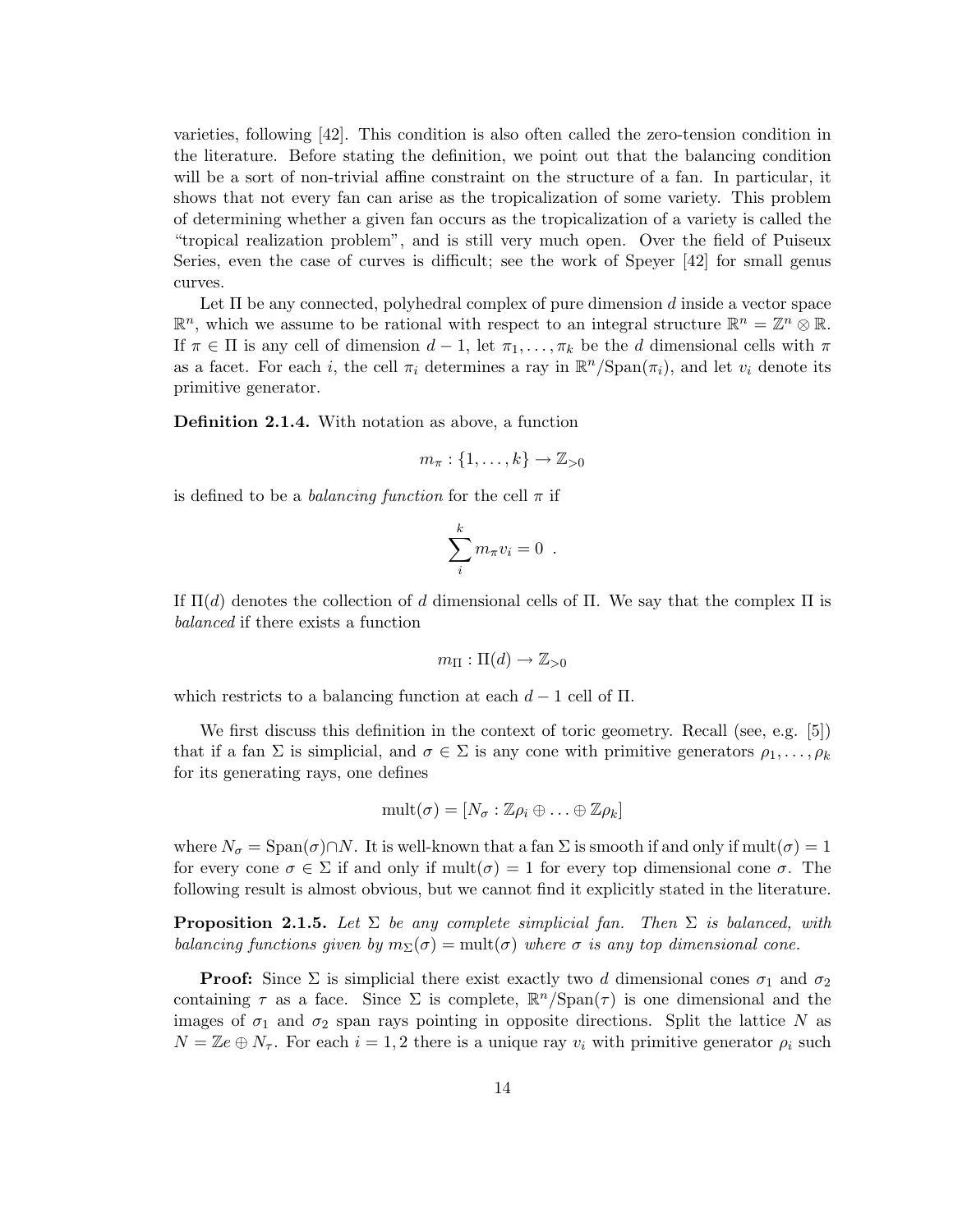that  $v_i \in \sigma_i$  and  $v_i \notin \tau$ . Write  $\rho_i = a_i e + w_\tau$  uniquely where  $w_\tau \in N_\tau$  and  $a_i \in \mathbb{Z}\backslash\{0\}$ . Then  $|a_i| = \text{mult}(\sigma_i)$  and the claim follows.  $\square$ 

We now discuss the balancing condition for tropical fans. The main result of this section is to note that Proposition 2.1.1 allows one to unambiguously generalize proofs of the balancing condition for tropical curves given by Speyer[Section 2.5][42] and Nishinou-Siebert [35] to higher dimensions. For the sake of being self-contained, we briefly recall their arguments here.

Note first that the curve case is, in a sense, quite different from the situation in higher dimensions: if a tropical fan  $\Sigma$  is a union of rays, the unique codimension one cell is the origin, and the balancing condition becomes a linear integral constraint on the rays. In this situation, if  $\Sigma = \text{Trop}(C)$  is a tropical fan for a very affine curve C, each ray  $\rho$ determines a zero-dimensional scheme  $\overline{C} \cap \text{orb}(\rho)$ . Since the compactification is assumed tropical, this scheme is reduced, and we define  $\text{mult}(\rho)$  to be the number of points in this intersection. Now, let  $m \in M$  be any monomial, and  $\chi^m$  the associated monomial rational function on  $\mathbb{P}_{\Sigma}$ . By Proposition 1.3.1 the order of vanishing of  $\chi^m$  along the point  $D_{\rho} \in \mathbb{P}_{\Sigma}$  is  $\langle m, \rho \rangle$ . Let  $\iota : \overline{C} \to \mathbb{P}_{\Sigma}$  be the inclusion. Then the order of vanishing of  $\iota^*(\chi^m)$ is mult( $\rho$ )(*m*,  $\rho$ ). Taking the degree of the expression ii) in Proposition 1.1.10 then gives

$$
0 = \sum_{\rho \in \Sigma} \textnormal{mult}(\sigma)\langle m, \rho \rangle
$$

Since  $m \in M$  was arbitrary, non-degeneracy of the dual pairing  $M \times N \to \mathbb{Z}$  forces

$$
\sum_{\rho \in \Sigma} \textup{mult}(\rho)\rho = 0
$$

which is the desired balancing condition for a one dimensional tropical fan. Speyer [42] notes that this argument easily extends to give an analogous balancing condition on any tropical curve corresponding to a family of curves defined over  $K = \mathbb{C}((t))$ , and Nishinou-Siebert [35] note that the argument extends to the case where  $\phi : \overline{C} \to \mathbb{P}_{\Sigma}$  is not just an inclusion, but an appropriately transverse stable map. We now note that all aspects of this argument generalize to higher dimensions by virtue of Proposition 1.1.10, so we obtain the desired result.

**Proposition 2.1.6** ([44, Corollary 3.4]). If  $\Sigma$  is a tropical fan for some irreducible variety  $X \subset T$ , then for cone  $\sigma \in \Sigma$  of dimension equal to dim X, define mult( $\sigma$ ) to the number of points in the reduced zero dimensional scheme orb $(\sigma) \cap \overline{X}$ . Then the assignment  $\sigma \mapsto$ mult( $\sigma$ ) is a balancing function for  $\Sigma$ .

We emphasize that this result is well-known in the tropical literature, see in addition [25]. These proofs, though, rely on interpretations of the balancing condition in terms of intersection theory on toric varieties, and in particular the calculations of the Chow groups of complete toric varieties developed in [14]. We thus find it comforting that the balancing condition can be recovered in all dimensions using only simple arguements about divisors and adapting the pleasant proofs of Speyer and Nishinou-Siebert for curves. We also note that a similar technique to ours was employed in [20] in a slightly different context.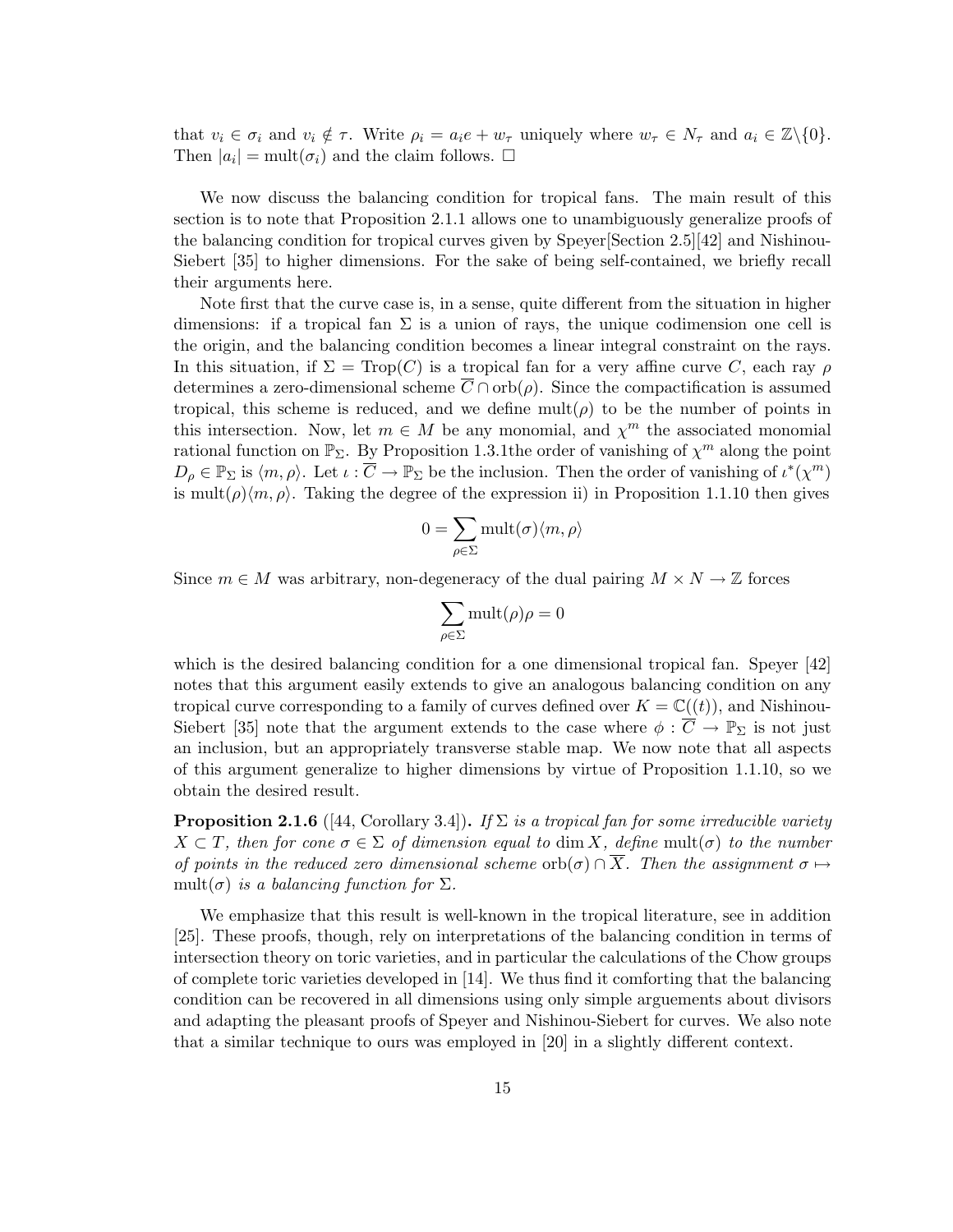# 2.2 Toroidal Embeddings

In this section we recall the notion of a toroidal embedding introduced by Kempf, Knudsen, Mumford, and Saint-Donat [28]. This notion generalizes the construction of a toric variety to that of a variety which "locally looks like a toric variety". Our goal is to relate their construction to schön compactifications and refine some observations of Luxton-Qu [30]. Our main result is to identify certain toroidal embeddings as schön compactifications.

#### 2.2.1 Definitions

We recall the main definitions of [28, Chapter 2].

**Definition 2.2.1.** If Y is a normal variety and  $U \subset Y$  a Zariski dense subset,  $U \subset Y$ is a toroidal embedding if it is everywhere locally (in the analytic topoology) formally isomorphic to a normal toric variety.

It follows from the definition that the boundary  $Y \setminus U$  is divisorial with the irreducible components each reduced. From here on we assume that the irreducible components of the boundary are normal<sup>1</sup> and denote them  $\{D_i | i \in I\}$ . [28] constructs a stratification of Y as follows: for any  $J \subseteq I$  such that  $\cap_{i \in J} D_i \neq \emptyset$  put

$$
\mathcal{O}_J = \cap_{i \in J} D_j \backslash \cup_{i \notin J} D_J
$$

[28] proves that  $\mathcal{O}_J$  is always smooth.

Remark 2.2.2. The notion for strata is troublesome as below we will often need to make reference to things such as the ring of regular functions on a stratum, which would, unfortunately, be  $\mathcal{O}(\mathcal{O}^J)$ . Unfortunately this notion is standard, even in the literature on toric varieties [13]. Other texts on toric varieties, such as [36] refer to a stratum corresponding to a cone  $\sigma$  as  $orb(\sigma)$ , the convention we have used in this thesis. This notation, of course, relies on the identification of the strata of a toric variety with torus orbits. There is no such global description of strata for a general toroidal embedding, so we fall back to the notation  $\mathcal{O}^J$ , with attempts to adjust notation as necessary to prevent confusion.

*Example* 2.2.3. Let Y be any smooth projective variety with  $D$  a simple normal crossing divisor with irreducible components  $D_1, \ldots, D_k$ .. Set  $U = Y \backslash D$ . Then  $U \subset Y$  has the structure of a toroidal embedding.

Example 2.2.4. For the case of a normal toric variety this notion corresponds exactly with the stratification by torus orbits. Here  $U = T \cong (\mathbb{C}^*)^n$  is the dense torus,  $I = \Sigma(1)$ indexes the toric boundary divisors, and for any  $J \subseteq \Sigma(1)$  as above  $\mathcal{O}_J$  is the corresponding disjoint union of open torus orbits.

The closures of strata in a toroidal embedding behave analogously to the well-known formulas for orbit closures in toric varieties [13]. To each non-empty stratum  $\mathcal{O}_J$  of a

<sup>&</sup>lt;sup>1</sup> "without self-intersection" in the terminology of [28]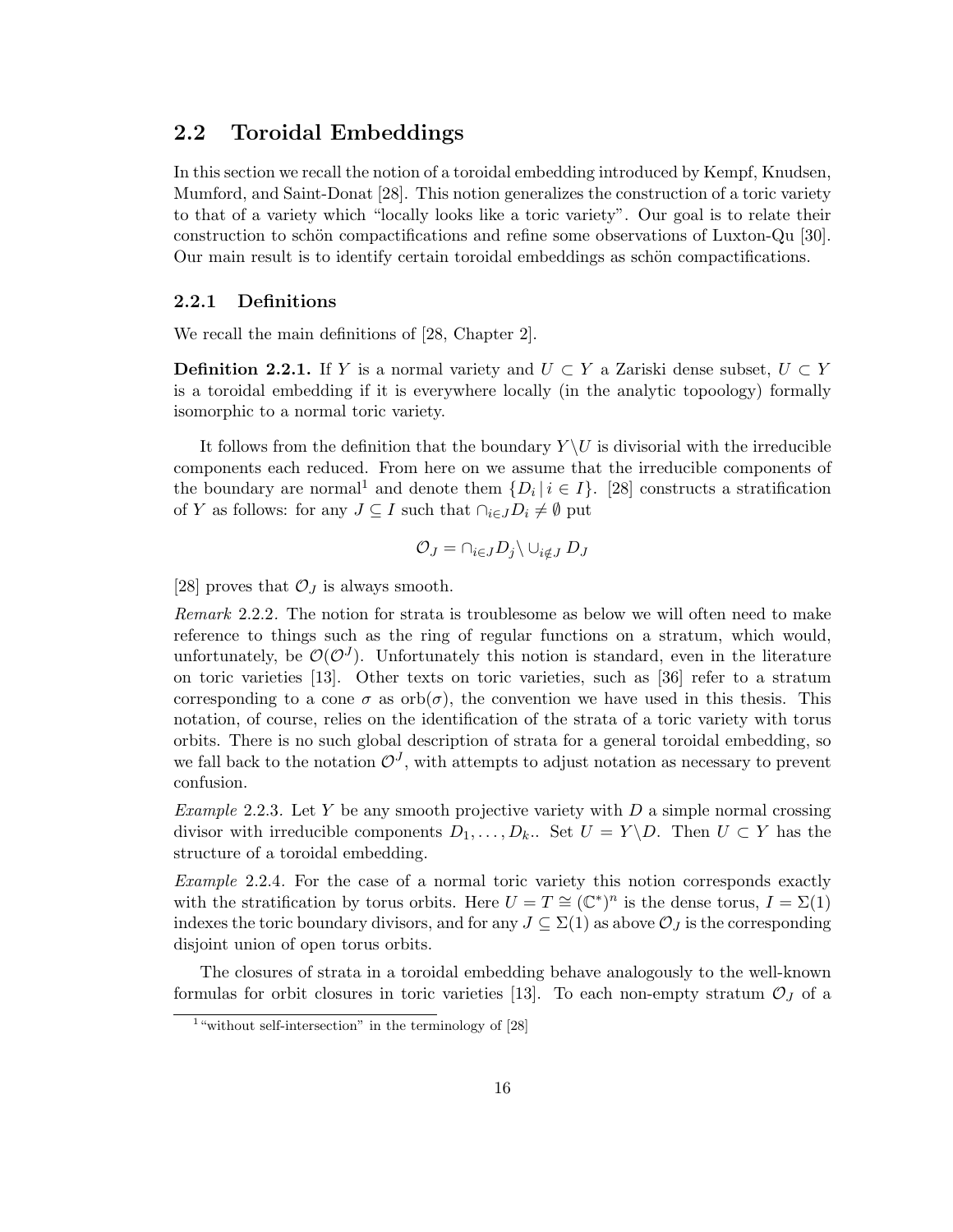toroidal embedding  $U \subset Y$  one defines

$$
\operatorname{Star}(\mathcal{O}_J)=\bigcup_{J':\mathcal{O}_J\subset\overline{\mathcal{O}_{J'}}}\mathcal{O}_{J'}
$$

which is by contruction an open set on  $Y$ ; in the case of  $Y$  a toric variety this coincides with the covering by invariant affine open sets. Now fix  $S = \mathcal{O}_J$  a non-empty stratum. One defines the following:

$$
M^S = \{ D \in \text{C-Div}(\text{Star}(S)) \mid \text{supp } D \subseteq \text{Star}(S) \setminus U \} \qquad M^S_+ = \{ D \in M^S | D \text{ effective} \}
$$

$$
\sigma^S = \{ \rho \in N^S_{\mathbb{R}} | \langle D, \rho \rangle \ge 0, \ \forall D \in M^S_+ \} \subseteq N^S_{\mathbb{R}}
$$

where  $N^S$  denotes the dual lattice of  $M^S$  as usual (it is elementary to check that  $M^S$  is always a free abelian group of finite rank and that  $\sigma^S$  is always a strongly convex rational polyhedral cone), and  $C\text{-Div}(Star(S))$  is the group of Cartier Divisors on  $Star(S)$ . In the case of Y a normal toric variety these cones are the usual cones of toric geometry. One feature of this construction is that it allows one to reproduce the fan of a toric variety without any explicit reference to the torus action: we start only from the data of the boundary divisors. To summarize, given any stratum of a toroidal embedding, we can produce a cone in a vector space where the vector space is equipped with a canonical lattice. An important point is that these lattices and vector spaces can be glued together into a generalized polyhedral complex; we use here the equivalent but more economic definition due to Payne [39].

**Definition 2.2.5.** A conical polyhedral complex is a triple  $\Pi = (|\Pi|, {\sigma_{\alpha}}, {\Lambda_{\alpha}})$ consisting of a topological space |Π| together with a finite collection of closed subsets  $\sigma_{\alpha} \subseteq |\Pi|$  equipped with  $M_{\alpha}$  a finitely generated group (lattice) of real-valued continuous function on  $\sigma_{\alpha}$  obeying:

1) For each index  $\alpha$ , the evaluation map  $\sigma_{\alpha} \to M_{\alpha}^{\vee} \otimes_{\mathbb{Z}} \mathbb{R}$  given by  $x \mapsto (f \mapsto f(x))$ maps  $\sigma_{\alpha}$  homeomorphically to a rational polyhedral cone.

2) For each index  $\alpha$ , each face of the cone from 1) maps homeomorphically to some  $\sigma_{\alpha'}$ , and  $V_{\alpha'}$  is exactly the restrction of elements in  $V_{\alpha}$  to  $\sigma_{\alpha'}$ 

3)  $|\Pi|$  is the disjoint union of the relative interiors of all  $\sigma_{\alpha}$ .

By abuse, we will use  $\sigma_{\alpha}$  to refer both to a cell  $\sigma_{\alpha} \subset |\Pi|$  and its homeomorphic polyhedral image in  $M_{\alpha}^{\vee} \otimes \mathbb{R}$ . The point of 2) is that if  $\sigma_{\alpha} \cap \sigma_{\beta} \neq \emptyset$ , then the natural restriction maps induce a boundary gluing for the associated convex polyhedral cones. The major theorem is:

**Proposition 2.2.6** ([28]). If  $U \subset Y$  is any toroidal embedding with all irreducible boundary components normal, and taking  $\alpha$  as above to index all strata S, then the triple

$$
\big(\big|\coprod_S \sigma^S\big|,\{\sigma^S\},\{M^S\}\big)
$$

is a conical polyhedral complex.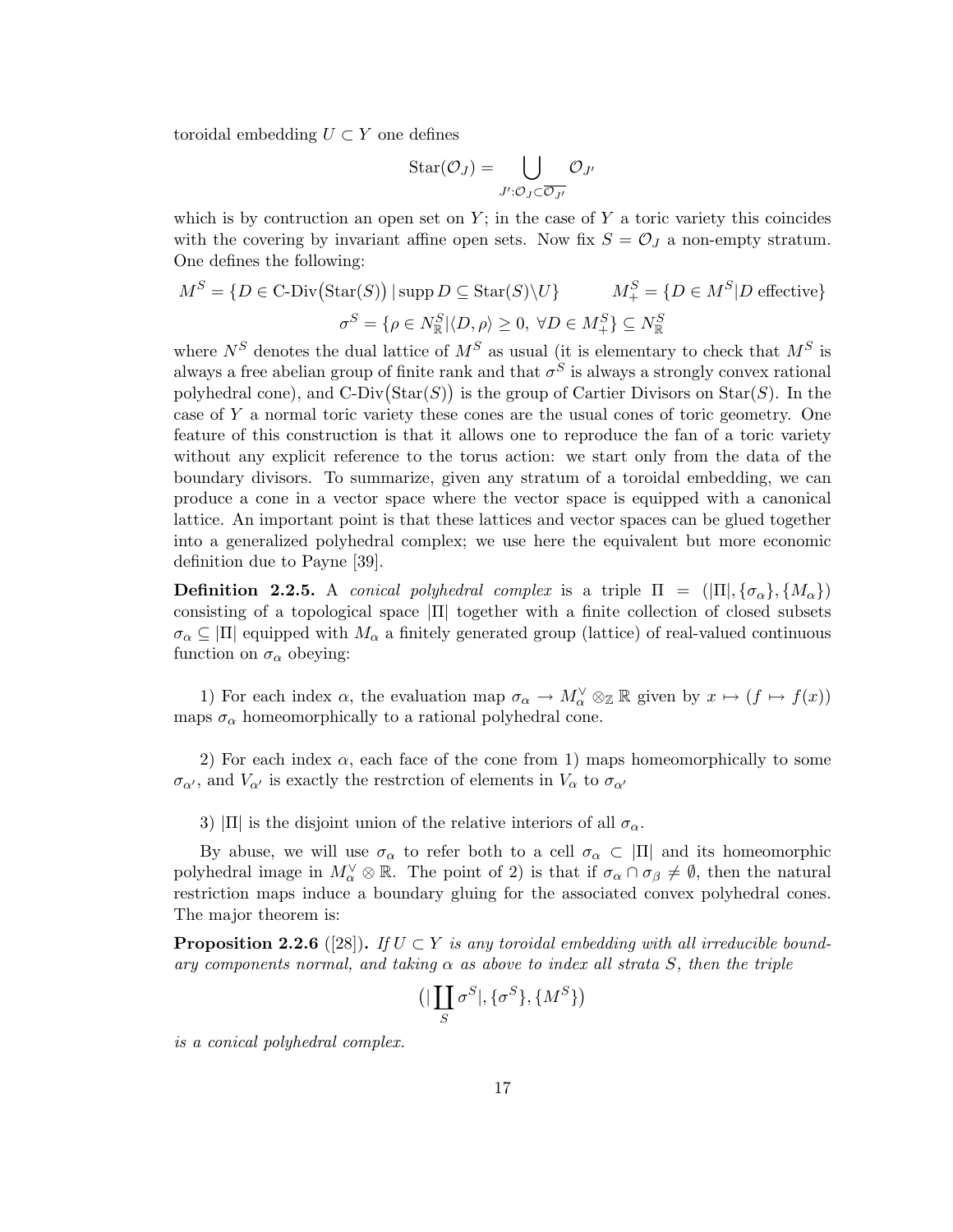From here on we refer to the collection of lattices  $\{M^S\}$  as the integral structure of a toroidal embedding. It is worth emphasizing that the complex of cones  $\prod_{i} \sigma_i^S$  does not necessarily come equipped with an embedding into a vector space, and in particular the lattices  $\{M^S\}$  do not necessarily arise as quotients of a single fixed lattice. See [39] for some examples of toroidal embeddings where the associated conical polyhedral complex does not embed in any vector space. However, for the case of a toric variety the fan  $\Sigma$  lies in  $N \otimes \mathbb{R}$  and the lattices  $M^{\sigma}$  arise as the quotients of M by the relative lattice spanned by  $\sigma^{\vee}$ .

#### 2.2.2 Characterizations of Toric Varieties and Schön Compactifications

As noted above, it is essentially tautological that any normal toric variety is a toroidal embedding and that the toric fan coincides with the associated conical polyhedral complex. We first prove a converse that if a conical polyhedral complex is globally embedded in a vector space such that the integral structure is compatible with a lattice in the vector space, and such that the dimension of the toroidal embedding equals the dimension of the vector space, then the toroidal embedding is automatically a toric variety. We suspect that this proposition is well-known, but are unable to locate it in the literature.

**Proposition 2.2.7.** Let  $U \subset X$  be a toroidal embedding with conical polyhedral complex  $(|\prod_S \sigma^S|, \{\sigma^S\}, \{M^S\})$ . Suppose that the dual lattices  $\{N^S\}$  of the associated polyhedral complex form a poset under inclusion in the following sense: if two cones  $\sigma^S$  and  $\sigma^{S'}$ of  $|\Pi|$  intersect along a face  $\tau$ , then  $N^{\tau} \subset N^{S'}$  and  $N^{\tau} \subset N^{S'}$  and suppose there is a lattice N containing every  $N^S$  as a sub-lattice respecting these inclusions. Suppose also that rank  $N = \dim U$ . Then X is a toric variety and U is the big torus for X.

**Proof:** Since the inclusions  $\sigma^S \subset V = N \otimes \mathbb{R}$  are compatible with the restriction maps, the collection of all  $\sigma^S$  is forced to be a fan, which we denote  $\Sigma$ . From [28] we know the cones of this fan are in bijection with the strata of  $X$ , so we may label that strata by the cones of  $\Sigma$ , and we tentatively denote them by  $\mathcal{O}_{\sigma}$ . It remains only to show that these strata are algebraic tori, then the fan structure will give the usual toric gluing construction. Now, note that by hypothesis we have a single lattice  $N$  such that for each stratum  $\mathcal{O}_{\sigma}$  the corresponding dual lattice  $M_{\sigma}^{\vee} = N_{\sigma}$  is a sub-lattice of N of rank equal to dim  $\sigma$ . For a stratum  $Y = \mathcal{O}_{\sigma}$  there is a canonical injection  $\mathcal{O}^*(Y) \hookrightarrow M_{\sigma}$  by mapping a unit  $f$  to its associated principal divisor, and so

$$
rank(\mathcal{O}^*(Y)) \leq rank N - dim \sigma = dim Y
$$

But we must have rank  $(\mathcal{O}^*(Y)) \ge \dim Y$  as any ray of  $\sigma$  determines a boundary divisor on the closure  $\overline{Y}$  which is supported on  $\overline{Y} \backslash Y$ . Thus rank  $\mathcal{O}^*(Y) = \dim Y$ , and it follows that Y is an algebraic torus.  $\square$ 

We now turn our attention to studying schön compactifications. To guide intuition, we first consider the case of a non-degenerate hypersurface.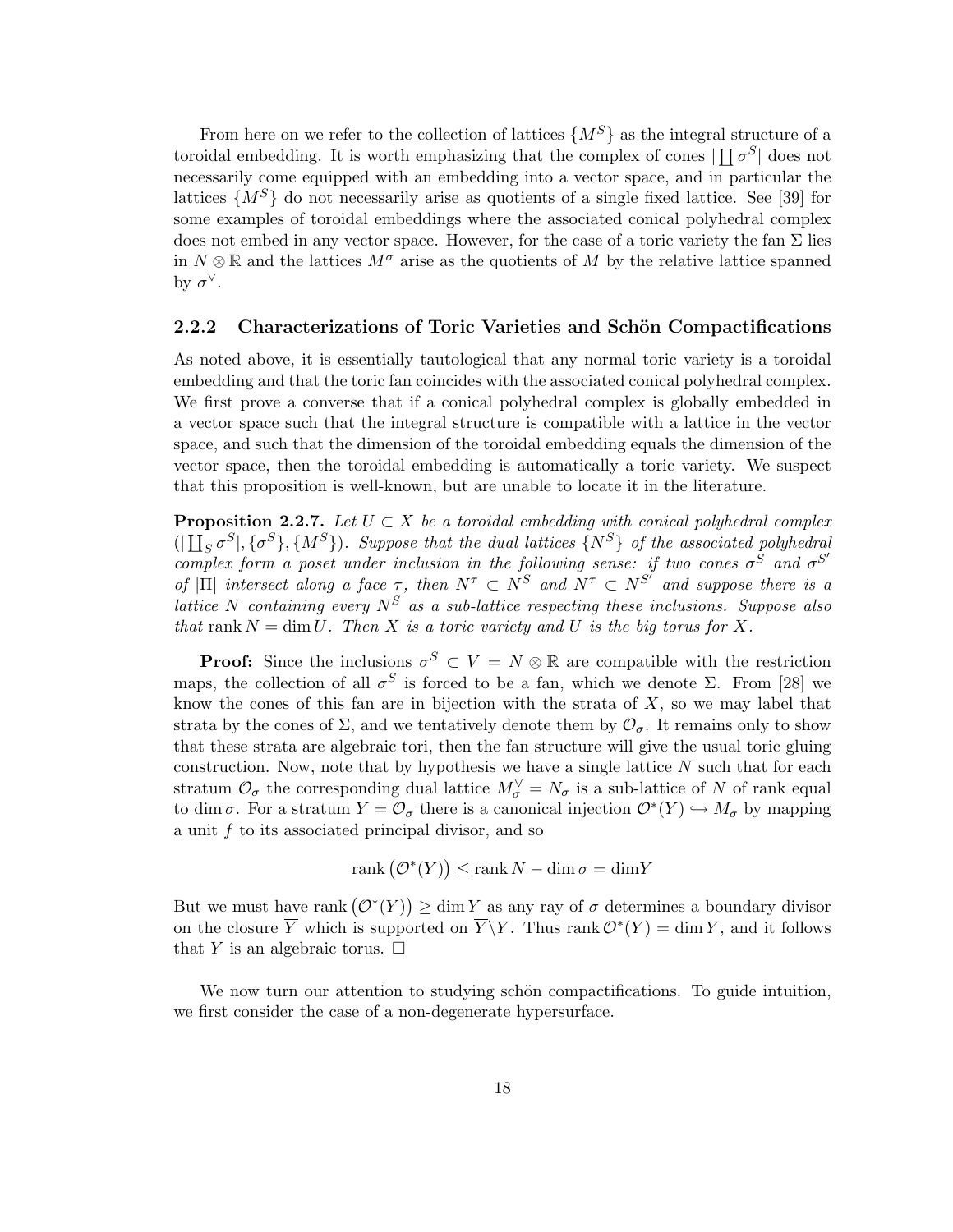*Example* 2.2.8. Let  $f \in \mathbb{C}[z_1^{\pm},...,z_n^{\pm}]$  be a non-degenerate Laurent Polynomial. We recall some of the observations from Chapter 1.3. For simplicity assume that its Newton Polytope Newt(f)  $\subset M \otimes \mathbb{R}$  is smooth and has dimension n. If  $\Sigma$  denotes the  $n-1$ skeleton of its normal fan, then  $\overline{Z_f} \subset \mathbb{P}_{\Sigma}$  is a schön compactification. A ray of  $\Sigma$  uniquely corresponds to a facet  $\Gamma$  of Newt $(f)$ , and the boundary divisors of this compactification are given by the hypersurfaces  $Z_{f,\Gamma}$  where  $Z_{f,\Gamma}$  denotes the truncation of the polynomial f to those monomials appearing in the facet Γ. Similarly, the stratification of  $\overline{Z_f}$  is given by the very affine hypersurfaces  $Z_{f,F}$  as F ranges over the facets of Newt(f) of dimension greater than 1 (i.e. non-vertices). Since  $\text{Newt}(f)$  was assumed smooth the affine variety  $\text{Star}(F)$ corresponding to a non-vertex facet is an affine space dimension  $n - \dim F$ . Accordingly  $Z_{f,F}$  defines a smooth affine hypersurface in  $\text{Star}(F)$  (after clearing denominators to remove negative exponents).

Realizing  $Z_f \subset \overline{Z_f}$  as a toroidal embedding, it is clear that the associated conical polyhedral complex  $|\Pi|$  is exactly  $\Sigma = \text{Top}(Z_f)$  with an imposed fan structure imposed by viewing it as a sub-skeleton of the normal fan. For a stratum corresponding to a non-vertex facet  $F$  we have the corresponding lattice:

$$
M^F = \{ D \in \text{C-Div}(\mathbb{C}^{n-\dim F}) \, | \, \text{supp}(D) \subseteq \mathbb{C}^{n-\dim F} \backslash Z_{f,F} \}
$$

where we have identified  $\text{Star}(F) \cong \mathbb{C}^{n-\dim F}$ . Any generic hypersurface with a monomial in F will meet  $Z_f$  by Bezout-Bernstein-Kouchnirenko's theorem [16, Chapter 6], and it follows easily that  $M^F$  is canonically isomorphic to  $M/\text{Span}(F)$ . That is, the integral structure of the toroidal embedding  $Z_f \subset \overline{Z_f}$  is given by taking the lattice of monomials M, and forming quotient lattices indexed by the non-vertex facets of  $\text{Newt}(f)$ .

The above discussion generalizes to arbitrary schön compactifications. In particular, the argument does not change if one relaxes the condition that the tropical fan  $\Sigma$  have a smooth fan structure, although the corresponding affine varieties  $\text{Star}(\sigma)$  for  $\sigma$  a cone of a schön fan  $\Sigma$  are possibly singular affine toric varieties. The only additional subtlely is in the integral structure. Note that in the above example of a non-degenerate hypersurface it is perhaps easy to identify the integral structure in the dual  $N$  lattice: the lattices  $M^F = M/\text{Span}(F)$  correspond to the the dual inclusions  $N^{\sigma_F} \subseteq N$  where  $\sigma_F$  is the unique cone of the normal fan dual to a non-vertex face  $F$  of the Newt( $f$ ). The use of Bezout-Bernstein-Kouchnirenko's theorem to establish the isomorphism  $M<sup>F</sup> = M/\text{Span}(F)$  can be replaced by Proposition 1.1.10. We thus obtain:

**Proposition 2.2.9.** Let  $X \subset \overline{X} \subset \mathbb{P}_{\Sigma}$  be a schön compactification. For each  $\sigma \in \Sigma$  let  $M^{\sigma}$ the quotient lattice of M dual to the inclusion  $\text{Span}(\sigma) \subset N$ . Then  $X \subset \overline{X}$  is a toroidal embedding with associated conical polyhedral complex  $(\text{Top}(X), \{\sigma\}_{\sigma \in \Sigma}, \{M^{\sigma}\}_{\sigma \in \Sigma})$ .

The above proposition allows one to carry over non-trivial results from  $[28]$  to schön compactifications. In particular, it allows one to rigorously prove some natural statements about the behavior of schön compactifications under refinements of the tropical fan. In particular, applying the difficult result [28, Chapter 2, Theorem 9\*] gives the following.

**Corollary 2.2.10.** Let  $X \subset \overline{X} \subset \mathbb{P}_{\Sigma}$  be a schön compactification. Let  $\Sigma'$  be any fan refining  $\Sigma$ , and let  $\overline{X}'$  denote the closure of X in  $\mathbb{P}'_{\Sigma}$ . Then  $\overline{X}'$  is obtained from  $\overline{X}'$  by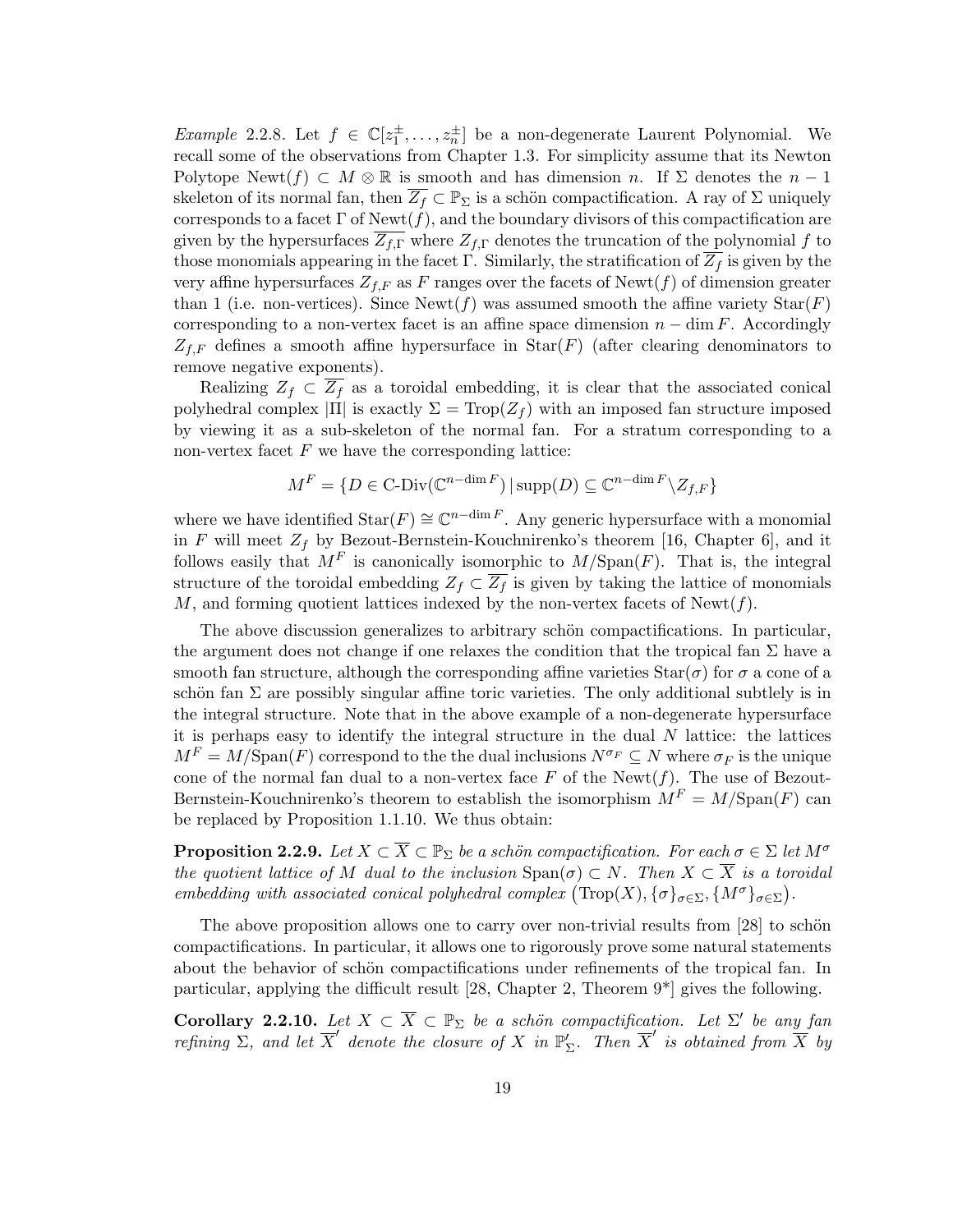the blow-up of a fractional sheaf of ideals on X. If further  $\mathbb{P}'_{\Sigma}$  is obtained from  $\mathbb{P}_{\Sigma}$  via an equivariant toric blow up along the smooth toric subvariety  $Y \subset \mathbb{P}_{\Sigma}$ , then  $\overline{X}'$  is the blow-up of  $\overline{X}$  along  $Y \cap \overline{X}$ .

We conclude by generalizing theorem Proposition  $2.2.7$  to schön compactification. A crucial step was proved by Luxton and Qu [30]; we now introduce some ideas to state their result. Recall from the previous section that if  $X \subset T \cong (\mathbb{C}^*)^n$  is very affine, then the inclusion induces a surjection on coordinate rings

$$
\mathbb{C}[M] \twoheadrightarrow \mathcal{O}(X)
$$

where M is the character lattice for T. If  $\overline{X} \subseteq \mathbb{P}_{\Sigma}$  is a schön compactification with  $\Sigma$  a smooth fan, then for any  $0 \neq \sigma \in \Sigma$  the corresponding boundary stratum  $\overline{X} \cap \text{orb}(\sigma)$  is also a very affine subset of  $orb(\sigma) \cong (\mathbb{C}^*)^k$ , and so we get a corresponding surjection

$$
\mathbb{C}[M^{\sigma}] \twoheadrightarrow \mathcal{O}(\overline{X} \cap \mathrm{orb}(\sigma))
$$

If a cone  $\sigma$  is a face of a cone  $\tau$  then there is a natural surjection  $M^{\sigma} \to M^{\tau}$  and we have the obvious commutative diagram

$$
\mathbb{C}[M^{\sigma}] \longrightarrow \mathcal{O}(\overline{X} \cap \text{orb}(\sigma))
$$
\n
$$
\downarrow \qquad \qquad \downarrow \qquad (2.2.1)
$$
\n
$$
\mathbb{C}[M^{\tau}] \longrightarrow \mathcal{O}(\overline{X} \cap \text{orb}(\tau))
$$

We will also make use of the following technical lemma.

**Lemma 2.2.11.** Let  $X \subset \overline{X} \subset \mathbb{P}_{\Sigma}$  be a schön compactification and let  $\phi : \mathbb{C}[M] \to \mathcal{O}(X)$ be the induced surjection. Let  $\sigma \in \Sigma$  be a cone, and let  $\rho_1, \ldots, \rho_k \in \Sigma$  denote its rays, and let  $D_1, \ldots, D_k$  denote the corresponding boundary divisors of  $\overline{X}$ . Then for each  $i \in$  $\{1, \ldots, k\}$  there exists an  $m_i \in M$  such that

$$
\text{val}_{D_j} m_i = \delta_{i,j}
$$

for each  $j \in \{1, \ldots, k\}$ .

**Proof:** From Theorem 2.1.1 we know that  $Trop(X) \subseteq N_{\mathbb{Q}}$  can be computed from the collection of all  $[\text{val}_D]$  where D ranges over the irreducible boundary divisors of X. For fixed  $i \in \{1, \ldots, k\}$  and in the statement of the lemma, consider the ray spanned by  $[\text{val}_{D_i}] \in \text{Top}(X)$ . Now let  $m_i \in M$  be the unique unit vector determined by the projection  $N_{\mathbb{Q}} \to N_{\mathbb{Q}}/\langle [\text{val}_{D_i}]\rangle$ . Then  $m_i$  has the desired properties.  $\Box$ 

We are now ready to state the theorem of Luxton and Qu:

**Theorem 2.2.12** ([30]). Let  $U \subset Y$  be any toroidal embedding. Suppose that  $U \hookrightarrow T$ where T has character lattice M. Suppose also that for each non-empty stratum  $\mathcal{O}^J$  the following hold: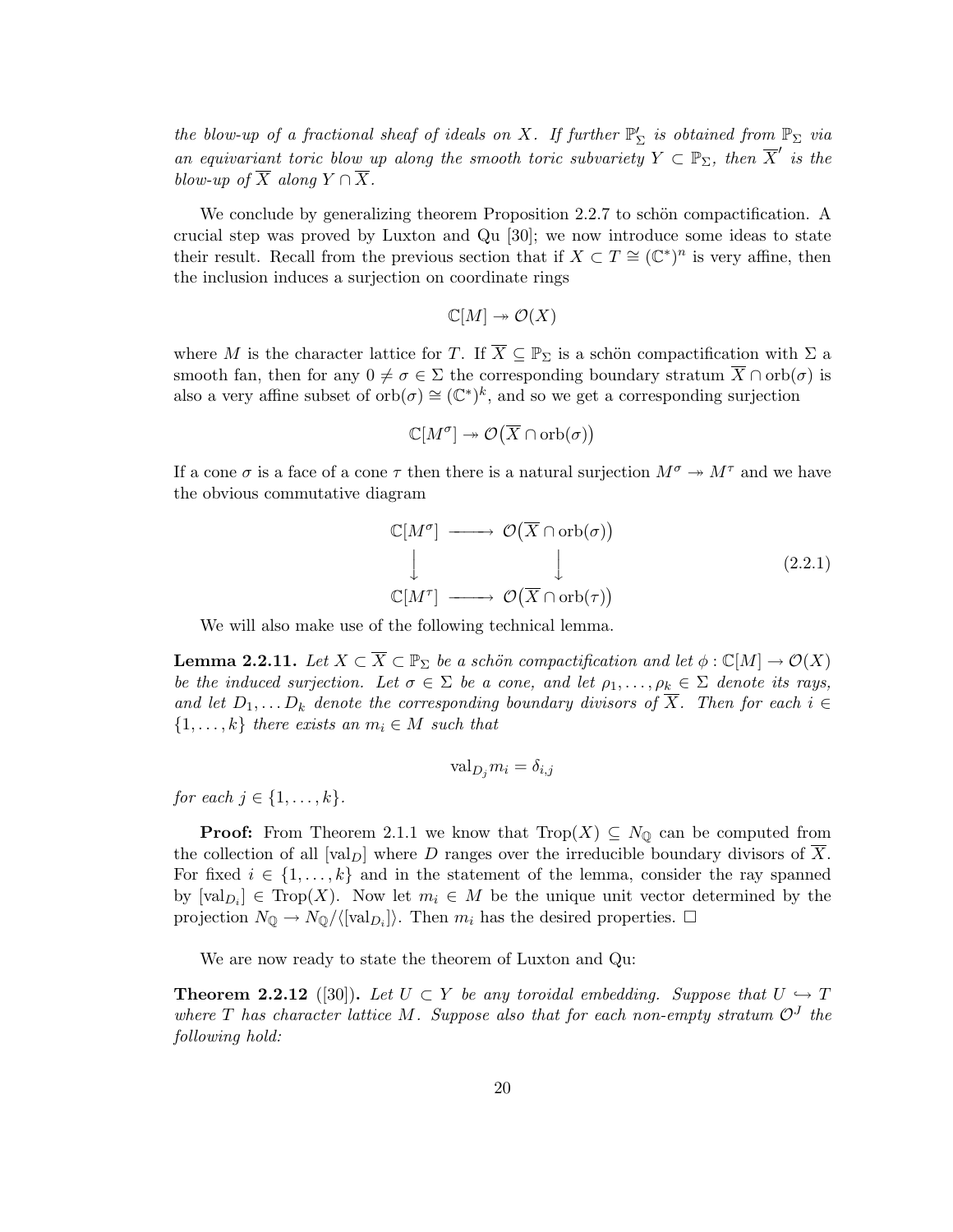1) For any stratum  $S = \mathcal{O}^J$  suppose that  $X^J = \text{Star}(\mathcal{O}^J)$  is affine and such that if  $M^J \subset M$  is the set of all monomials of T which extend to regular functions on  $X^J =$  $\text{Star}(\mathcal{O}^J)$ , then  $\mathbb{C}[M^J] \to \mathcal{O}(X^J)$  is surjective.

2) For each fixed  $i \in J$  there exists  $m_i \in M$  such that  $\text{val}_{D_i} m_i = \delta_{i,j}$  for each  $j \in J$ .

3) The collection of all cones  $\sigma^J$  as J ranges over all non-empty strata forms a fan Σ.

Then  $\overline{U} \hookrightarrow \mathbb{P}_{\Sigma}$  is schön and  $\overline{U} = Y$ .

The theorem thus affords a recognition theorem for deciding when a toroidal embedding is actually a schön compactification. We conclude this section by proving that the conclusion of their theorem can be reached with a natural condition on the integral structure of a toroidal embedding.

**Corollary 2.2.13.** Let  $U \subset Y$  be a smooth toroidal embedding with Y proper and associated conical polyhedral complex  $(|\Pi|, {\{\sigma^{J}\}, \{M^{J}\}})$  and simple normal crossing boundary Y\U. Suppose for any stratum  $S = \mathcal{O}^J$  we have that  $\text{Star}(S)$  is affine and if  $S' = \mathcal{O}^{J'}$  is another stratum such that  $S \subset S'$  there is a commutative diagram

$$
\mathbb{C}[M^{J'}] \longrightarrow \mathcal{O}(\text{Star}(S'))
$$
\n
$$
\downarrow \qquad \qquad \downarrow \qquad (2.2.2)
$$
\n
$$
\mathbb{C}[M^{J}] \longrightarrow \mathcal{O}(\text{Star}(S))
$$

with all maps surjections of abelian groups. Then  $U \subset Y$  has the structure of a schön compactification. That is,  $|\Pi|$  has the structure of a fan  $\Sigma$  and  $\Sigma$  is a schön fan for U such that  $\overline{U} = Y$ .

Proof: The assumptions of the corollary include condition 1) of Luxton-Qu's theorem. The commutative diagram dualizes to give a family of inclusions  $N^J \hookrightarrow N^{J'}$  whenever  $S \subset S'$ . These inclusions are mutually compatible, and so we may realize them as sublattices of a single global lattice N, which we may take to be the union over all  $N<sup>J</sup>$  as we range over the strata. The family of cones  $\{\sigma^J\}$  are then naturally subsets of N. That they form a fan also follows from the commutative diagrams above, and compatibility ensures that U is a closed subvariety of  $Spec(\mathbb{C}[M])$  and is thus very affine. It remains only to verify condition 2) of Luxton-Qu's theorem. To see this, we recall the proof of Lemma 2.2.11, the proof of the lemma carries over if we can identify the rays corresponding to boundary divisors as rays on  $\Pi$ , but indeed it is known that Theorem 1.2.1 is valid for arbitrary simple normal crossing compactifications [44].  $\Box$ 

# 2.3 Clemens' Polytopes, Intersection Complexes, Polytopes at Infinity

In this brief section we discuss the relation between tropical compactifications and some polyhedral constructions frequently employed in Hodge Theory. We claim little originality in this section (save perhaps in exposition), but do aim to draw attention to some results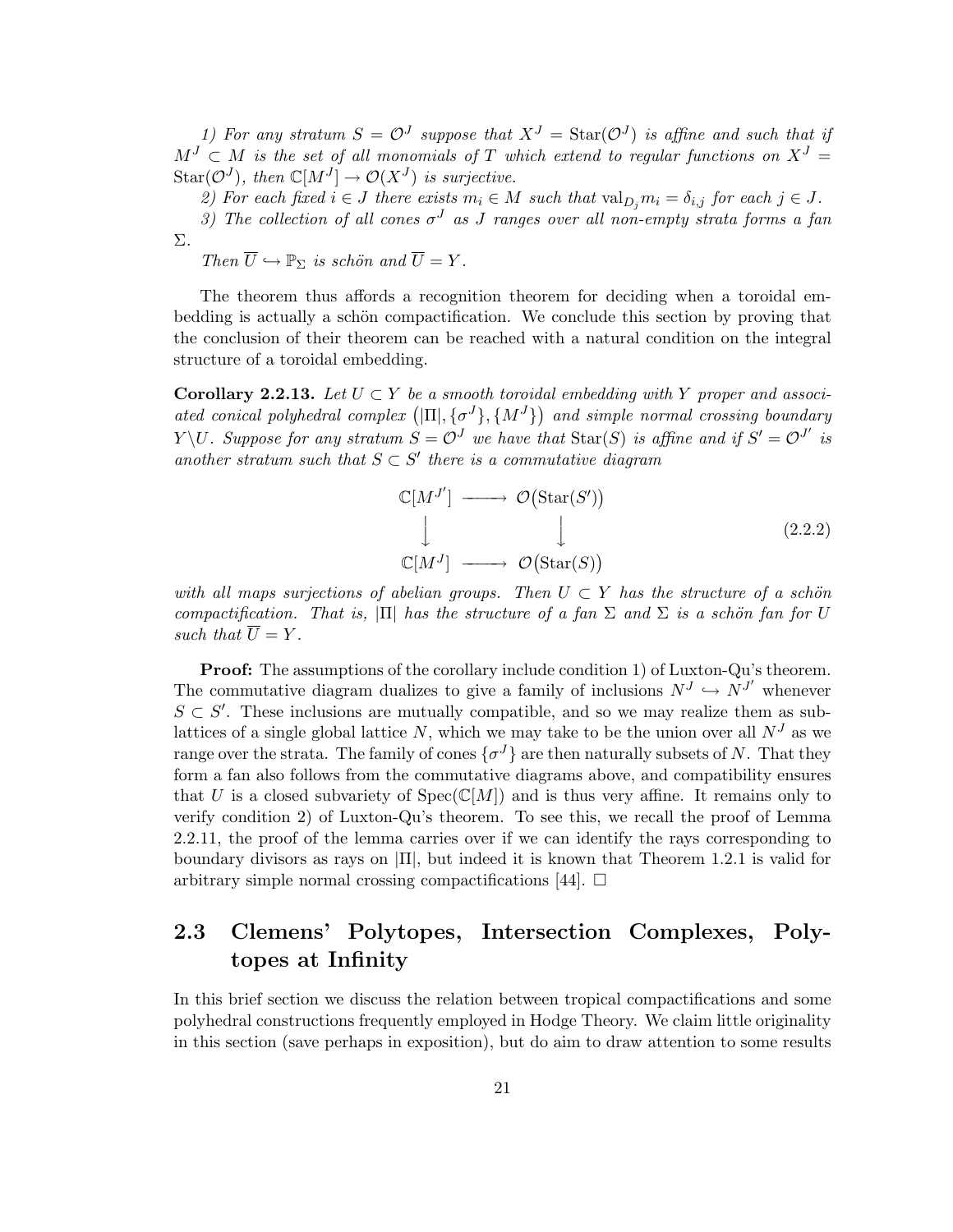which seem to have not been been recognized in the tropical literature, in particular the results of Danilov [6]. We first review a central construction in Hodge Theory.

**Definition 2.3.1.** Suppose  $\pi : X \to \mathbb{C}^*$  is a smooth proper map of complex manifolds which extends to a proper flat map  $\overline{\pi} : \overline{X} \to \mathbb{C}$  with  $\overline{X}$  a complex manifold such that the central fiber  $X_0 = \pi^{-1}(0)$  of the degeneration is a simple normal crossing divisor on  $\overline{X}$  with irreducible components  $D_1, \ldots, D_k$ . We assume in addition that the the central fiber is reduced, i.e. that the degeneration is semi-stable. Define the Clemens Complex  $\Delta_{\overline{X}}$  to be the abstract simplicial complex obtained by introducing a vertex i for each each irreducible component of  $X_0$  and including a cell  $\{i_1, \ldots, i_m\} \subset \{1, \ldots, k\}$  if and only if the corresponding intersection  $D_{i_1} \cap \cdots \cap D_{i_m}$  is non-empty.

We note that in the context of a degeneration of algebraic curves, the complex  $\Delta_{\overline{X}}$  is often called the dual graph of the degeneration. The relevance to Hodge Theory is the following well-known result, see [34] for a self-contained discussion and larger context.

**Theorem 2.3.2.** With notation as above, let  $\overline{\pi}: X \to \mathbb{C}$  be a semi-stable degeneration and assume that each fiber  $X_t = \pi^{-1}(t)$  for  $t \neq 0$  is Kähler. Let n be the (complex) dimension of  $X_0$ . Then  $H^n(\Delta_{\overline{X}}, \mathbb{Q}) \cong H^n(X_t, \mathbb{Q})$  for t sufficiently close to 0.

More precisely, the cohomology group  $H^n(X_t, \mathbb{Q})$  is identified as the 0-th graded piece of the weight filtration on  $H^*(X_t, \mathbb{Q})$ , and the above theorem should be seen as a small piece of a more general theory relating  $H^*(X_t, \mathbb{Q})$  to the  $E_2$  term of an associated spectral sequence. The above theorem can be used as a crude tool to study the topology of semistable degenerations, but is particularly useful for studying degenerations of curves or surfaces, again see [34] for example calculations. There is a variant of the above theorem involving compactifications instead of degenerations. We refer now to [29, Chapter 4] for background, although the original proofs are due to Deligne [7].

**Definition 2.3.3.** Let X be a smooth algebraic variety and let  $\overline{X}$  be a smooth compactification of X with divisorial simple normal crossing boundary  $\overline{X}\setminus X$ . Label the irreducible components of the boundary as  $D_1, \ldots, D_k$ . Define the associated Clemens complex  $\Delta_{\overline{X}}$  by introducing a vertex *i* for each irreducible component and including a cell  $\{i_1, \ldots, i_m\} \subset \{1, \ldots, k\}$  if and only if the corresponding intersection  $D_{i_1} \cap \cdots \cap D_{i_m}$ is non-empty.

In [6] and [29] the above simplicial complex is called the polyhedron of the compactification. We prefer the above name to emphasize the relation to semistable degenerations and their study initiated by Clemens. The following observation is trivial.

**Proposition 2.3.4.** The Clemens complex  $\Delta_{\overline{X}}$  of a simple normal crossing compactification of X is isomorphic as a polyhedral complex to a complex of polytopes.

Example 2.3.5. Let  $X \cong (\mathbb{C}^*)^n$  be an algebraic torus and  $\overline{X}$  a smooth projective toric variety given by a polytope P. Then  $\Delta_{\overline{X}}$  is isomorphic to  $\partial P$  as a polyhedral complex.

An interesting question is when  $\Delta_{\overline{X}}$  is isomorphic to the boundary of a polytope, a question we will address briefly. As one should expect, there is an analogue of Proposition 2.3.2 for compactifications [29, Corollary 2.8.6].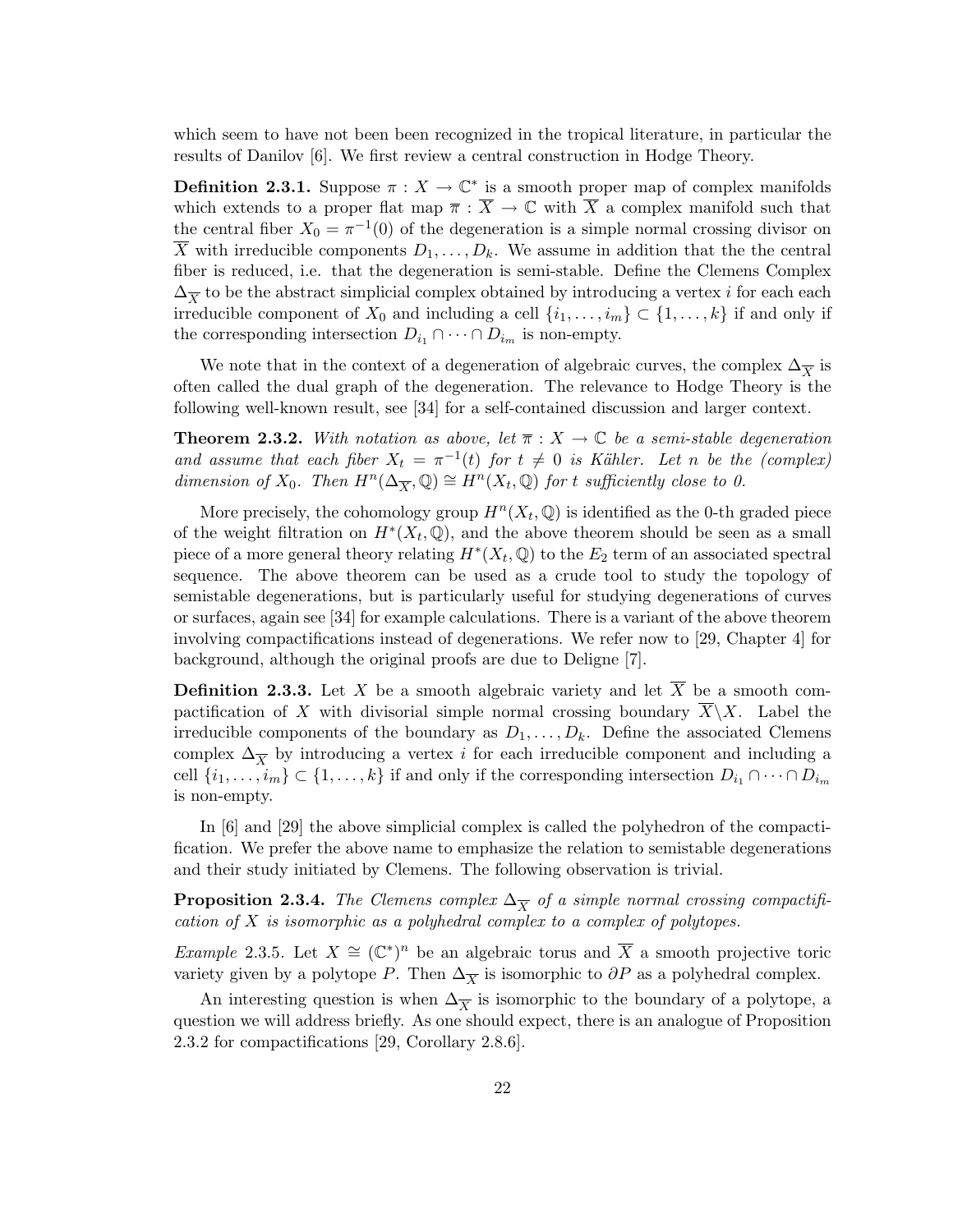**Proposition 2.3.6.** Let  $\Delta_{\overline{X}}$  be the Clemens complex of a simple normal crossing compactification of X, where we assume X is a smooth algebraic variety of dimension  $m$ . Then  $H^m(\Delta_{\overline{X}}, \mathbb{Q}) \cong H^m(X, \mathbb{Q})$ .

Hacking  $[17]$  considers the case where X is very affine. More generally, if X is an affine variety of dimension  $n$ , by the famous Andreotti-Frankel theorem  $X$  has the homotopy type of a CW-complex of dimension n, and thus  $H^k(X, \mathbb{Z}) = 0$  for  $k > n$ . By considering the remaining graded pieces of the weight filtration, [17] concludes that  $\Delta_{\overline{X}}$  is a rational homology sphere. In particular,  $\Delta_{\overline{X}}$  is a polytope. Of course, in this thesis we are interested primarily in tropical varieties and not Clemens Complexes. The geometric tropicalization constructions from the discussion preceeding Theorem 1.2.1 afford a direct relation, and the below proposition is immediate.

**Corollary 2.3.7.** Let X be a smooth very affine variety of dimension n and  $\overline{X}$  any smooth (not necessarily tropical) simple normal crossing compactification. Then  $\Delta_{\overline{X}}$  is a polytope. Assume that  $\Delta_{\overline{X}}$  has dimension at least n. Let  $\overline{\Sigma}$  denote the recession fan of  $\Delta_{\overline{X}}$  viewed as an abstract fan and let  $\Sigma(n)$  be it's n-dimensional skeleton. Then there is a morphism of polyhedral complexes  $\pi : \overline{\Sigma}(n) \to \text{Trop}(X)$ . This map is proper in the sense that if  $\sigma$  is any maximal cone of dimension n in Trop(X), then  $\pi^{-1}(\sigma)$  is connected and a union of n-dimensional cones of  $\overline{\Sigma}(n)$ .

Given a fixed compactification  $\overline{X}$  the image of  $\pi$  imposes a fan structure on Trop(X), which is exactly the fan structure induced by Theorem 1.2.1. We pause to emphasize what we feel is an important point: the fan  $\Sigma$  and the polytope  $\Delta_{\overline{X}}$  are a priori only defined as abstract polyhedral complexes, however  $\text{Top}(X)$  is defined relative to the lattice N and thus has a canonical integral structure. Trop $(X)$  is thus a much more canonical object than the Clemens polytope, but requires  $X$  to be very affine in order to define.

The main theorem of [6] is that the Clemens complex of a compactification is a homotopy invariant with respect to monoidal transformations. In light of the proof of the weak factorization theorem of Abramovich, Karu, Morelli, and Wlodarcyzk, Danilov's result can be strengthened to the following.

**Theorem 2.3.8.** Let X be a smooth variety with  $\overline{X}$  and  $\overline{X}'$  simple normal crossing compactifications with associated Clemens complexes  $\Delta_{\overline{X}}$  and  $\Delta_{\overline{X}'}$ . Then  $\Delta_{\overline{X}}$  and  $\Delta_{\overline{X}'}$ are homotopic.

We conclude this section by noting that this theorem can easily be combined Corollary 2.3.7 with to give an alternate proof of Theorem 1.2.1. This is, of course, a little unsatisfying as there are several known elementary proofs of Theorem 1.2.1 (see the references given after the statement of the theorem), and this approach relies on deep machinery. The author is hopeful that future investigations of the relationship between tropical varieties and the homotopy theory of Clemens complexes may yield new results. To offer a line of future investigation, we recall the following conjecture of Danilov (which is known to be false in general, see the translator's notes in [6]).

**Conjecture 2.3.9.** Let X be an affine variety of dimension n and  $\overline{X}$  a simple normal crossing compactification. Suppose that at least one component of  $\overline{X}\setminus X$  is ample. Then  $\Delta_{\overline{X}}$  has the homotopy type of a bouquet of  $(n-1)$ -spheres.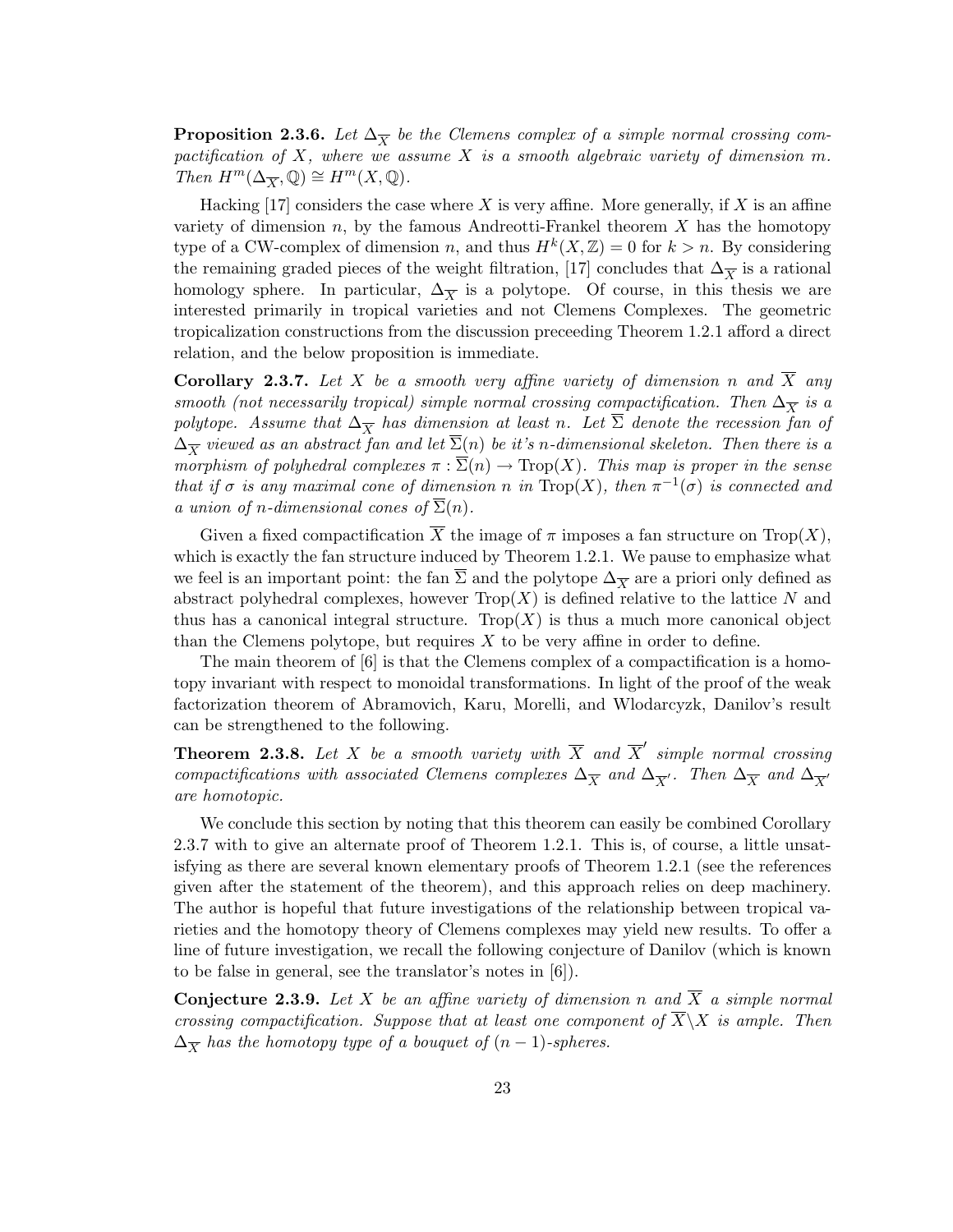A positive solution to the conjecture for the case of  $X$  very affine would imply, via the methods of Hacking mentioned above, that  $Trop(X)$  also has the homotopy type of a bouquet of spheres, and as mentioned Hacking proves this holds under some restricted hypotheses [17].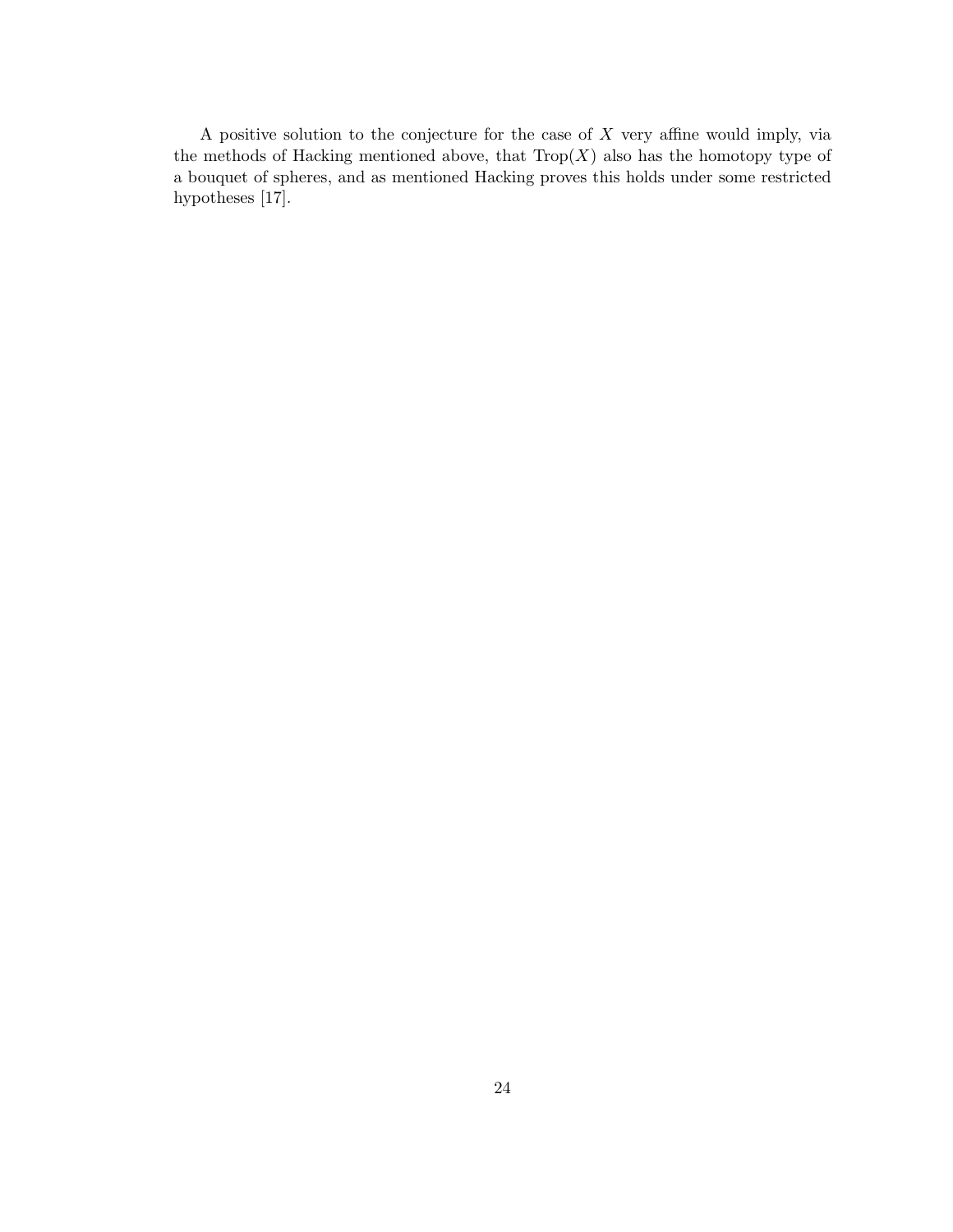# Chapter 3

# Logarithmic Birational Geometry

In this chapter we study schön compactifications from the perspective of logarithmic birational geometry, as studied in the Iitaka school. [22] is the classical reference. Using this we are able to prove some general theorems about the structure of the log canonical divisor, enriching observations of Tevelev [?]tori. We then compute some logarithmic birational invariants in terms of the tropical fan, suggesting a strong connection between tropical geometry and logarithmic birational geometry. We then study logarithmic morphisms and logarithmic birational maps, and study some specific examples which are log flops in the sense of Mori Theory. We will use standard definitions from birational geometry and Mori theory freely, and refer to [32] for background.

Remark 3.0.10. Recently, the phrase "log geometry" has come to mean the geometry underlying the log structures of Fontain-Illusie and Kato. This theory is a generalization of Iitaka's theory, and is beyond the scope of the thesis. However, we will use the phrase "log geometry" throughout this chapter, and in doing so will always mean in the sense of Iitaka or log Mori theory.

# 3.1 Logarithmic Differential Forms and Intrinsic Tori

Recall the discussion of the intrinsic torus after Proposition 1.1.3; we saw that the intrinsic torus behaves analogously to the Albanese variety of a projective variety. Since  $(\mathbb{C}^*)^n$ is a group variety, it is also reasonable to expect that very affine varieties may behave analogously to subvarieties of abelian varieties. This philosophy is expressed in [19, Section 3] and has proven fruitful. Using some ideas from [18] we now make this relationship precise.

Recall that a semi-abelian<sup>1</sup> variety A is a abelian group variety which fits into an exact sequence

$$
0 \to T \to A \to A_0 \to 0
$$

where T is an algebraic torus and  $A_0$  is an abelian variety. Now let  $(\overline{X}, D)$  be any pair consisting of a smooth complete variety  $\overline{X}$  and D a simple normal crossing divisor on  $\overline{X}$ ,

<sup>&</sup>lt;sup>1</sup>Also called quasi-abelian in the literature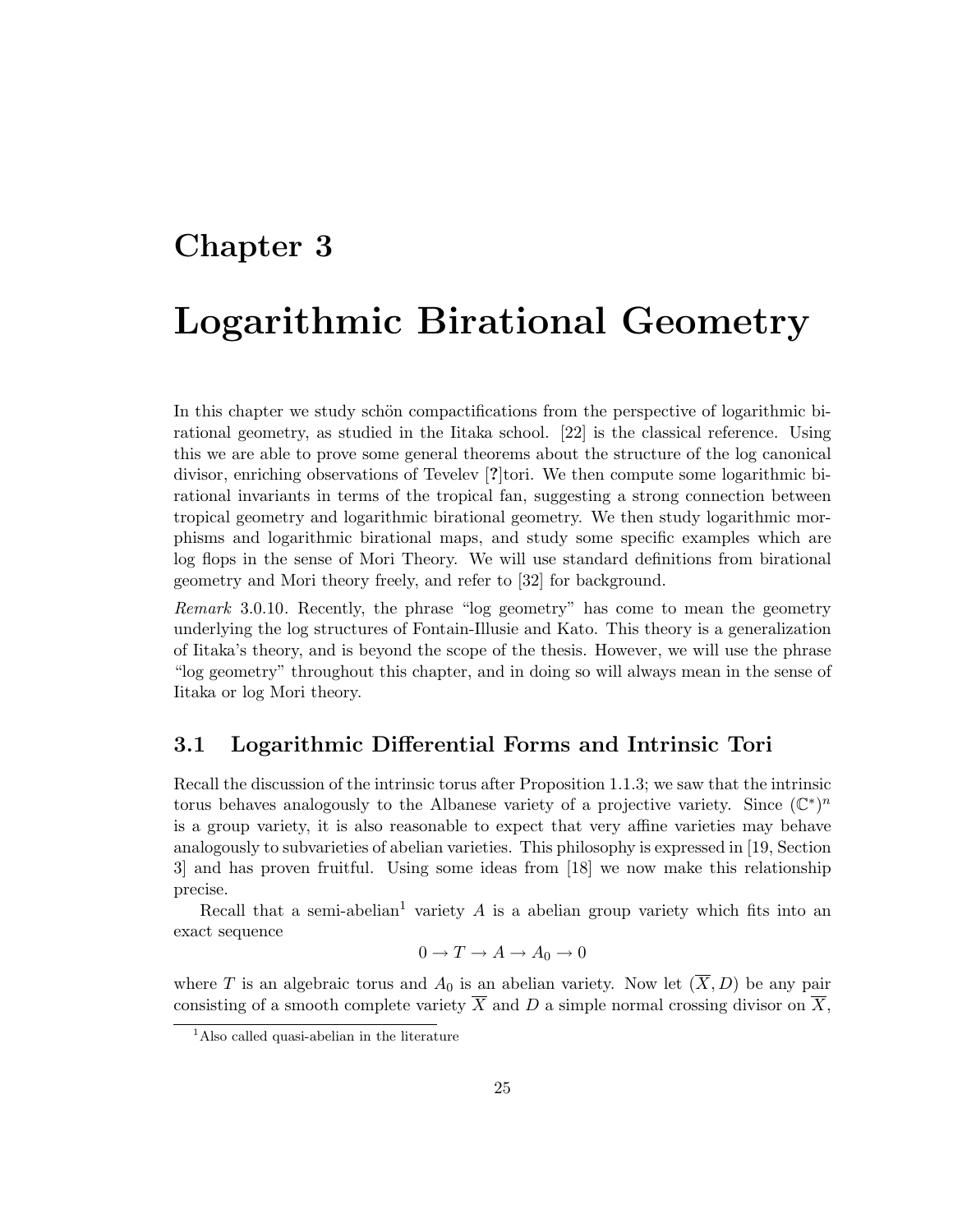and set  $X = \overline{X} \backslash D$ . Following Iitaka one defines the log-Albanese as

$$
\mathrm{Alb}_{\mathrm{log}}(X) = \mathrm{coker}\left(H_1(X,\mathbb{Z}) \to H^0(\overline{X}, \Omega^1_{\overline{X}}(\mathrm{log} D)^*)\right)
$$

where the map is given by integration logarithmic 1-forms:

$$
\gamma \to \int_\gamma \omega
$$

By a slight a abuse, the notation does not reflect the choice of s.n.c. compactification, although at least the dimensions are invariant. The inclusion of sheaves  $\Omega_{\overline{X}}^1 \hookrightarrow \Omega_{\overline{X}}^1$  $\frac{1}{X}(\log)$ induces a surjection  $H^0(\overline{X}, \Omega)$  $\frac{1}{X} (\log D))^* \to H^0(\overline{X}, \Omega^1)^*$ . This surjection yields an exact sequence which relates the log-Albanese to the classical Albanese:

$$
0 \to T_{\overline{X}} \to \text{Alb}_{\text{log}}(X) \to \text{Alb}(X) \to 0
$$

where  $T_{\overline{X}}$  is an algebraic torus, so that  $\mathrm{Alb}_{\log}(X)$  has the structure of a semi-abelian variety. More precisely, we have

**Proposition 3.1.1** ([21, Section 2]).  $T_{\overline{X}}$  is, up to a choice of diagonal action, the intrinsic torus of X, i.e.  $T_{\overline{X}} = T_X$ . In particular, it depends only on X and not on the choice of simple normal crossing compactification.

It follows from the above exact sequence that dim  $T_X = \overline{q}(X) - q(X)$  where  $\overline{q}(X) =$ dim Alb<sub>log</sub>(X) is the logarithmic irregularity of X and  $q(X) = q(\overline{X}) = \dim \text{Alb}(\overline{X})$  is the usual irregularity (note that  $q(X)$  is a birational invariant and so does not depend on the choice of simple normal crossing compactification of X; accordingly we denote it by  $q(X)$ ). By choosing a basepoint  $p \in X$  one obtains a log-Albanese morphism via integration of logarithmic forms

$$
a_{\log,X}: X \to \text{Alb}_{\log}(X)
$$
  $x \mapsto (\omega \mapsto \int_0^p \omega)$ 

which is easily seen to be a morphism at the smooth points of  $X$ . Alb<sub>X</sub> enjoys a universal property analogous to the universal property of the intrinsic torus and the usual Albanese: any map from X to a semi-abelian variety A factors through  $\text{Alb}_{\text{log}}(X)$ . In particular, if  $X \subset T$  is a subvariety of an irreducible torus, then  $a_{\log X}$  embeds X into  $\text{Alb}_{\log}(X)$ . Note that this embedding notions coincides with the embedding into the intrisic torus in cases where  $\text{Alb}(\overline{X}) = 0$ , i.e. when  $h^{1,0}(\overline{X}) = 0$ . For us the main utility in introducing the log-Albanese is to prove some effective criteria for tropical compactifications; see Section 3 below.

Again pursuing the analogy with subvarieties of abelian varieties, we also consider the Gauss map associated to  $X \subset T$ . Indeed, if G is any algebraic group and  $Y \subset G$  is an irreducible smooth subvariety of dimension  $k$ , we have a map

$$
\Gamma_X:X\to\operatorname{Gr}(k,\mathfrak{g})
$$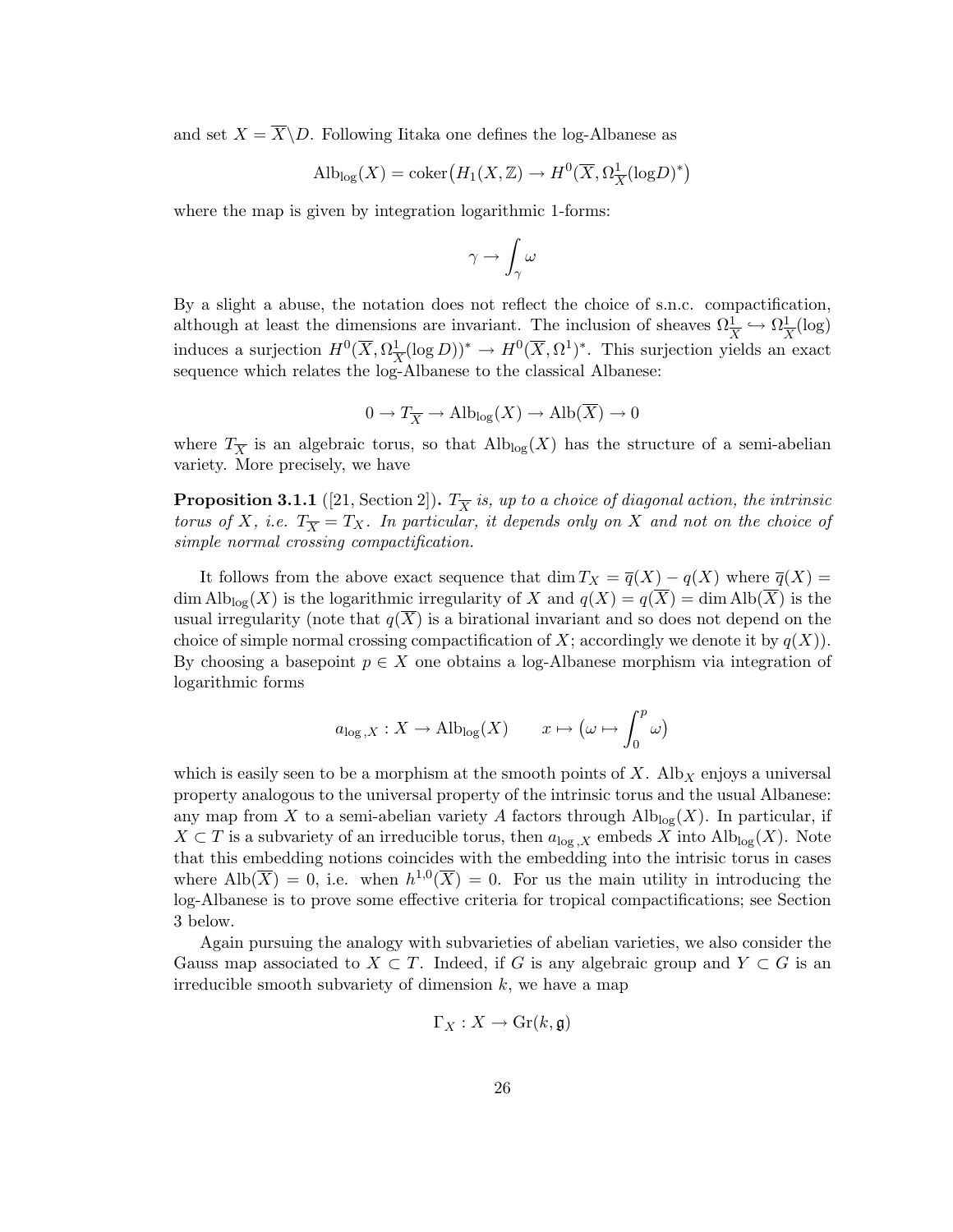where  $\text{Gr}(k, \mathfrak{g})$  is the Grassmannian of k-planes in the Lie Algebra g of G; the map is given by translating the tangent space at a point  $p \in X$  to the identity via the group action on G. We're interested specifically in the case  $G = T$  an algebraic torus, in which  $\mathfrak{g} = \mathfrak{t}$  is canonically identified with  $M \otimes \mathbb{C}$  We claim that  $\Gamma_X$  interacts well with schön compactifications of  $X$ :

**Proposition 3.1.2.** Let  $X \subset T$  be smooth of dimension k and suppose  $\Sigma$  is a quasiprojective schön fan for  $X$  with s.n.c. boundary  $D$ . Then

1)  $\Gamma_X$  extends to a morphism  $\overline{\Gamma}_X : \overline{X} \to \text{Gr}(k, \mathfrak{t})$ 

2)  $\overline{\Gamma_X^*}(\Lambda_k) = K_{\overline{X}} + D$  where  $\Lambda_k$  is the tautological rank k vector bundle on  $\text{Gr}(k, \mathfrak{t})$ .

3) The fibers of  $\overline{\Gamma}_X$  are canonically identified with the stabilizers of sub-torus actions  $S \subseteq T$  on  $\overline{X}$ .

**Proof:** For 1) one can obtain  $\overline{\Gamma}_X$  as the regular map induced by the evaluation map

$$
\Omega^k_{\mathbb{P}_{\Sigma}}(\log) \otimes \mathcal{O}_{\overline{X}} \to \Omega^k_{\overline{X}}(\log) \quad .
$$

More precisely, this gives the composition of  $\overline{\Gamma}_X$  with the Plücker embedding) where  $\Omega^k_{\mathbb{P}_{\Sigma}}(\log)$  is the trivial sheaf of k log-differentials on  $\mathbb{P}_{\Sigma}$ , which makes sense even when  $\mathbb{P}_{\Sigma}$ is not complete. The inclusion of sheaves  $\Omega_{\overline{X}}^k \hookrightarrow \Omega_{\overline{X}}^k$  $\frac{k}{X}$ (log) gives that  $\Gamma_X$  restricts to  $\Gamma$  on X. Statements 2) and 3) follow easily from results of of Ran [40].  $\Box$ 

From statement 1) it is natural to wonder when  $\Gamma_X$  is an embedding; by 2) this is equivalent to asking whether  $K_{\overline{X}}+D$  is very ample, a question which has been addressed by [19] and which we will recall briefly at the end of Section 3. Note that statement 2) shows that in the schön case  $K_{\overline{X}} + D$  is globally generated which also follows from more elementary considerations noticed by Tevelev [45, Theorem 1.2], which we recall below. Condition 3) should be compared with the well-known result of Griffiths and Harris that the Gauss Map associated with a variety of general type is finite; this will also be discussed in closer detail in the Section 3.

Note that there is a much more direct way to study the log canonical divisor  $K_{\overline{X}} + D$ of a schön compactification. The main point is that if  $\Sigma$  is a smooth schön fan for X then X is regularly embedded in  $\mathbb{P}_{\Sigma}$ , and that the log canonical divisor can be identified as the top wedge power of the conormal bundle for the embedding. It follows from an easy calculation that  $K_{\overline{X}} + D$  is globally generated. See [45] for a full proof.

### 3.2 The Iitaka Fibration

In Mori theory one expects a fibration structure whenever  $0 < \overline{\kappa}(X) \le \dim(X)$  and the cases  $\bar{\kappa} = 0$  and  $\bar{\kappa} = \dim(X)$  (log general type) are of particular interest. For  $\overline{\kappa} = -\infty$  one discards the Iitaka fibration and instead conjecturally one hopes to prove (log) unirationality. For the case of tropical compactifications, this isn't a concern, though, as we have:

**Theorem 3.2.1** (Kawamata [26]). Let X be any normal algebraic variety such that there exists a finite morphism  $f : X \to A$  with A a semi-abelian variety. Then  $\overline{\kappa} \geq 0$ . If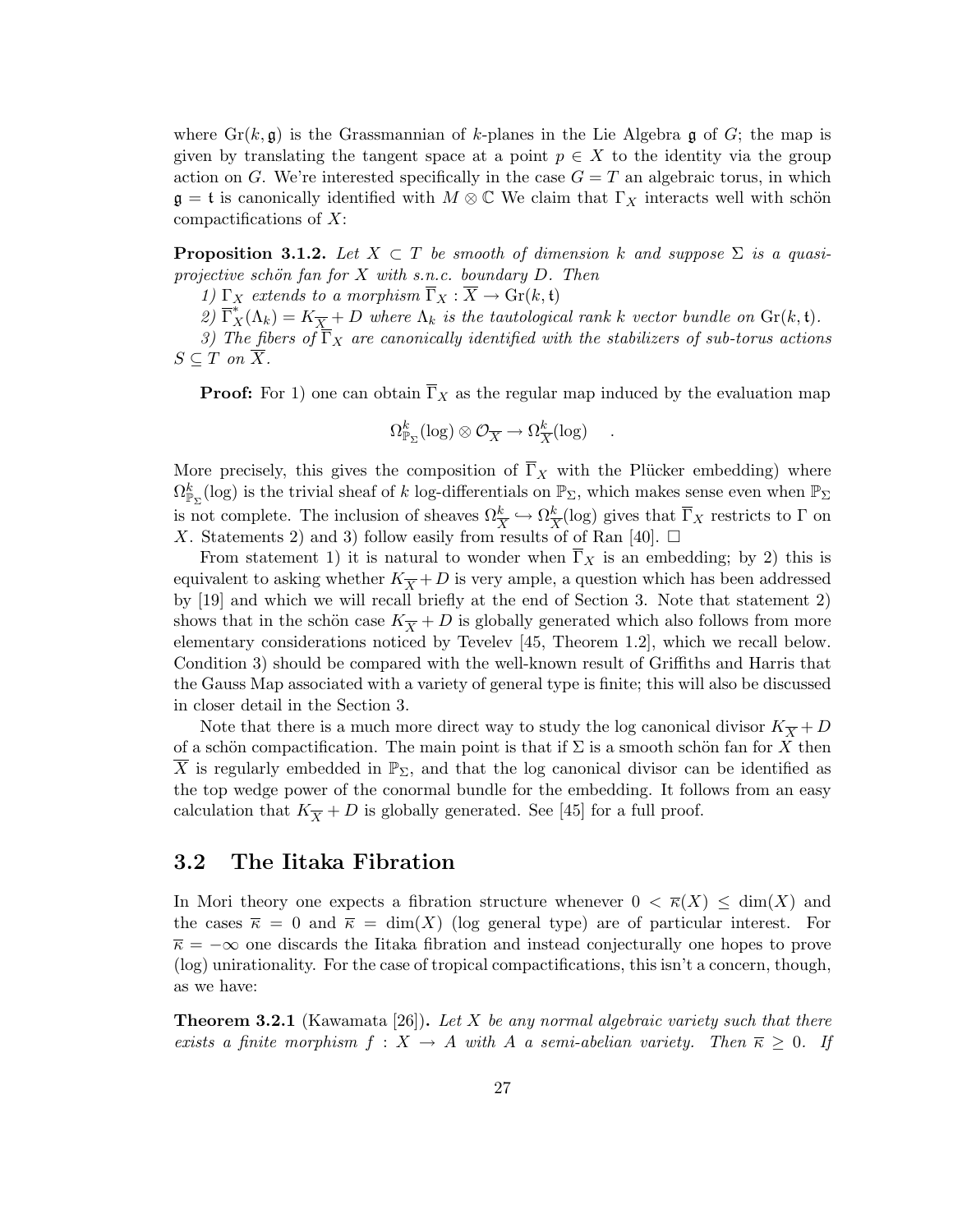$\overline{\kappa}(X) = 0$  and X is in addition smooth and quasi-projective, then  $\overline{a}$  is dominant with connected fibers (so in particular  $\overline{q}(X) \leq \dim X$ ). If further  $\overline{q}(X) = \dim X$ , then  $\overline{a}$  is birational.

For the simple case of f an inclusion into  $A = T^n \cong (\mathbb{C}^*)^n$  we obtain:

**Corollary 3.2.2.** Let X be any normal subvariety of an algebraic torus. Then  $\overline{\kappa}(X) \geq 0$ 

It is worthwhile to note that [46] that for any normal irreducible variety  $X, \overline{q}(X) =$  $\dim(X)$  if and only if  $\overline{\kappa}(X) = 0$ . One other numerical invariant is easy to bound; from the exact sequence (loc. cit.) we have that if  $(X, \Sigma)$  be any schön compactification then  $\overline{q}(X) \ge \dim(X)$ . Combining this with Kawamata's deep result above gives

**Proposition 3.2.3.** Let X be a normal subvariety of a torus. Then  $\overline{\kappa}(X) = 0$  if and only if  $X = S$  is an algebraic torus. In particular, the tropical compactifications of X are exactly the complete toric compactifications.

**Proof:** It is clear that any subtorus S has  $\overline{\kappa} = 0$ . For the converse, combining the inequality  $\overline{q}(X) \ge \dim(X)$  with Kawamata's theorem we have  $\overline{a}$  is birational. Since X is affine, it follows that X is an algebraic torus (cf. [12] Corollary 2.5).  $\Box$ 

Having disposed entirely of the  $\overline{\kappa}$  < 0 case and classified the  $\overline{\kappa}$  = 0 case, we now turn to positive log Kodaira dimension. The first claim is that  $\bar{\kappa}$  can be detected combinatorially from Trop(X). In general, Trop(X)  $\subseteq N_{\mathbb{R}}$  may contain non-trivial vector subspaces. For a crude example, take  $X = S \subset T$  a sub-torus of T, then  $\text{Trop}(S) = N_{\mathbb{R}}^S \subset N_{\mathbb{R}}$  is itself a subspace. In the trivial case  $X = S$  we have  $\overline{\kappa}(S) = 0$ , so we see that  $\overline{\kappa}$  equals the dimension of X minus the dimension of the lineality space. This is a general phenomenon. First, we introduce a definition, with terminology borrowed from [43].

**Definition 3.2.4.** Given a polyhedral complex  $\mathbb{P}$ , the *lineality space*  $L_{\mathcal{P}}$  is the largest number *n* such that there exists a vector space V of dimension *n* such that  $P = P' \times V$ for some polyhedral complex  $\mathcal{P}'$ .

**Proposition 3.2.5.** Let  $X \subset T$  be an irreducible subvariety of an algebraic torus, Let  $L_X$  denote the lineality space of Trop(X)  $\subseteq N_{\mathbb{R}}$ . Then  $\overline{\kappa} = \dim(X) - \dim L_X$ . If  $\overline{\kappa}(X) < \dim(X)$  then X factors as  $X = Y \times S$  where  $\overline{\kappa}(X) = \overline{\kappa}(Y) = \dim(Y)$  and  $S \subseteq T$ is a subtorus.

**Proof:** We can construct the space Y in the statement of the theorem explictly. The torus T acts on X by usual multiplication:  $m: T \times X \to T$ . Let  $S_X$  denote the connected component of the identity of the stabilizer of  $X$  in  $T$ . That is,

$$
S_X = \{ X \in T \mid t \cdot X \subseteq X \}^{\circ}
$$

Note that  $S_X$  is a sub-torus of T which acts freely on X. So we may safely form the quotient  $Y = X/S_X \subseteq T/S_X$ . It is easy to see that  $T/S_X$  is itself a an algebraic torus and that  $T \to T/S_X$  is a trivial  $S_X$  bundle. In particular, X factors as  $Y \times S_X$ . It follows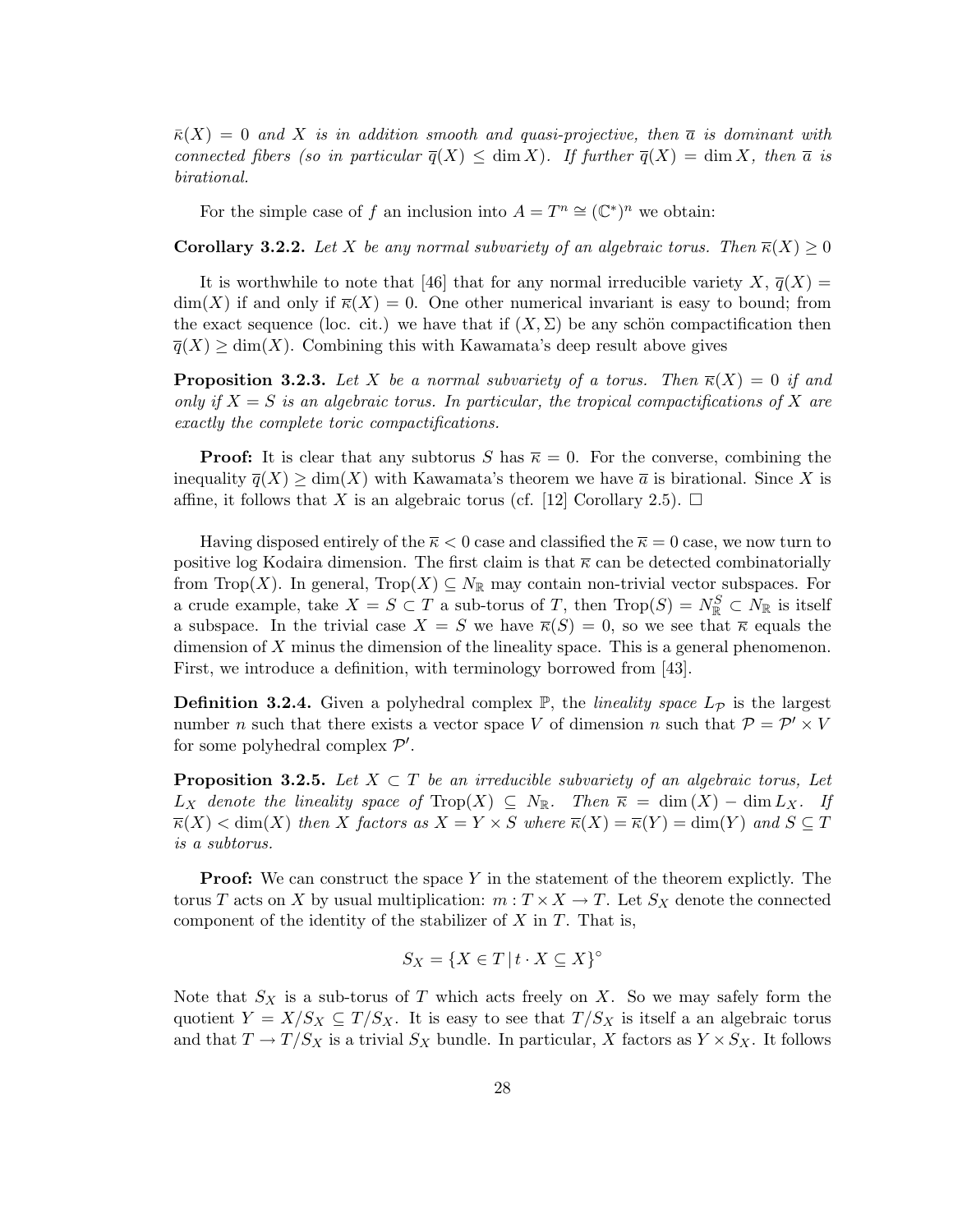that  $L_X = \text{Top}(S_X)$ . It remains only to show that  $\overline{\kappa}(X) = \dim(X) - \dim S_X$ , but this follows from Theorem 3 of [1].  $\square$ 

We emphasize that Proposition 4.4 shows that  $\overline{\kappa}$  is a purely combinatorial invariant of the tropical variety. This suggests studying how a tropical variety behaves under log morphisms or log birational maps, which we pursue in the next section.

# 3.3 Tropical Modifications

The goal of the section is to prove a general result for how tropicalization behaves under log morphisms. This will afford us some general machinery for studying the effect of log birational maps on  $Trop(X)$ . First we recall the notion of morphisms in the log category, referring again to [32] for background.

**Definition 3.3.1.** If  $(V, D)$  and  $(W, D')$  are pairs consisting of complete normal varieties V and W and Weil divisors  $D \subset X$  and  $D' \subset Y$ , we say a morphism  $f: V \to W$  is a log morphism if  $f(D) \subseteq D'$ , in which case we write  $f : (X, D) \to (Y, D')$ . If f is in addition birational and maps the generic point of  $D$  to the generic point of  $D'$ , then we say f is log birational.

Throughout, we will only consider log morphisms between log pairs coming from schön compactifications. In all cases we assume that the log morphism  $f : \overline{X} \to \overline{Y}$  does not map  $\overline{X}$  into the boundary of  $\overline{Y}$ . It is easy to see that for irreducible tropical compactifications this is equivalent to requiring that  $f_{|X} : X \to Y$ ; that is, that f maps interior to interior. If  $f : \overline{X} \to \overline{Y}$  is a birational log morphism and  $f_{|X} : X \to Y$ , we must have that any irreducible boundary divisor on  $\overline{Y}$  pulls back to some (not necessarily irreducible) boundary divisor on X; that is,  $f(D_{\overline{X}}) = D_{\overline{Y}}$ . The following trivial fact let's us relate this to the corresponding tropical varieties:

**Lemma 3.3.2.** Let  $(X, \Sigma)$  and  $(Y, \Sigma')$  be irreducible schön compactifications. Let f:  $(X,D_{\overline{X}}) \to (Y,D_{\overline{Y}})$  be a log morphism such that  $f(D_{\overline{X}}) = D_{\overline{Y}}$ . Then  $f_{|X}: X \to Y$  is dominant.

**Proof:**  $f : \overline{X} \to \overline{Y}$  is surjective so  $Y \backslash f(X) \subset D_{\overline{Y}}$ .  $\Box$ 

Example 3.3.3.  $f_{|X}$  need not be surjective: consider  $\mathbb{P}^1 \setminus \{0, 1, \infty\} \hookrightarrow \mathbb{P}^1 \setminus \{0, \infty\}.$ 

In particular, if  $f : (\overline{X}, D_{\overline{X}}) \to (\overline{Y}, D_{\overline{Y}})$  is any birational log morphism we get an induced map on tropicalization  $f_* : Trop(X) \to Trop(Y)$ . We slightly rephrase a result of Sturmfels-Tevelev [44, Corollary 2.9] describing this map divisorially:

**Lemma 3.3.4.** Let  $(X, \Sigma)$  and  $(Y, \Sigma')$  be schön compactifications,  $f : X \to Y$  any dominant log morphism, and let  $f_{\text{trop}}$  be the induced map on tropicalization. Let  $\rho \in \Sigma$  be any ray,  $m \in \rho$  be an integral point and write  $m = [\text{val}_D]$  where D is a sum of boundary divisors of  $\overline{X}$ . Then  $f_{\text{trop}}(m) = [f_*D]$  where  $f_*D$  is the push-forward of D as a Weil divisor on X.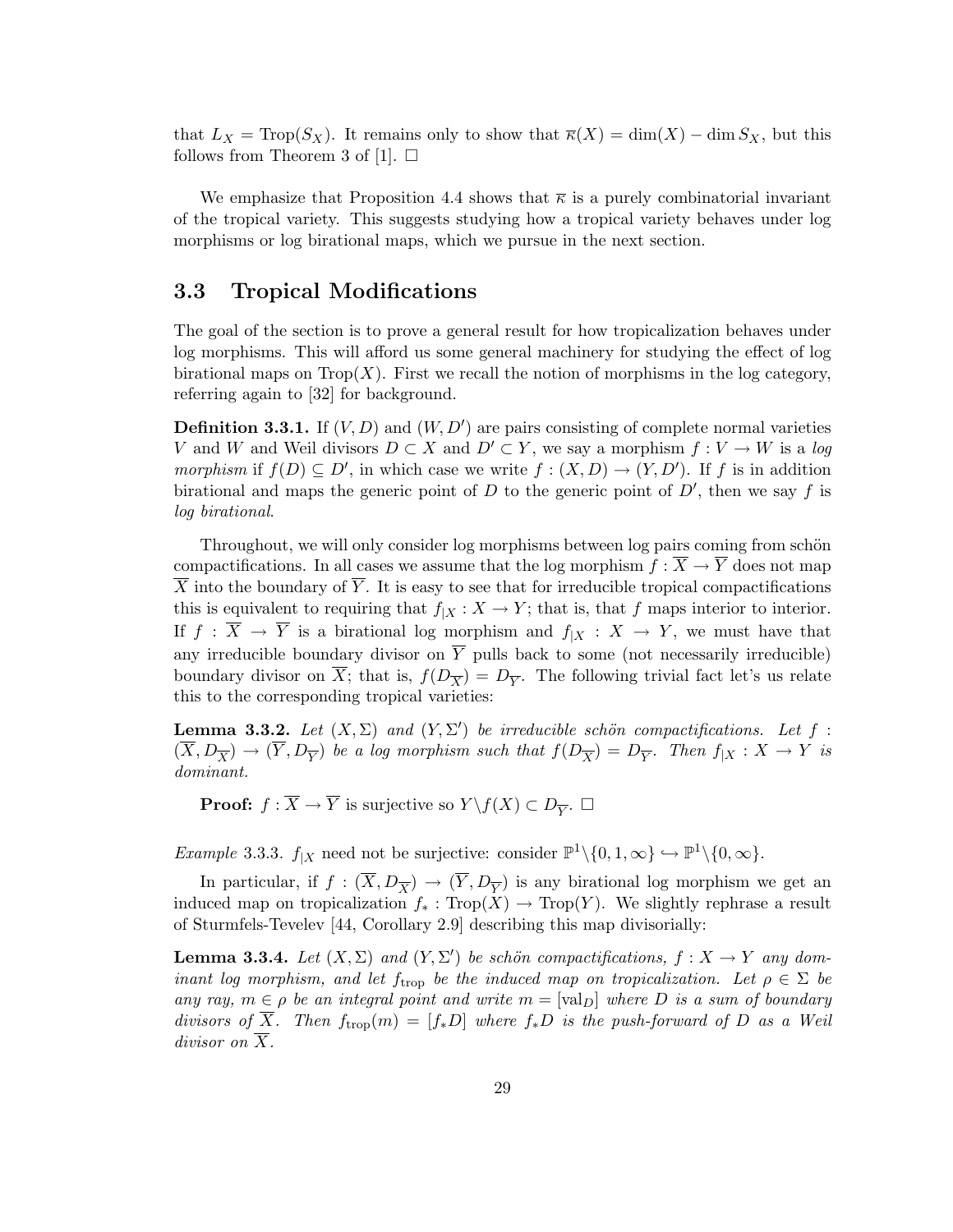**Proof:** If  $f_*D = 0$  (e.g. the image of D is not a divisor) there is nothing to show as the valuation associated to a subvariety of codimension greater than 1 is trivial. So assume  $f_*D \neq 0$ . Let  $\chi$  be any monomial on Y (more precisely the restriction of a monomial on the intrinsic torus of Y restricted to Y). We have  $val_{f,D}(\chi) = val_D(\chi \circ f)$ by definition, and Sturmfels-Tevelev prove that  $[\text{val}_D(\chi \circ f)] = f_{\text{trop}}[D]$ .  $\Box$ 

The above lemma suggests using the notation  $f_*$  for the induced map on tropical varieties a convention which we now adopt.We now prove two general statements describing the behavior of  $f_*$ . First, we fix some notation: if X is any smooth variety and X is any s.n.c. compactification, let  $\Delta(X)$  denote its abstract simplicial intersection complex. Similarly, if D is any (reduced) s.n.c. divisor on a variety let  $\Delta(D)$  denote the simplicial intersection complex of its irreducible components. If  $\sigma \in \Delta(D)$  is a k-cell, then  $D_{\sigma_1}, \ldots, D_{\sigma_k}$  will denote the divisors corresponding to its vertices. To any divisor D on a schön compactification  $\overline{X}$  we let  $[D] \in N_{\mathbb{Q}}$  denote the lattice point associated to it's divisorial valuation. As above, if  $Z \subset \overline{X}$  is any proper subvariety of a schön compactification with no components of codimension 1, we say  $[Z] = 0 \in N_{\mathbb{Q}}$ . Using these observations we use Lemma 4.4 to prove:

**Proposition 3.3.5.** Let  $(X, \Sigma)$  and  $(Y, \Sigma')$  be schön compactifications and suppose f:  $\overline{X} \rightarrow \overline{Y}$  is a log morphism such that  $f(D_{\overline{X}}) = D_{\overline{Y}}$ . Then

$$
\operatorname{Trop}(Y) = \bigcup_{\sigma \in \Delta(\overline{X})} \mathbb{Q}_{\geq 0}[f_*D_{\sigma_1}] \oplus \ldots \oplus \mathbb{Q}_{\geq 0}[f_*D_{\sigma_k}]
$$

**Proof:** From  $[19]$  we know that in general the tropicalization of a schön compactification is computed as the fan over the boundary intersection complex of the boundary. Thus, it suffices to show that every boundary divisor D of  $\overline{Y}$  is of the form  $f_*E$  for some boundary divisor E on  $\overline{X}$ , but this follows from the assumption.  $\Box$ 

We now use a stronger proposition to describe  $\text{Trop}(X)$  in terms of Y.

**Proposition 3.3.6.** Let  $(X, \Sigma)$  and  $(Y, \Sigma')$  be schön compactifications with boundaries  $D_X$  and  $D_Y$  and suppose  $f: \overline{X} \to \overline{Y}$  is a birational log morphism with  $R_{\log} \subset D_X$  the logarithmic ramification divisor. Then

$$
\bigcup_{\sigma \in \Delta(\overline{Y})} \mathbb{Q}_{\geq 0}[f^*D_{\sigma_1}] \oplus \ldots \oplus \mathbb{Q}_{\geq 0}[f^*D_{\sigma_k}] \subseteq \text{Trop}(X)
$$

$$
\bigcup_{\tau \in \Delta(R_{\log})} \mathbb{Q}_{\geq 0}[D_{\tau_1}] \oplus \ldots \oplus \mathbb{Q}_{\geq 0}[D_{\tau_k}] \subseteq \text{Trop}(X)
$$

and  $\text{Trop}(X)$  is the smallest irreducible and equidimensional polyhedral complex fan containing both of these fans.

For a discussion of the definition and properties of  $R_{\text{log}}$  see [32, Section 2.1].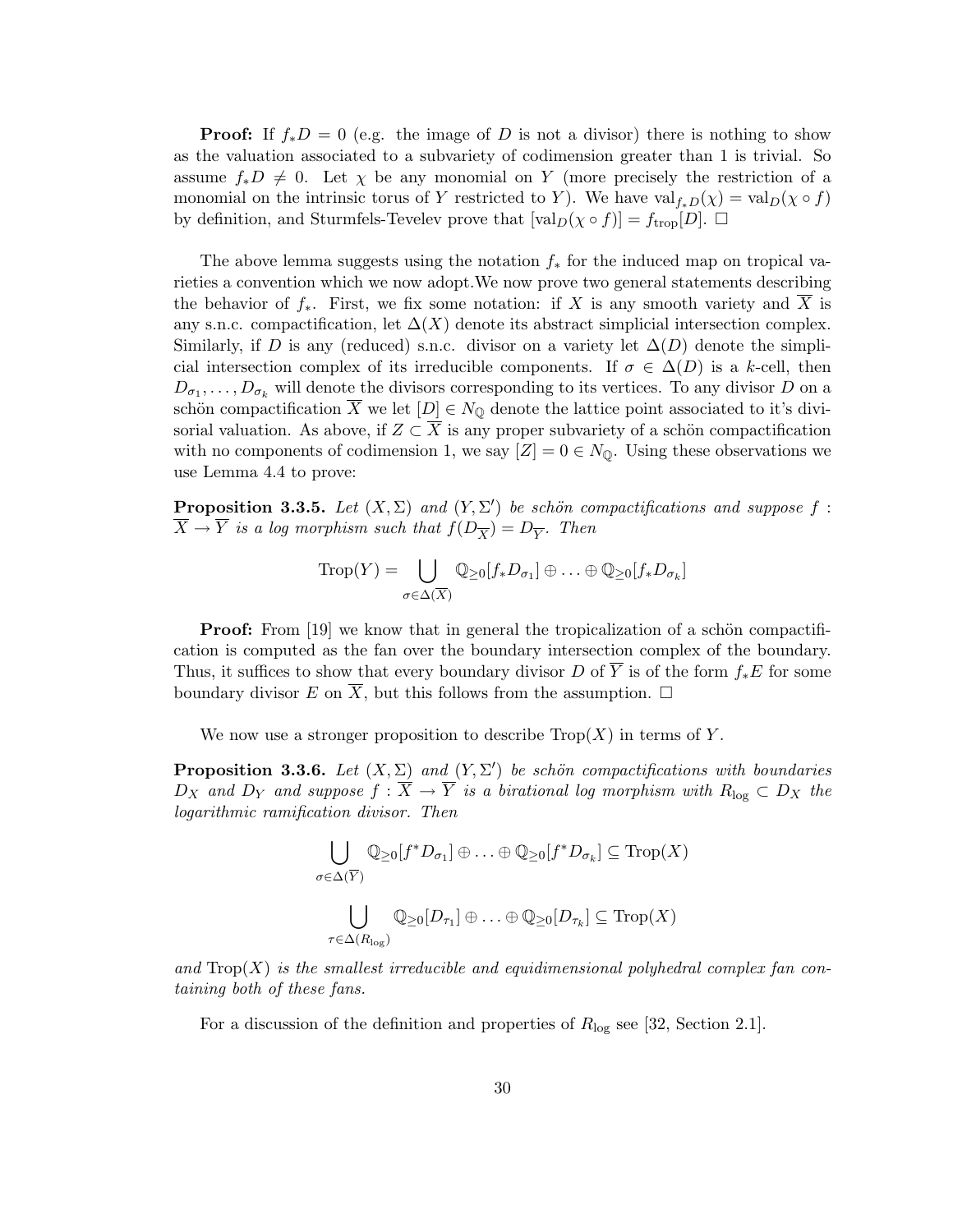**Proof:** From above we know that the pull back of any irreducible boundary divisor B on  $\overline{Y}$  is some not necessarily irreducible boundary divisor on  $\overline{X}$ . By definition, it is clear that  $R_{\text{log}}$  is contained in the boundary of  $\overline{X}$  (more precisely, there is a representative for  $R_{\text{log}}$  supported on  $D_X$ . By Lemma 1.2.1 it is clear that both of the fans given in the statement are contained in  $Trop(X)$ ; it remains to show that there is no fan properly supported on  $\text{Top}(X)$  which also contains both cones cones. Refining if necessary, we can assume both  $D_X$  and  $D_Y$  are simple normal crossing. Then  $R_{\text{log}}$  is exactly the union over all f-log exceptional boundary divisors of  $\overline{X}$  since the singularities of  $(X, \Sigma)$  and  $(Y, \Sigma')$  are log canonical. In particular, if A is any irreducible boundary divisor of  $\overline{X}$  then either  $A \subset R_{\text{log}}$  or  $A = f^* f_* A$  so A is the pull-back of some (not necessarily irreducible) boundary divisor on  $\overline{Y}$ . Now let  $\sigma \in \Sigma$  be any top dimensional cone. We can express generators of the rays in terms of divisorial valuations coming from divisors which are either pull-backs of boundary divisors on  $\overline{Y}$  or contained in  $R_{\text{log}}$ . In particular,  $\sigma$  must meet at least one of the above two fans along its relative interior.  $\Box$ 

### 3.4 Birational Relations Between Schön Compactifications

We recall the following important theorem of Kawamata [27], which extends results of Birkar, Cascini, Hacon, McKernan.[3]:

**Theorem 3.4.1.** Let  $(W, B)$  and  $(W', B')$  be log pairs consisting of projective  $\mathbb{Q}$ -factorial varieties W and W' and  $\mathbb{Q}$ -Weil boundary divisors B and B'. Suppose that the pairs are log minimal models; i.e.  $K_W + B$  and  $K_{W'} + B'$  are both nef. Suppose there exists a birational map  $\phi: W \dashrightarrow W'$  such that  $\phi_*B = B'$ . Then  $\alpha$  can be decomposed as a sequence of log-flops.

We have already seen that log pairs coming from schön compactifications are nef (and abundant). It is natural to ask whether log birational maps between such compactifications can be decomposed into log flops of a more combinatorial nature, and without appeal to the heavy machinery of BCHM. Some evidence for this is that similar statements can be proved for toric varieties using Reid's toric Mori theory, see [11] or [32, Chapter 13] for surveys of Reid's theory. Before proving any tropical analogue of the above theorem, we first need to decide on a notion of a "tropical log flop". Our motivations come from toric Mori theory.

#### 3.4.1 Toric Constructions

We state here some results from toric geometry which are needed. Since we will be dealing frequently with incomplete toric varieties, we introduce some lemmas to reduce to the complete or projective case.

**Lemma 3.4.2.** Let  $\mathbb{P}_{\Sigma}$  be any toric variety such that  $\Sigma(1)$  linearly spans  $N_{\mathbb{R}}$ . Then  $\mathbb{P}_{\Sigma}$ embeds in a complete toric variety  $\mathbb{P}_{\Pi}$  such that  $\Sigma(1) = \Pi(1)$ . If  $\Sigma$  is smooth  $\Pi$  may be taken smooth as well. This holds, in particular, if  $\Sigma$  is any tropical fan. We call  $\mathbb{P}_{\Pi}$  an equivariant completion of  $\mathbb{P}_{\Sigma}$ .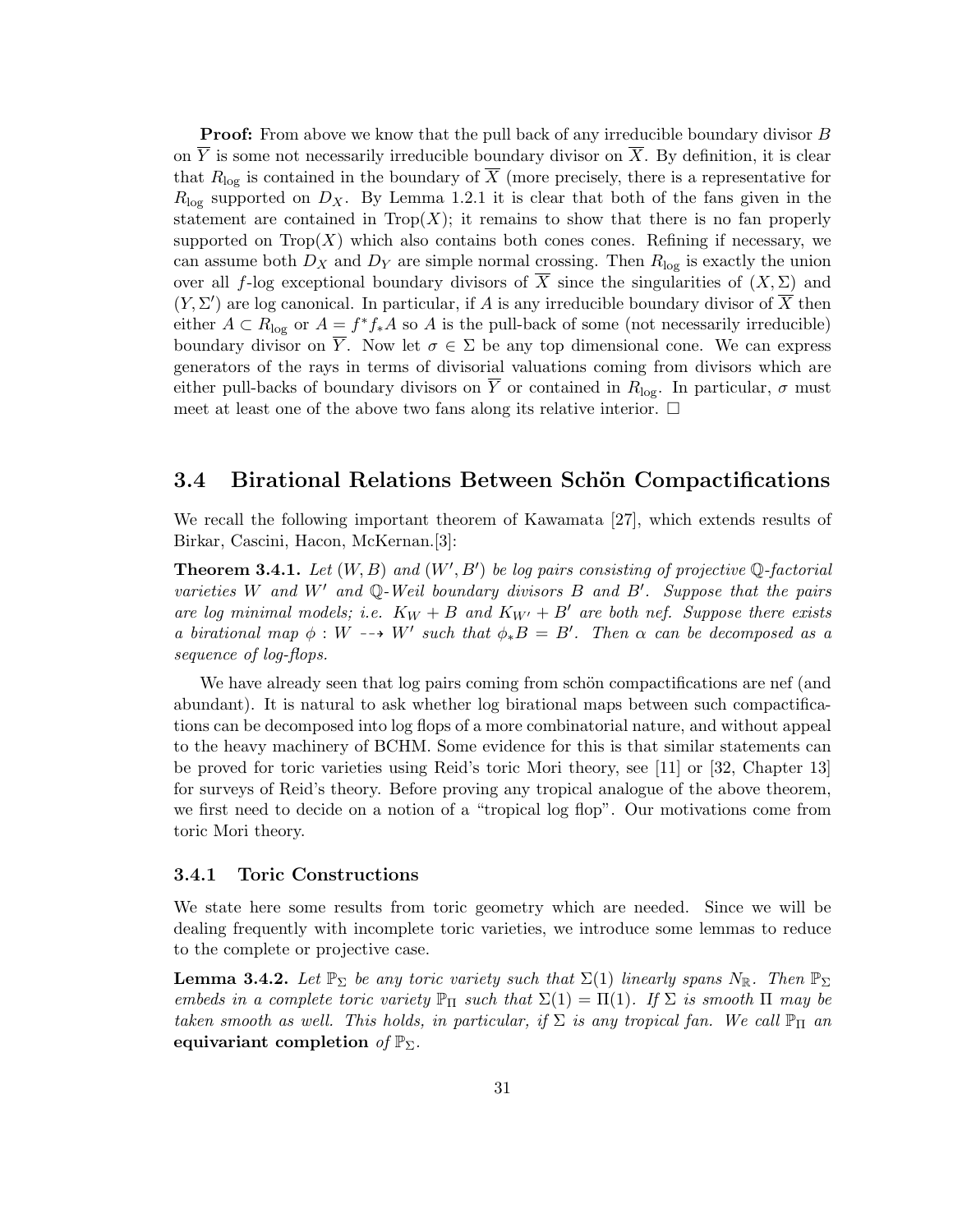**Proof:** Take  $\Pi$  to be the complete fan on the rays spanned by  $\Sigma(1)$ ; that is, the set of all cones spanned by they rays of  $\Sigma(1)$ . For the last statement, note that the balancing condition for tropical fans ensures that  $\Sigma(1)$  linearly spans  $N_{\mathbb{R}}$ .  $\square$ 

Fujino has proven that this construction can be extended to the relative case:

**Proposition 3.4.3.** Let  $f : \mathbb{P}_{\Sigma} \to \mathbb{P}_{\Sigma'}$  be a toric morphism. Let  $\Pi$  and  $\Pi'$  be equivariant completions of  $\Sigma$  and  $\Sigma'$  as in the above lemma. Then f extends to a toric morphism  $\overline{f} : \mathbb{P}_{\Pi} \to \mathbb{P}_{\Pi'}$ . If f is a projective morphism, then  $\overline{f}$  maybe be taken to be projective.

There are of course restrictions to  $\mathbb{P}_{\Sigma}$  being quasi-projective. This can sometimes be overcome using the following result of Oda-Park [37]

**Proposition 3.4.4.** Let  $\mathbb{P}_{\Sigma}$  be any complete toric variety. Then there exists a simplicial projective refinement  $\Sigma'$  of  $\Sigma$  such that  $\Sigma(1) = \Sigma'(1)$ .

We are now ready to introduce the notion of a flop between toric varieties.

**Definition 3.4.5.** Let  $\mathbb{P}_{\Sigma}$  and  $\mathbb{P}_{\Sigma'}$  be simplicial toric varieties (possibly incomplete) both of dimension  $n$  and suppose that all maximal cones of each are of the same dimension. Suppose that there exist maximal cones  $\sigma, \tau \in \Sigma$  and  $\sigma', \tau' \in \Sigma'$  such that:

- 1)  $\sigma$  and  $\tau$  share a common face
- 2)  $\sigma \cup \tau = \sigma' \cup \tau'$

3) If  $\sigma(1)$  and  $\tau(1)$  denote the set of primitive rays of  $\sigma$  and  $\tau$  respectively, then  $\sigma(1)$ and  $\tau(1)$  lie in the same affine hyperplane of  $N_{\mathbb{R}}$ .

Then the induced equivariant birational map  $\mathbb{P}_{\Sigma} \dashrightarrow \mathbb{P}'_{\Sigma}$  is called a **simple toric** flop. In general, a toric flop between toric varieties means a composition of simple toric flops.

Note that condition 2) ensures that  $\sigma'$  and  $\tau'$  also share a common face and that  $\sigma'(1)$ and  $\tau'(1)$  are also contained in the same hyperplane. By relaxing condition 3) we can state a notion of toric flip, but for now we only require flops.

It is elementary to check that if  $\mathbb{P}_{\Sigma}$  and  $\mathbb{P}'_{\Sigma}$  are projective then a toric flop in the above sense is a flop in the usual sense of birational geometry (cf. Reid). For particularly incomplete fans an interpretation is not so direct: for example in dimension n if  $\Sigma$  contains no cones of dimension  $n-1$  then  $\mathbb{P}_{\Sigma}$  contains no T-invariant curves, so it is difficult to interpret any operation as a flop in the usual sense of birational geometry. For now we treat the above theorem purely combinatorially; when  $\Sigma$ ,  $\Sigma'$  are interpreted as tropical fans we will be able to say more.

Also note that from the construction any two toric varieties related by toric flops have canonically identified N lattices and identical 1-skeleta:  $\Sigma(1) = \Sigma'(1)$ . The following result is a converse.

**Lemma 3.4.6.** Let  $\mathbb{P}_{\Sigma}$  and  $\mathbb{P}_{\Sigma}$  be two simplicial projective toric varieties such that  $\Sigma(1)$  =  $\Sigma'(1)$ . Then  $\mathbb{P}_{\Sigma}$  and  $\mathbb{P}_{\Sigma'}$  are related by a toric flop.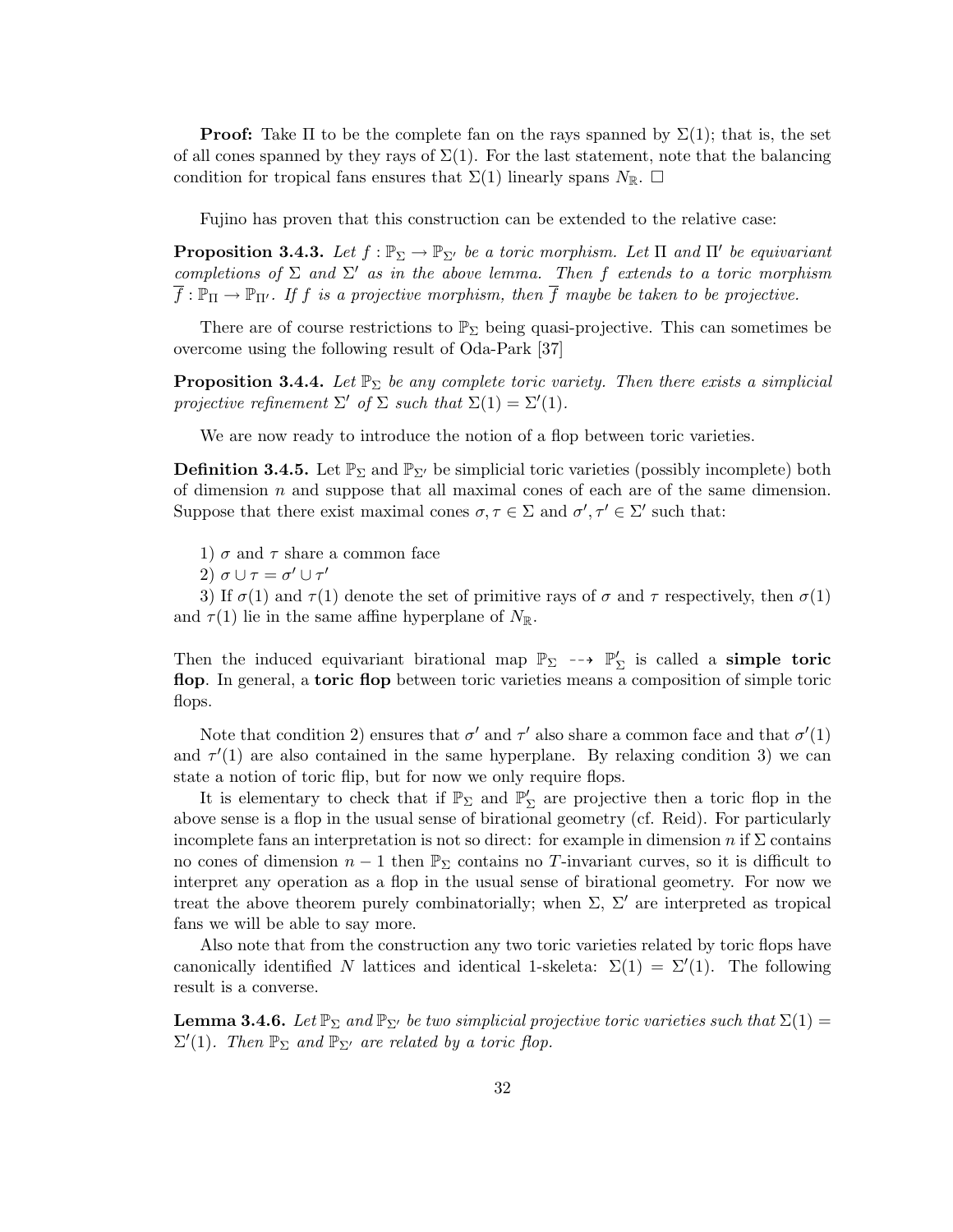Proof: This is a consequence of the Oda-Park construction of the GKZ fan. More precisely, the Chow space  $A = A_{n-1} \otimes \mathbb{R}$  of  $\mathbb{P}_{\Sigma}$  and  $\mathbb{P}_{\Sigma'}$  with real coefficients are canonically isomorphic and the fans  $\Sigma$  and  $\Sigma'$  each define a full dimensional cone in the GKZ decomposition of A. Oda-Park show that adjacent cones in the GKZ decomposition correspond to a simple toric flop of the corresponding toric varieties. The support of all such cones is itself a cone (the effective cone), so the fans  $\Sigma$  and  $\Sigma'$  can be connected via a composition of simple flops.  $\Box$ 

With a little care this can be extended to incomplete toric varieties as well.

**Proposition 3.4.7.** Let  $\Sigma$  and  $\Sigma'$  be simplicial quasi-projective toric varieties such that all maximal cones of each are of the same dimensions and such that  $|\Sigma| = |\Sigma'|$  and  $\Sigma(1) = \Sigma'(1)$ . Then  $\mathbb{P}_{\Sigma}$  and  $\mathbb{P}'_{\Sigma}$  are related by a toric flop.

Proof: If all maximal cones are one dimensional the result is trivial, say they are all maximal of dimension  $k > 1$ . Else, let  $\sigma = (\sigma_1, \ldots, \sigma_k)$  be a collection of maximal cones of  $\Sigma$  such that  $\sigma_1 \cup \ldots \cup \sigma_k$  is convex and which is maximal in the sense that if  $\sigma'$  is any other cone of  $\Sigma$ , than the union of the cones with  $\sigma$  is no longer convex. Let  $N_{\sigma}$  be the rank k sub-lattice of N generated by the lattices spanned by the  $\sigma_i$ 's. By adjoining additional rays if necessary we can complete these to a compete dimension k toric variety for  $N_{\sigma}$ , call it  $\Sigma(\sigma)$ . Since  $\Sigma$  is quasi-projective we may arrange so that  $\Sigma(\sigma)$  is projective. Since  $|\Sigma| = |\Sigma'|$  there must be a corresponding collection of maximal cones  $\tau = (\tau_1, \dots \tau_l)$  of  $\Sigma'$  such that  $\sigma_1 \cup ... \cup \sigma_k = \tau_1 \cup ... \tau_l$ . Since  $\Sigma(1) = \Sigma'(1)$  actually  $k = l$ . Let  $\Sigma(\tau)$  be the projective toric variety obtained by by the same construction. Now apply the above lemma to  $\Sigma(\sigma)$  and  $\Sigma(\tau)$  and let  $\sigma$  vary over the maximally convex collections of maximal cones of  $\Sigma$ .  $\square$ 

#### 3.4.2 Tropical Results

We interpret the constructions of the above section in terms of schön compactification. Our main result is the following.

**Theorem 3.4.8.** Let  $(X, \Sigma)$  and  $(Y, \Sigma')$  be two schön compactifications which are log birationally equivalent. Then  $\text{Top}(X) = \text{Top}(Y)$  and one has  $\Sigma(1) = \Sigma'(1)$  if and only if there exists a tropical flop  $f : \overline{X} \dashrightarrow \overline{Y}$ 

The term tropical flop will be defined below. Note that the condition  $\text{Top}(X)$  = Trop(Y) is equivalent to saying that  $|\Sigma| = |\Sigma'|$ . Implicit in the statement that  $\text{Trop}(X) =$ Trop(Y) is that the intrinsic tori  $T_X$  and  $T_Y$  are necessarily isomorphic, which will be clear from the definition. First, some easy observations.

**Proposition 3.4.9.** Let  $\Sigma$  be a schön fan for  $X \subset T^n$ . Let  $\Sigma'$  be any fan obtained from  $\Sigma$  via a toric flop. Then  $\Sigma'$  is a schön fan for X as well.

**Proof:** By Proposition 1.1.8 any smooth fan supported on  $\text{Top}(X)$  is a schön fan for X. But the operation of a flop does not change the underlying support of a fan or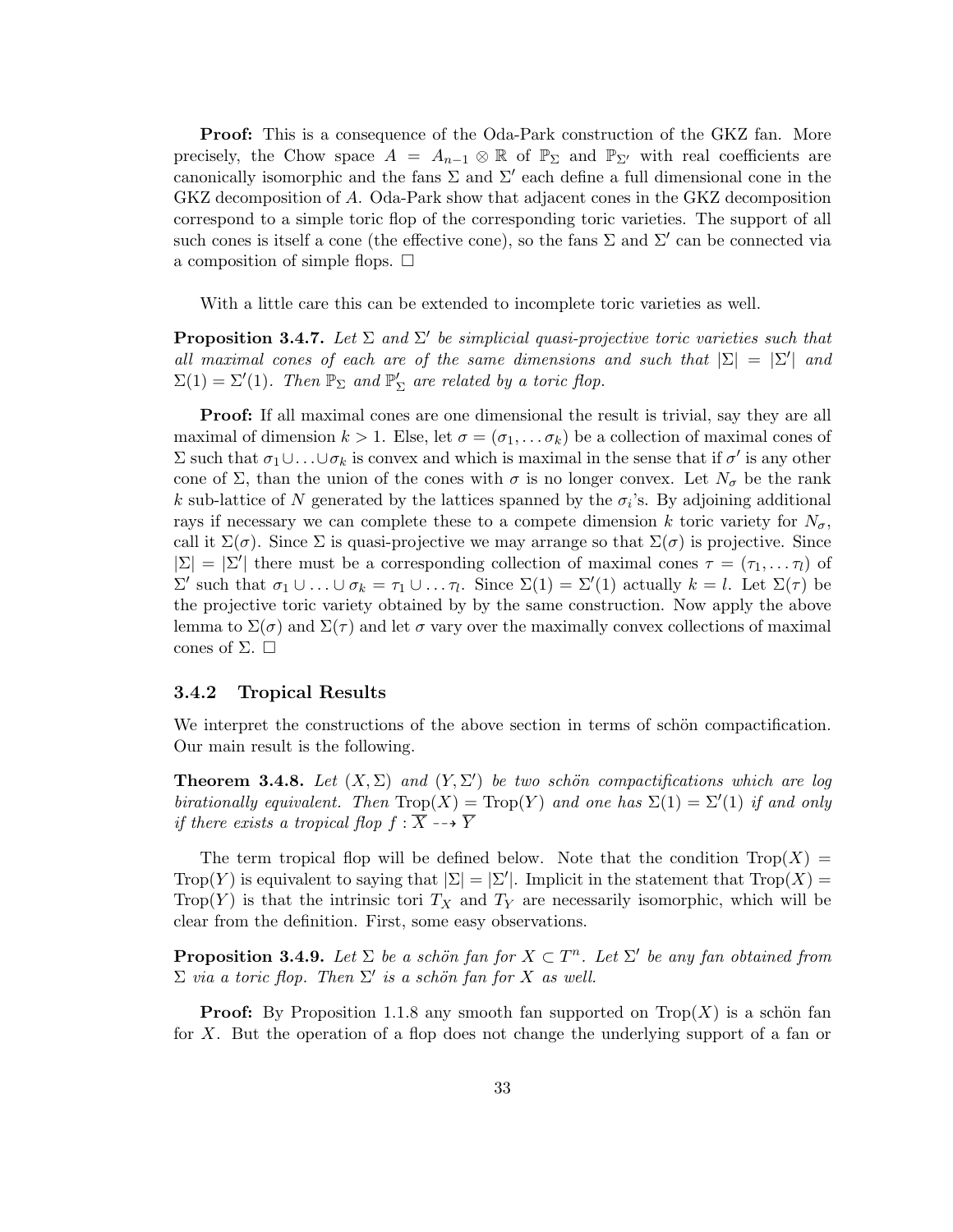smoothness.  $\square$ 

I do not know if the closures of X in  $\Sigma$  and  $\Sigma'$  are forced to be equal, but the structure of their boundary divisors are by construction distinct, so the operation is at least logarithmically non-trivial. The following proposition relates toric flops to tropical ones and constitutes the easy part of Theorem 3.4.9.

**Proposition 3.4.10.** Let  $\Sigma$  be a schön fan for  $X \subset T^n$  and  $\Sigma'$  a fan obtained from  $\Sigma$ via a simple toric flop. Let  $\overline{X}$  denote the closure of X in  $\mathbb{P}_{\Sigma}$  and  $\overline{X'}$  denote the closure of X in  $\mathbb{P}_{\Sigma'}$ . Then  $\overline{X}$  and  $\overline{X'}$  are related by a log flop.

**Proof:** Let R be the the common refinement of  $\Sigma$  and  $\Sigma'$ . It is clear that R is smooth and has the same underlying support as  $\Sigma$  and  $\Sigma'$ , hence is a schön fan for X; let  $\overline{X''}$  denote the compactification of X in  $\mathbb{P}_{\mathcal{R}}$  and  $D_{\mathcal{R}}$  its boundary divisor. Let  $p : \mathbb{P}_{\mathcal{R}} \to \mathbb{P}_{\Sigma}$  and  $p' : \mathbb{P}_{\mathcal{R}} \to \mathbb{P}_{\Sigma'}$  be the corresponding blow-down maps. These are proper toric morphisms, so by Tevelev p and p' are log crepant. Let  $\sigma \in \Sigma$  and  $\sigma' \in \Sigma'$ be the walls interchanged by the simple flop; by the codimension property of tropical fans the intersections  $C = V(\sigma) \cap \overline{X}$  and  $C' = V(\sigma') \cap \overline{X'}$  are complete smooth curves on  $\overline{X}$  and  $\overline{X'}$  where  $V(\sigma)$  and  $V(\sigma')$  are the corresponding orbit closures. Note that the strict transform of C under  $p_1$  is contracted by  $p_2$ , so by log crepancy we have  $(K_{\overline{X}} + D_{\overline{X}}) \cdot C = (K_{\overline{X'}} + D_{\overline{X'}}) \cdot C' = 0$  and so the birational map map  $p_1 \circ p_2^{-1}$  is seen to be a flop.  $\square$ 

**Definition 3.4.11.** A log flop between two schön compactifications as in the above proposition is a tropical flop.

**Proof of Theorem 3.4.9:** Suppose  $(X, \Sigma)$  and  $(X, \Sigma')$  are log birational. So there exists a birational map  $f : \overline{X} \dashrightarrow \overline{Y}$  such that  $f_*\underline{D}_{\overline{X}} = D_{\overline{Y}}$ . Blowing up the boundary of  $\overline{X}$  if necessary, we may assume that  $f : \overline{X} \to \overline{Y}$  is a birational log morphism, so we have a dominant rational map  $f : X \to Y$  inducing a surjection  $f_* : \text{Trop}(X) \to \text{Trop}(Y)$ . Repeating the same argument for  $f^{-1}$  yields  $\text{Trop}(X) = \text{Trop}(Y)$ . It is clear that if  $\overline{X}$ and  $\overline{Y}$  are related by tropical flops then their sets of one-cones are equal. The converse follows easily from the results of Oda-Park.  $\square$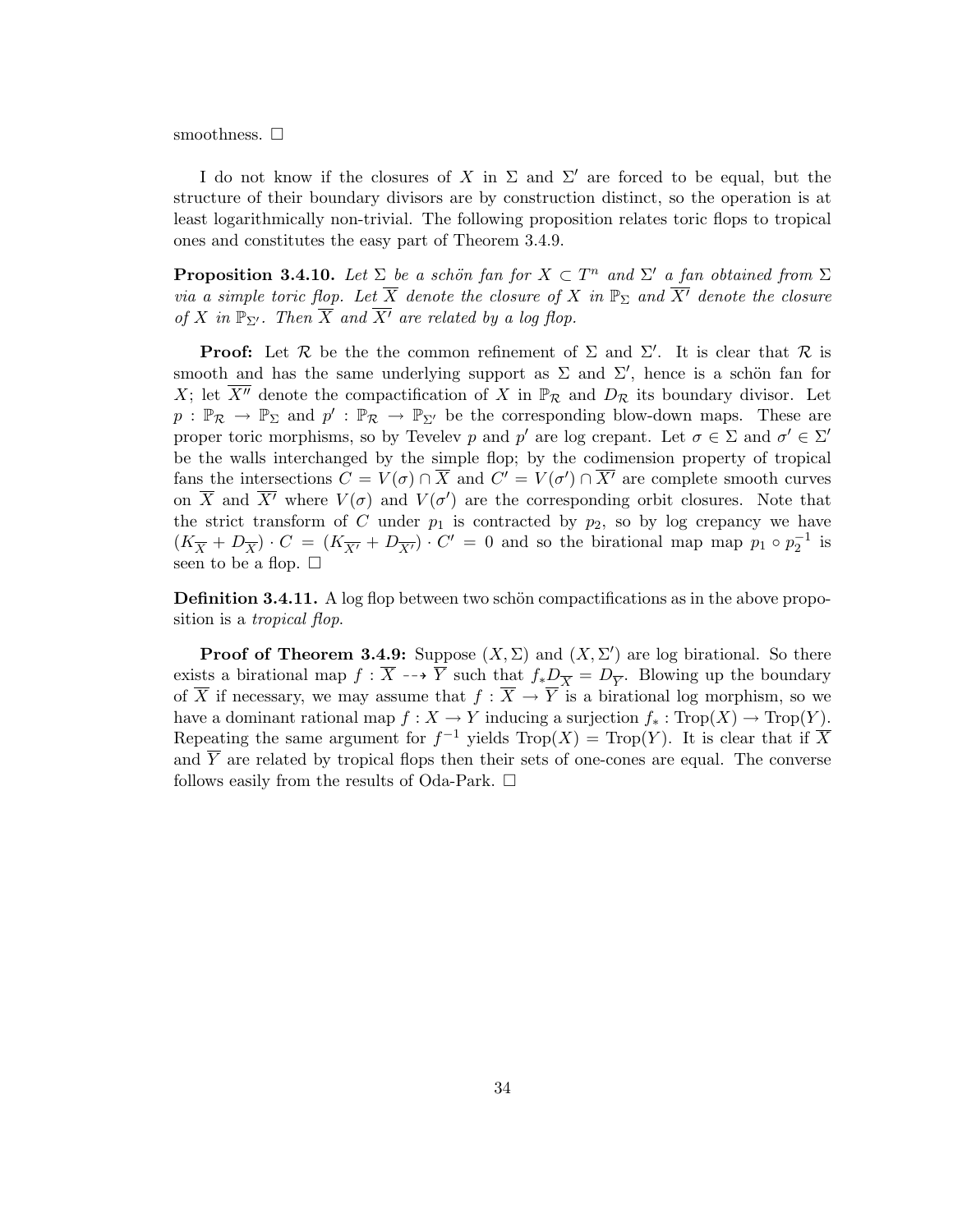# Bibliography

- [1] Dan Abramovich. Subvarieties of semiabelian varieties. Compositio Math., 90(1):37– 52, 1994.
- [2] Robert Bieri and J. R. J. Groves. The geometry of the set of characters induced by valuations. J. Reine Angew. Math., 347:168–195, 1984.
- [3] Caucher Birkar, Paolo Cascini, Christopher Hacon, and James McKernan. Existence of Minimal Models for Varieties of Log General Type. Pre-print, available at http://arxiv.org/abs/math/0610203, January 2006.
- [4] David A. Cox. The functor of a smooth toric variety. Tohoku Math. J.  $(2)$ ,  $47(2):251-$ 262, 1995.
- [5] David A. Cox. Toric varieties and toric resolutions. In Resolution of singularities (Obergurgl, 1997), volume 181 of Progr. Math., pages  $259-284$ . Birkhäuser, Basel, 2000.
- [6] V. I. Danilov. Polyhedra of schemes and algebraic varieties. Mat. Sb. (N.S.), 139(1):146–158, 160, 1975.
- [7] Pierre Deligne. Théorie de Hodge. II. Inst. Hautes Études Sci. Publ. Math., pages 5–57, 1971.
- [8] Manfred Einsiedler, Mikhail Kapranov, and Douglas Lind. Non-Archimedean amoebas and tropical varieties. J. Reine Angew. Math., 601:139–157, 2006.
- [9] Günter Ewald. *Combinatorial convexity and algebraic geometry*, volume 168 of *Grad*uate Texts in Mathematics. Springer-Verlag, New York, 1996.
- [10] Osamu Fujino. What is log terminal? In Flips for 3-folds and 4-folds, volume 35 of Oxford Lecture Ser. Math. Appl., pages 49–62. Oxford Univ. Press, Oxford, 2007.
- [11] Osamu Fujino and Hiroshi Sato. Introduction to the toric Mori theory. Michigan Math. J., 52(3):649–665, 2004.
- [12] Takao Fujita. Classification of noncomplete algebraic varieties. In Algebraic geometry, Bowdoin, 1985 (Brunswick, Maine, 1985), volume 46 of Proc. Sympos. Pure Math., pages 417–423. Amer. Math. Soc., Providence, RI, 1987.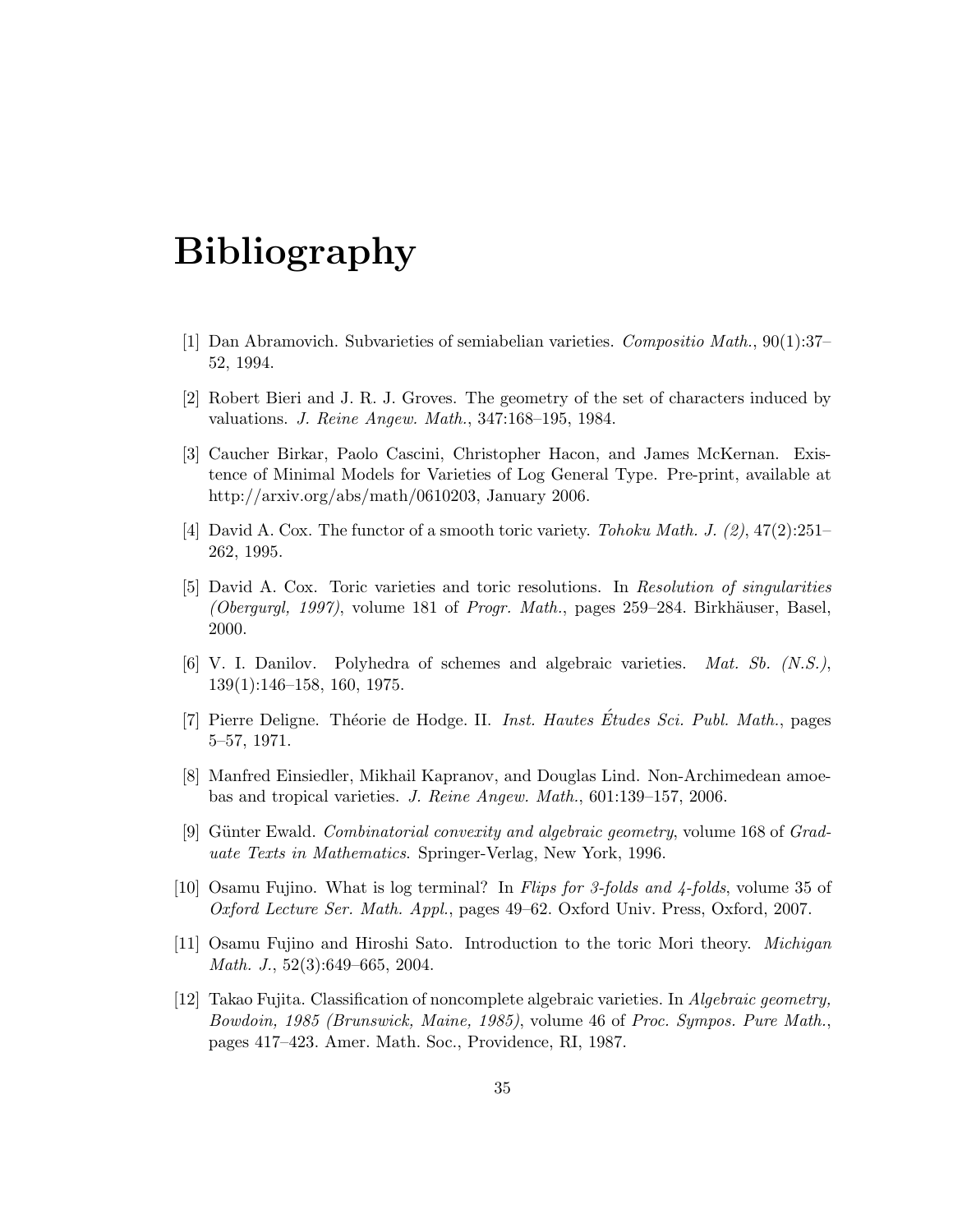- [13] William Fulton. Introduction to toric varieties, volume 131 of Annals of Mathematics Studies. Princeton University Press, Princeton, NJ, 1993. The William H. Roever Lectures in Geometry.
- [14] William Fulton and Bernd Sturmfels. Intersection theory on toric varieties. Topology, 36(2):335–353, 1997.
- [15] Andreas Gathmann. Tropical algebraic geometry. Jahresber. Deutsch. Math.-Verein., 108(1):3–32, 2006.
- [16] I. M. Gelfand, M. M. Kapranov, and A. V. Zelevinsky. Discriminants, resultants and multidimensional determinants. Modern Birkhäuser Classics. Birkhäuser Boston Inc., Boston, MA, 2008. Reprint of the 1994 edition.
- [17] Paul Hacking. The homology of tropical varieties. Collect. Math., 59(3):263–273, 2008.
- [18] Paul Hacking, Sean Keel, and Jenia Tevelev. Compactification of the moduli space of hyperplane arrangements. J. Algebraic Geom., 15(4):657–680, 2006.
- [19] Paul Hacking, Se´an Keel, and Jenia Tevelev. Stable pair, tropical, and log canonical compact moduli of del pezzo surfaces. Inventiones, 172(1):173–228, 2009.
- [20] David Helm and Eric Katz. Monodromy filtrations and the topology of tropical varieties. Pre-print: http://arxiv.org/abs/0804.3651, 2008.
- [21] Shigeru Iitaka. Logarithmic forms of algebraic varieties. J. Fac. Sci. Univ. Tokyo Sect. IA Math., 23(3):525–544, 1976.
- [22] Shigeru Iitaka. Algebraic geometry, volume 76 of Graduate Texts in Mathematics. Springer-Verlag, New York, 1982. An introduction to birational geometry of algebraic varieties, North-Holland Mathematical Library, 24.
- [23] Takeshi Kajiwara. The functor of a toric variety with enough invariant effective Cartier divisors. Tohoku Math. J. (2), 50(1):139–157, 1998.
- [24] M. M. Kapranov. Chow quotients of Grassmannians. I. In I. M. Gel'fand Seminar, volume 16 of Adv. Soviet Math., pages 29–110. Amer. Math. Soc., Providence, RI, 1993.
- [25] Eric Katz. A tropical toolkit. *Expo. Math.*,  $27(1):1-36$ ,  $2009$ .
- [26] Yujiro Kawamata. Characterization of abelian varieties. Compositio Math., 43(2):253–276, 1981.
- [27] Yujiro Kawamata. Flops connect minimal models. Publ. Res. Inst. Math. Sci., 44(2):419–423, 2008.
- [28] G. Kempf, Finn Faye Knudsen, D. Mumford, and B. Saint-Donat. Toroidal embeddings. I. Lecture Notes in Mathematics, Vol. 339. Springer-Verlag, Berlin, 1973.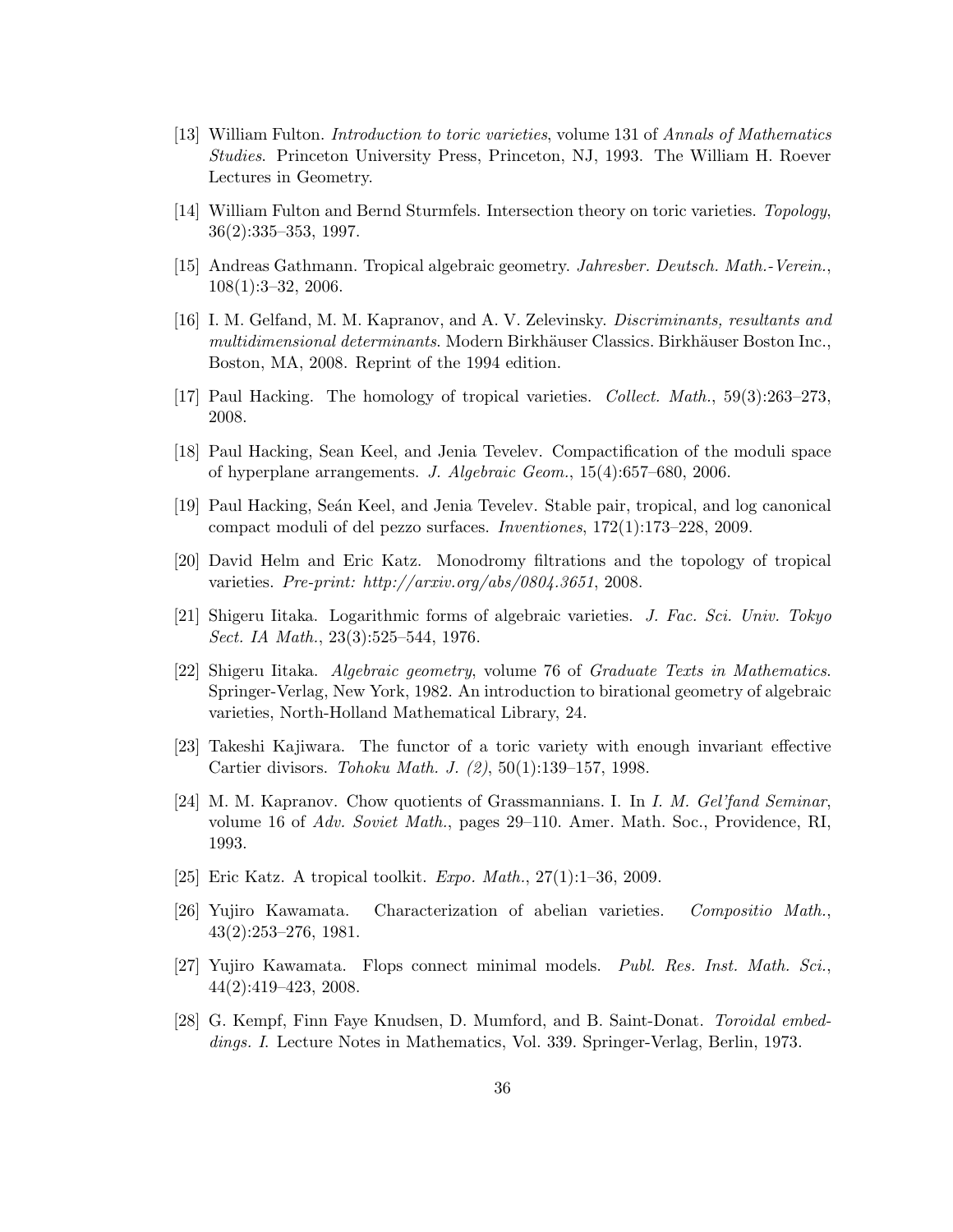- [29] Vik. S. Kulikov and P. F. Kurchanov. Complex algebraic varieties: periods of integrals and Hodge structures [ MR1060327 (91k:14010)]. In Algebraic geometry, III, volume 36 of Encyclopaedia Math. Sci., pages 1–217, 263–270. Springer, Berlin, 1998.
- [30] Mark Luxton and Zhenhua Qu. On Tropical Compactifications. Pre-print: http://arxiv.org/abs/0902.2009, February 2009.
- [31] Diane Maclagan and Bernd Sturmfels. Introduction to Tropical Geometry. Draft, available at http://www.warwick.ac.uk/staff/D.Maclagan/papers/TropicalBook.pdf, May 2010.
- [32] Kenji Matsuki. Introduction to the Mori program. Universitext. Springer-Verlag, New York, 2002.
- [33] Masayoshi Miyanishi. Open algebraic surfaces, volume 12 of CRM Monograph Series. American Mathematical Society, Providence, RI, 2001.
- [34] David R. Morrison. The Clemens-Schmid exact sequence and applications. In Topics in transcendental algebraic geometry (Princeton, N.J., 1981/1982), volume 106 of Ann. of Math. Stud., pages 101–119. Princeton Univ. Press, Princeton, NJ, 1984.
- [35] Takeo Nishinou and Bernd Siebert. Toric degenerations of toric varieties and tropical curves. Duke Math. J., 135(1):1–51, 2006.
- [36] Tadao Oda. Convex bodies and algebraic geometry—toric varieties and applications. I. In Algebraic Geometry Seminar (Singapore, 1987), pages 89–94. World Sci. Publishing, Singapore, 1988.
- [37] Tadao Oda and Hye Sook Park. Linear Gale transforms and Gel'fand-Kapranov-Zelevinskij decompositions. Tohoku Math. J.  $(2)$ ,  $43(3):375-399$ , 1991.
- [38] Sam Payne. Fibers of tropicalization. Math. Z., 262(2):301–311, 2009.
- [39] Sam Payne. Toric vector bundles, branched covers of fans, and the resolution property. J. Algebraic Geom., 18(1):1–36, 2009.
- [40] Ziv Ran. The structure of Gauss-like maps. Compositio Math., 52(2):171–177, 1984.
- [41] G. K. Sankaran. Abelian surfaces in toric 4-folds. Math. Ann., 313(3):409–427, 1999.
- [42] David Speyer. Tropical Geometry. PhD Thesis, UC Berkeley. Available at http://www-math.mit.edu/ speyer/, June 2005.
- [43] David Speyer and Lauren Williams. The tropical totally positive Grassmannian. J. Algebraic Combin., 22(2):189–210, 2005.
- [44] Bernd Sturmfels and Jenia Tevelev. Elimination theory for tropical varieties. Math. Res. Lett., 15(3):543–562, 2008.